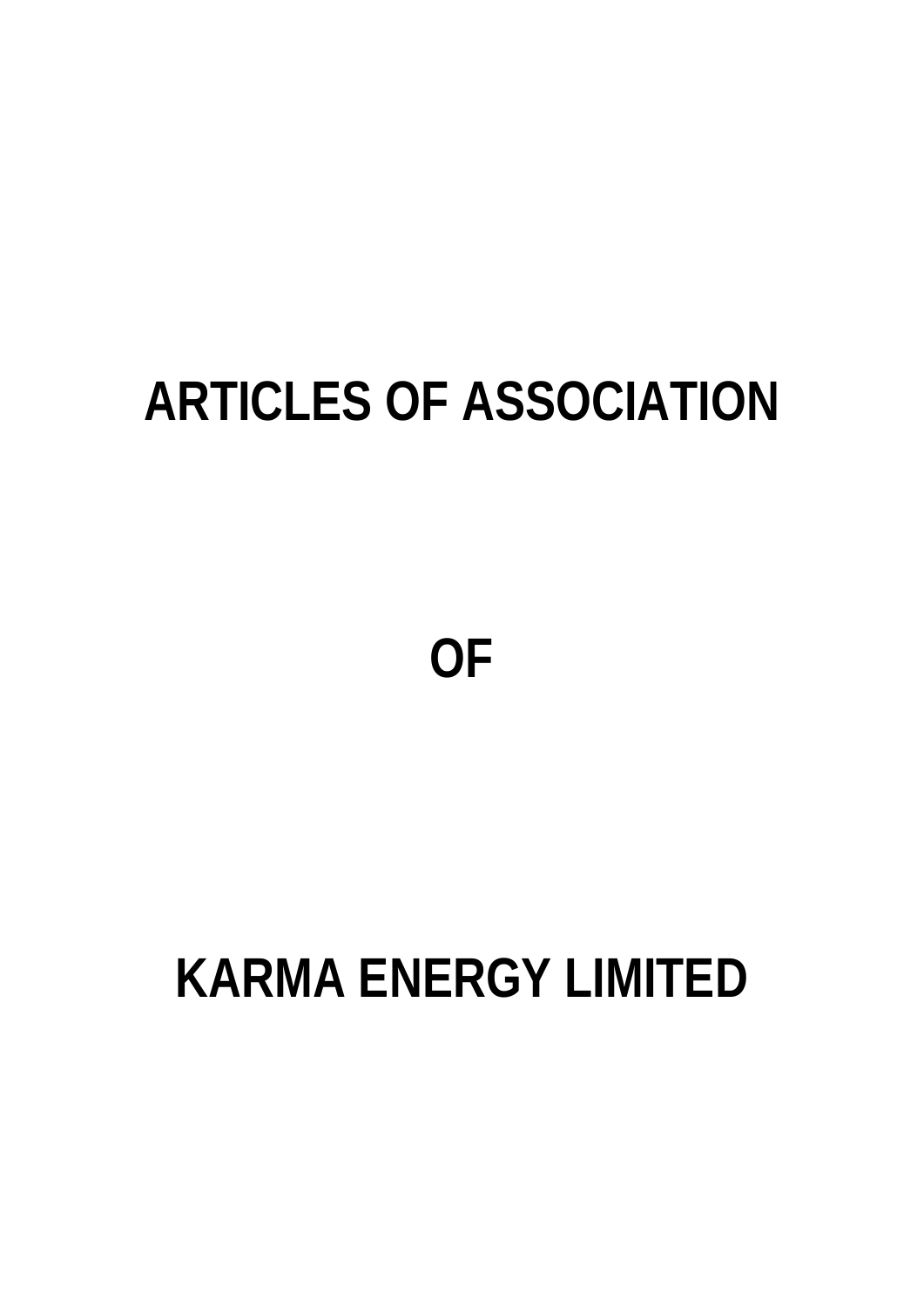# **THE COMPANIES ACT, 2013**

# **COMPANY LIMITED BY SHARES**

# **ARTICLES OF ASSOCIATION**

## **OF**

## **KARMA ENERGY LIMITED**

| Applicability of<br>Table 'F'        | $\mathbf{1}$   | The regulations contained in table 'F' in schedule I to the Companies Act,<br>2013 shall not apply to the Company except in so far as the same are<br>repeated, contained or expressly made applicable in these Articles of<br>Association or by the Companies Act, 2013. The regulations for the<br>management of the Company and for the observance of the members<br>thereof and their representatives, shall, subject to any exercise of the<br>statutory powers of the Company with reference to the repeal or<br>alteration of , or addition to, its regulations by special resolution, as<br>prescribed by the Companies Act, 2013, be such as are contained in<br>these Articles of Association. |
|--------------------------------------|----------------|----------------------------------------------------------------------------------------------------------------------------------------------------------------------------------------------------------------------------------------------------------------------------------------------------------------------------------------------------------------------------------------------------------------------------------------------------------------------------------------------------------------------------------------------------------------------------------------------------------------------------------------------------------------------------------------------------------|
|                                      | $\overline{2}$ | Interpretation                                                                                                                                                                                                                                                                                                                                                                                                                                                                                                                                                                                                                                                                                           |
| "the company" or<br>"This Company"   |                | "the Company or "This Company" means KARMA ENERGY LIMITED.                                                                                                                                                                                                                                                                                                                                                                                                                                                                                                                                                                                                                                               |
| "Act" or "The Act"                   |                | "Act" or "The Act" shall mean the Companies Act, 2013 or any statutory<br>modification(s) or enactment(s) thereof for the time being in force.                                                                                                                                                                                                                                                                                                                                                                                                                                                                                                                                                           |
| "These Articles" or<br>"the Articles |                | "these Articles" or "the Articles" means these Articles of Association as<br>amended or altered from time to time.                                                                                                                                                                                                                                                                                                                                                                                                                                                                                                                                                                                       |
| "Alter and<br>Alteration"            |                | "Alter" and "Alteration" shall include the making of additions and<br>deletions.                                                                                                                                                                                                                                                                                                                                                                                                                                                                                                                                                                                                                         |
| "Board" or "Board<br>of Directors"   |                | "Board or Board of Directors" means the collective body of the Directors<br>of the Company for the time being.                                                                                                                                                                                                                                                                                                                                                                                                                                                                                                                                                                                           |
| Gender                               |                | Gender words importing the masculine gender shall also be read to<br>include the feminine gender and the neuter gender.                                                                                                                                                                                                                                                                                                                                                                                                                                                                                                                                                                                  |
| "In writing" and<br>"Written"        |                | In writing and written shall include printing, lithography and other modes,<br>including electronic mode, of representing or reproducing words in a<br>visible form.                                                                                                                                                                                                                                                                                                                                                                                                                                                                                                                                     |
| "Legal<br>Representative"            |                | Legal representative means a person who in law represents the estate of<br>a deceased or incompetent member.                                                                                                                                                                                                                                                                                                                                                                                                                                                                                                                                                                                             |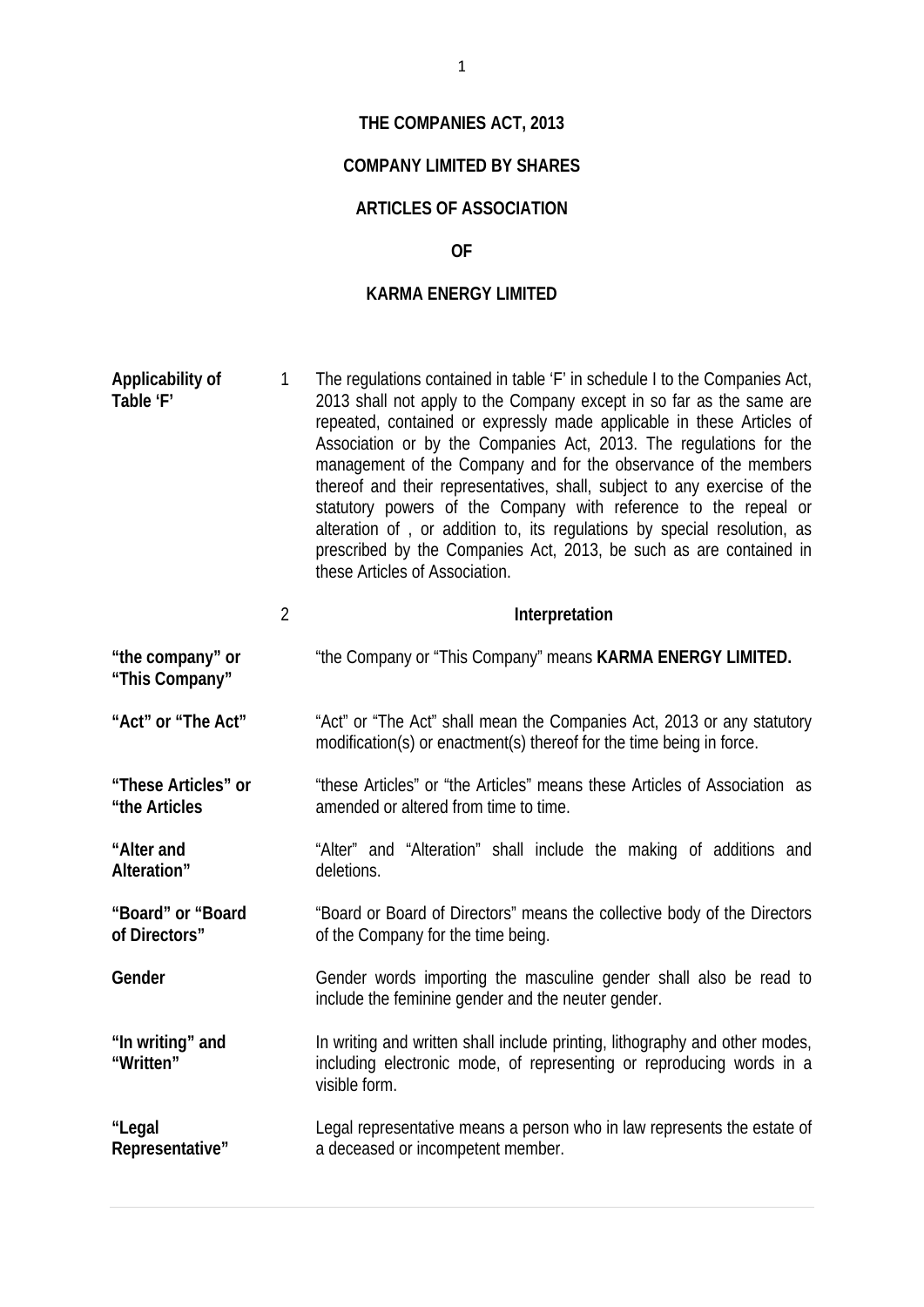- **"General Meeting"** General Meeting means any meeting of the members of the Company duly convened and constituted and shall include the Annual General Meeting.
- **"Month"** Month means the calendar month.

**"Office"** Office means the Registered Office, for the time being, of the Company.

- **"Other Applicable Provision(s)"**  Other applicable provision(s) means applicable provision(s) from any act, rules, regulations, guidelines etc., other than the provisions from the Act or the Rules as defined hereinbefore, promulgated by any legislature or issued by any competent authority and having a legal force and shall include the applicable provisions from the Listing Agreement as amended from time to time.
- **"Paid up capital"** "Paid-up share capital" or "share capital paid-up" means such aggregate amount of money credited as paid-up as is equivalent to the amount received as paid up in respect of shares issued and also includes any amount credited as paid-up in respect of shares of the company, but does not include any other amount received in respect of such shares, by whatever name called
- **"Persons"** Persons includes firms and corporations as well as individuals,
- **"The Registrar"** The Registrar means the Registrar of Companies of the State or City in which the office of the Company is for the time being situated.
- **"Records"** Records means the records relating to the Company maintained in the form of books, registers, vouchers, letters, correspondence etc. and includes the data relating to the Company stored in computers or on other peripheral devices like hard discs, computer discs etc. or in such other form as may be determined or prescribed by law from time to time.
- **"Regulations"** Regulations means applicable regulations, for the time being as are prescribed under the relevant sections of the Act and includes other Acts applicable to the company.
- **"Rules"** Rules means applicable Rules, for the time being, as are prescribed under the relevant sections of the Act.
- **"Seal''** Seal means the common seal, for the time being, of the Company.

**Singular shall include plural**  Words importing the singular number include, where the context admits or requires, the plural number and vice versa.

**"Year"** Year shall either mean the 'Financial Year' or 'Calendar Year' depending upon the context in which the word is used.

**Meaning of words or expressions not**  Unless the context requires otherwise, the words or expressions not defined herein shall have the same meanings as are ascribed to them in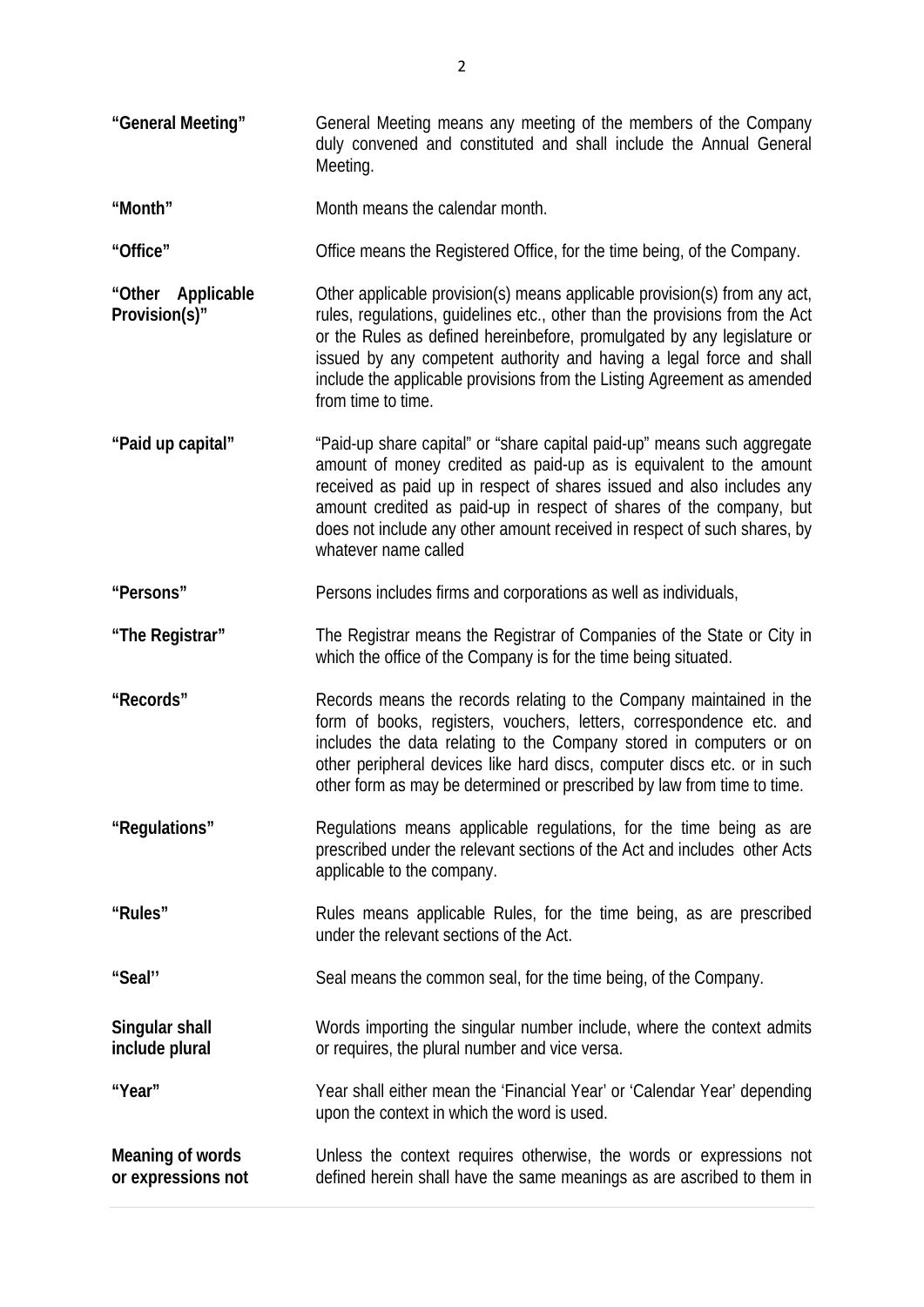- (a) the validity, legality and enforceability of the remaining provisions of these Articles (including, without limitation, all portions of any paragraphs of these Articles containing any such provision held to be invalid, illegal, or unenforceable that are not themselves invalid, illegal, or unenforceable) shall not in any way be affected or impaired thereby; and
- (b) to the fullest extent possible, the provisions of these Articles (including, without limitation, all portions of any paragraphs of these Articles containing any such provision held to be invalid, illegal or unenforceable, that are not themselves invalid, illegal or unenforceable) shall be construed so as to give effect to the intent manifested by the provision held invalid, illegal or unenforceable and to give effect to these Articles.

#### **Share Capital**

- **Authorized and paid up share capital**  3 The Authorized share capital of the Company shall be of such amount and of such description as is stated in Clause V of the Memorandum of Association of the Company from time to time. The Company shall always have such minimum paid up share capital as is prescribed by the Act or Rules from time to time.
- **Increase in the Share Capital**  4 The Company in general meeting may from time to time increase its share capital by the creation of further shares, such increases to be of such aggregate amount and to be divided into shares of such respective amounts as the resolution shall prescribe.
- **Differential voting rights**  5 Subject to the provisions of the Act or Rules, the new shares shall be issued upon such terms and conditions and with such rights and privileges annexed thereto, as the general meeting resolving upon the creation thereof shall direct, and if no direction be given as the Board shall determine; and in particular, such shares, either equity or any other kind, may be issued with a differential rights as to dividend, voting or otherwise in accordance with such rules and subject to such conditions, prudential or Preferential or qualified right to dividends and in the distribution of assets of the Company as may be prescribed by the resolution of the shareholders, subject to the provisions of the said sections and the Act.
- **Further issue of shares**  6 The Board or the Company, as the case may be, may, in accordance with the Act and the Rules, issue further shares to –
	- (a) persons who, at the date of offer, are holders of equity shares of the Company; such offer shall be deemed to include a right exercisable

illegal, or unenforceable for any reason whatsoever, then: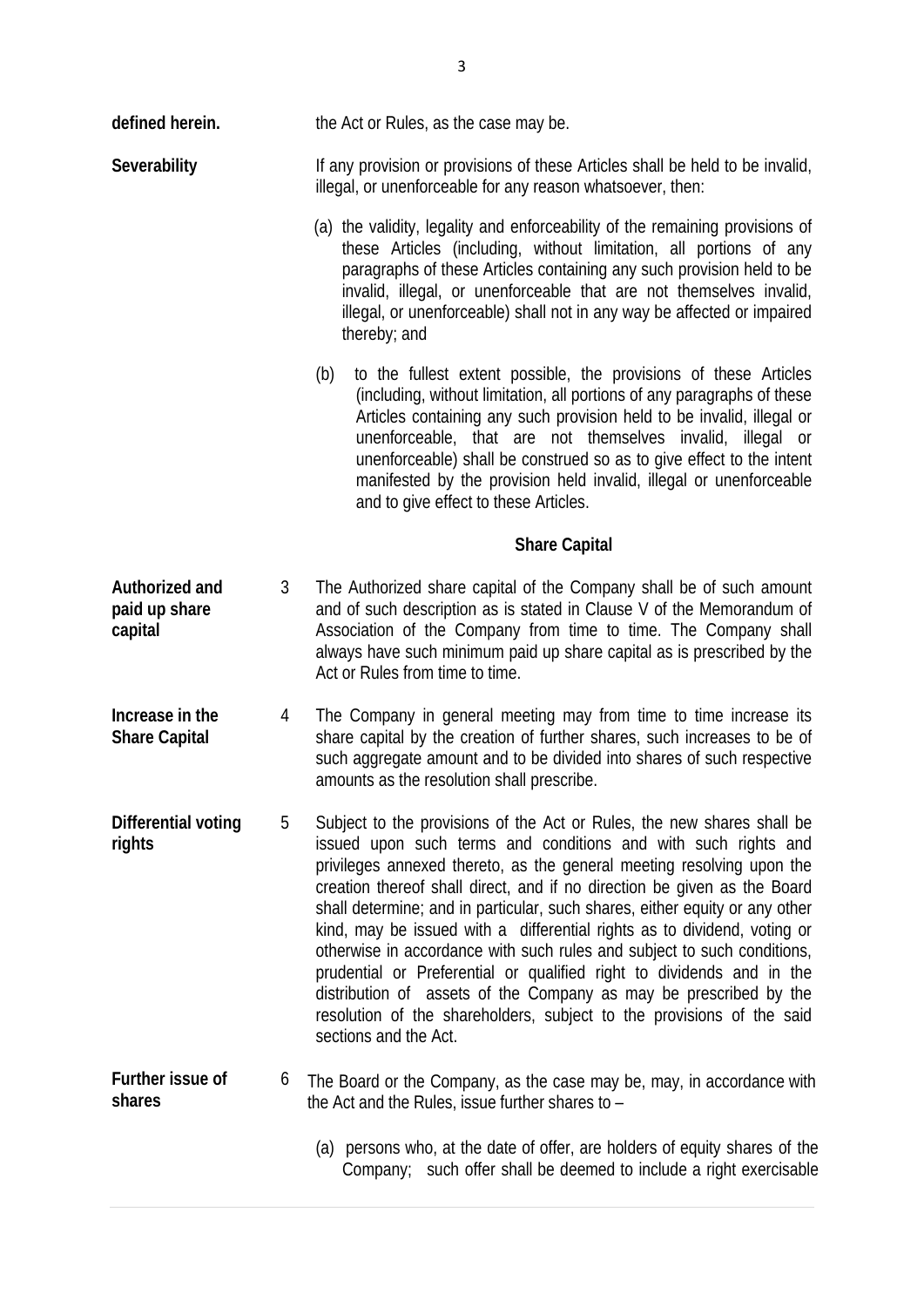by the person concerned to renounce the shares offered to him or any of them in favour of any other person; or

- (b) employees under any scheme of employees' stock option; or
- (c) any persons, whether or not those persons include the persons referred to in clause (a) or clause (b) above,

and the further issue of shares may be made in any manner including the preferential offer or private placement subject to and in accordance with the Act and Rules and / or other applicable provision(s) in this regard.

- **Shares to be under the control and at the disposal of the Board of Directors**  7 Subject to the provisions of the Act and these Articles, the shares in the Capital of the Company for the time being shall be under the control of the Board of Directors who may issue, allot or otherwise dispose of the same or any of them to such persons, in such proportion and on such terms and conditions and either at a premium or at par or at discount only in case of issue of sweat equity shares as part of employee stock option plan and at such time as they may think fit and with the sanction of the Company in general meeting to give to any person the option to call for any shares either at par or at a premium or at discount only in case of issue of sweat equity shares as part of employee stock option plan during such time and for such consideration as the Board of Directors think fit. and may issue and allot shares in the share capital of the Company as payment in full or part for any property sold and transferred, goods or machinery supplied or for services rendered to the Company or for any other consideration other than cash in the conduct of its business and any shares which are so allotted may be issued as fully paid up shares and if so issued shall be deemed to be fully paid shares.
- **Payment by registered holder or legal representative**  8 If by the terms of issue of any securities or otherwise the whole or any part of the amount or issue price thereof shall be payable by installments at fixed time, every such installment shall, when due, be paid to the Company by the person who for the time being and from time to time is the registered holder of the securities or by his legal representatives.
- **Acceptance of shares**  9 Subject to the provisions of these Articles, any application signed by or on behalf of an applicant for shares in the Company followed by allotment thereof, shall be an acceptance of the shares within the meaning of these Articles, and every person who thus or otherwise accepts any shares and whose name is on the register of Members, shall, for the purposes of these Articles, be a member.
- **Deposits and calls etc. to be a debt payable immediately.**  10 The money, if any, which the Board shall on the allotment of any shares being made by it, require or direct to be paid by way of deposit, call or otherwise, in respect of any shares allotted by it, shall immediately, on the inscription of the name of the allottee in the Register of Members as the holder of such shares, become a debt due to and recoverable by the Company from the allottee thereof, and shall be paid by him accordingly.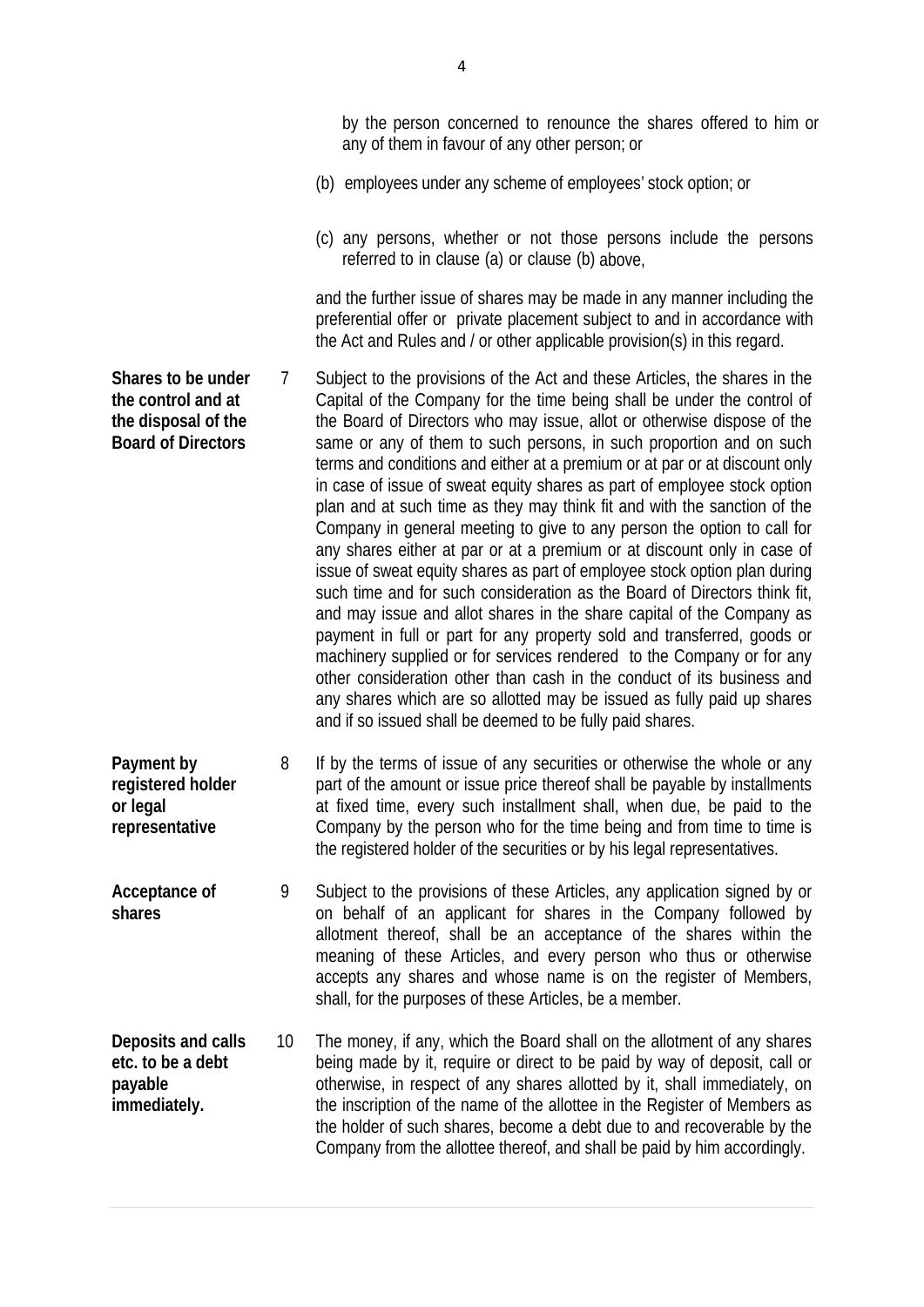- **Liability of members**  11 Every member , or his heirs, executors or administrators, shall pay to the Company the proportion of the Share Capital represented by his share or shares which may, for the time being, remains unpaid thereon, in such amounts, at such time or times and in such manner, as the Board of Directors Shall, from time to time, require or fix for the payment thereof.
- **Preference Shares** 12 The Board shall have the power to issue or re-issue preference shares of one or more classes which are liable to be redeemed, either at par or at premium, or converted in to equity shares and whether cumulative or noncumulative, on such terms and conditions and in such manner as may be determined by the Board or the members, as the case may be, in accordance with the Act or Rules and / or in accordance with the regulations / guidelines issued in this behalf by the Securities and Exchange Board of India or any other competent authority.
- **New capital to be same as the existing capital**  13 Except so far as otherwise provided by the conditions of the issue or by these Articles, any capital raised by the creation of new shares, shall be considered part of the existing share capital and shall be subject to the same provisions with respect to the payments of calls and installments, transfer and transmission, forfeiture, lien, surrender, voting and otherwise, as herein contained.
- **Funds of the Company not to be applied in purchase of shares of the Company**  14 Except to the extent permitted under any of the provisions of the Act or Rules, the Company shall not give whether directly or indirectly and whether by means of a loan, guarantee, the provisions of security or otherwise, any financial assistance for the purchase of, or in connection with the purchase or subscription made or to be made by any person of or for any shares in the Company.

Nothing in this Article shall effect the right of the Company to redeem any redeemable preference shares or to buy back it's shares as and to the extent it is permitted under the Act or Rules and / or the Regulations issued by the Securities and Exchange Board of India.

**Fractions how dealt with**  15 If and whenever as a result of the issue of new shares or of any consolidation or sub-division of shares, member(s) become entitled to fraction of shares, the Board shall, subject to the provisions of the Act, and the articles and subject to the directions of the Company in general meeting, if any, allot to one of the Directors, sell those shares which members hold in fractions through the said Director to whom the fractions have been allotted for the best price reasonably obtainable and shall pay and distribute to and amongst the members entitled to such fractional shares in due proportions the net proceeds of the sale thereof. For the purpose of giving effect to any such sale the board may authorize the said Director to whom the fractional shares have been allotted to transfer such fractional shares and the purchaser shall not be bound to see to the application of the purchase money nor shall his title to the shares be affected by any irregularity or invalidity in the proceedings with reference to the sale.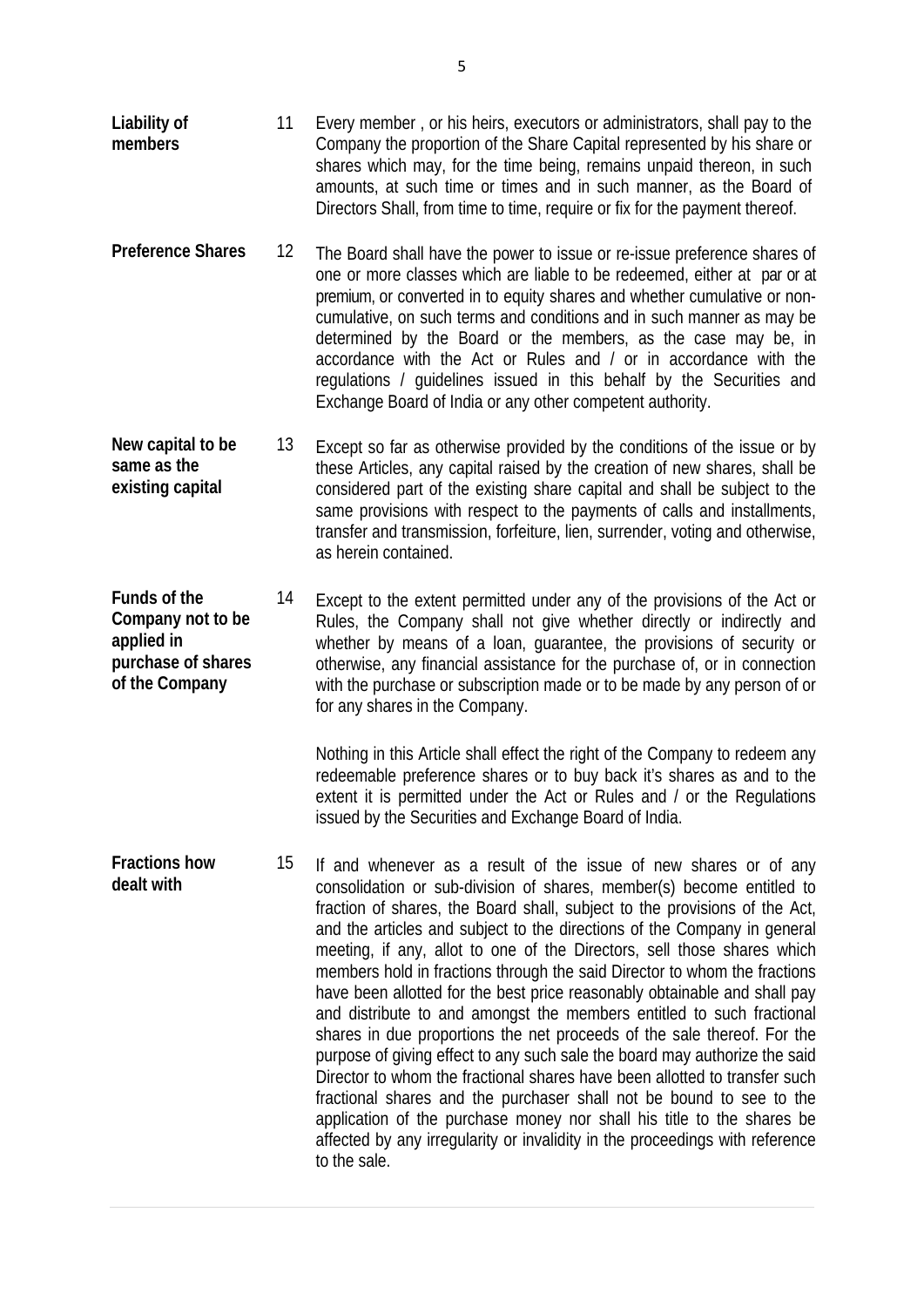| <b>Modification of</b><br><b>Rights</b>                                                  | 16 | Whenever the share capital, by reason of the issue of preference shares<br>or otherwise, is divided into different classes of shares, all or any of the<br>rights and privileges attached to any class may, subject to the provisions<br>of the Act or Rules, be modified, commuted, affected or abrogated, or<br>dealt with by consent in writing of the holders of not less than three-<br>fourths in nominal value of the issued shares of that class or by a special<br>resolution passed at a separate meeting of the holders of the issued<br>shares of that class and all the provisions contained in these Articles as to<br>general meetings shall mutatis mutandis apply to every such meeting but<br>so that if at any adjourned meeting of such holders a quorum as defined<br>in the Act or Rules or these Articles is not present, those persons who are<br>present shall be the quorum. This article is not to derogate from any<br>power the Company would have if this article were omitted. |
|------------------------------------------------------------------------------------------|----|---------------------------------------------------------------------------------------------------------------------------------------------------------------------------------------------------------------------------------------------------------------------------------------------------------------------------------------------------------------------------------------------------------------------------------------------------------------------------------------------------------------------------------------------------------------------------------------------------------------------------------------------------------------------------------------------------------------------------------------------------------------------------------------------------------------------------------------------------------------------------------------------------------------------------------------------------------------------------------------------------------------|
| <b>Rights</b><br>and<br>privileges<br><sub>of</sub><br>holders of shares<br>of any class | 17 | The rights and privileges conferred upon the holders of the shares of any<br>class issued with preference or other right shall not, unless otherwise<br>expressly provided by the terms of the issue of the shares of that class,<br>be deemed to be varied by the creation or issue of further shares ranking<br>pari-passu therewith.                                                                                                                                                                                                                                                                                                                                                                                                                                                                                                                                                                                                                                                                       |
| Buy back of shares                                                                       | 18 | Notwithstanding anything contained in these Articles the Company may<br>buy back such of the Company's own shares or other securities as it may<br>consider appropriate subject to such approvals, limits, restrictions, terms<br>and conditions etc. as may be required under the provisions of the Act<br>and Rules and / or other applicable provision(s) in this regard.                                                                                                                                                                                                                                                                                                                                                                                                                                                                                                                                                                                                                                  |
| <b>Alteration of Share</b><br>Capital                                                    | 19 | Subject to the provisions of the Act or Rules, the Company may, by<br>ordinary resolution :                                                                                                                                                                                                                                                                                                                                                                                                                                                                                                                                                                                                                                                                                                                                                                                                                                                                                                                   |
|                                                                                          |    | (a) increase the share capital by such sum, to be divided into shares of<br>such amount as it thinks expedient;                                                                                                                                                                                                                                                                                                                                                                                                                                                                                                                                                                                                                                                                                                                                                                                                                                                                                               |
|                                                                                          |    | (b) consolidate and divide all or any of its share capital into shares of<br>larger amount than its existing shares; Provided that any<br>consolidation and division which results in changes in the voting<br>percentage of members shall require applicable approvals under the<br>Act;                                                                                                                                                                                                                                                                                                                                                                                                                                                                                                                                                                                                                                                                                                                     |
|                                                                                          |    | convert all or any of its fully paid-up shares into stock, and<br>(c)<br>reconvert that stock into fully paid-up shares of any denomination;                                                                                                                                                                                                                                                                                                                                                                                                                                                                                                                                                                                                                                                                                                                                                                                                                                                                  |
|                                                                                          |    | (d) sub-divide its existing shares or any of them into shares of smaller<br>amount than is fixed by the memorandum;                                                                                                                                                                                                                                                                                                                                                                                                                                                                                                                                                                                                                                                                                                                                                                                                                                                                                           |
|                                                                                          |    | (e) cancel any shares which, at the date of the passing of the resolution,<br>have not been taken or agreed to be taken by any person.                                                                                                                                                                                                                                                                                                                                                                                                                                                                                                                                                                                                                                                                                                                                                                                                                                                                        |
| Conversion<br>Οf<br>shares in to stock                                                   | 20 | The Board shall have power to convert the shares of the Company in to<br>stock and vice-a-versa, with the approval of members and where shares<br>are converted into stock:                                                                                                                                                                                                                                                                                                                                                                                                                                                                                                                                                                                                                                                                                                                                                                                                                                   |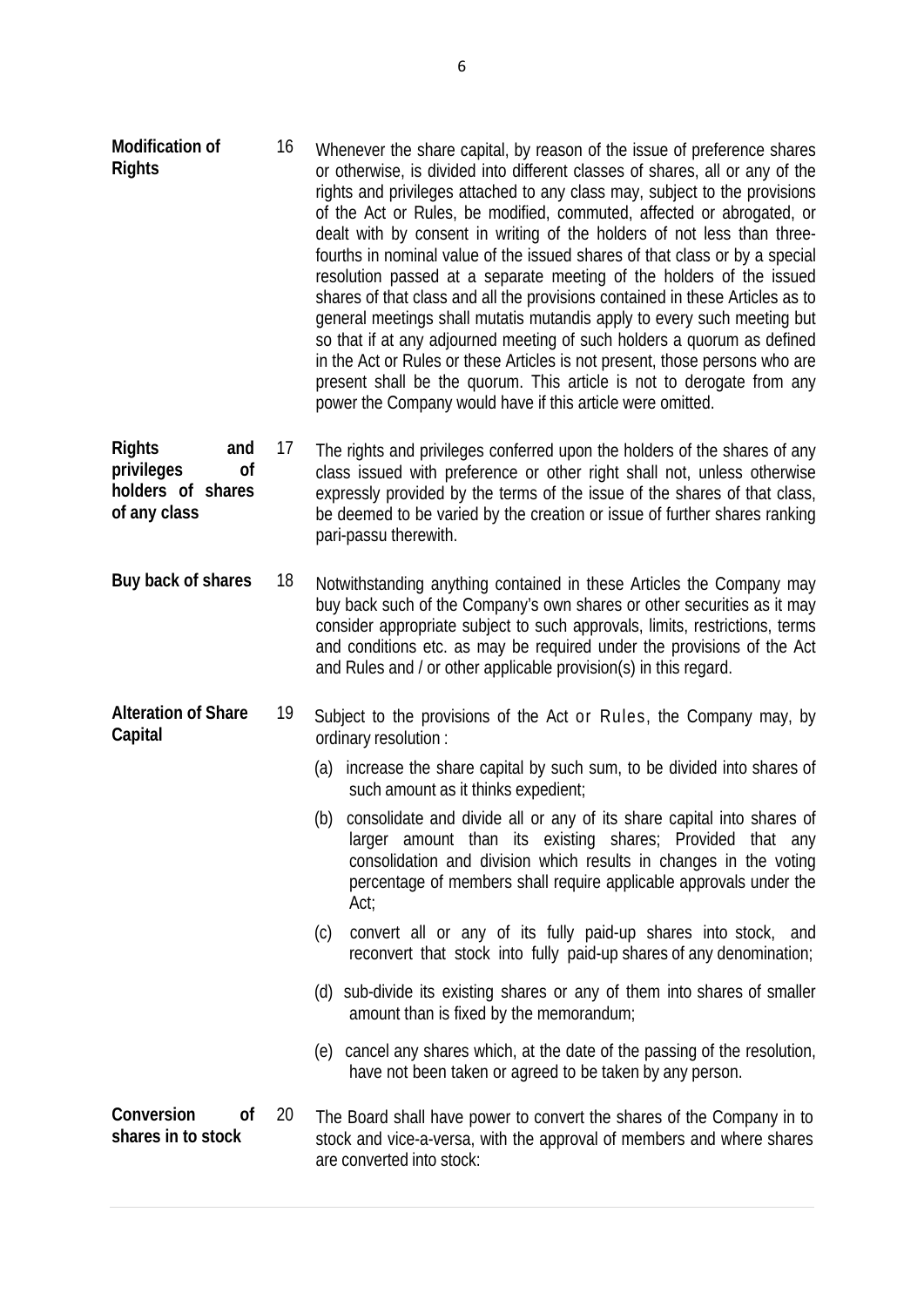(a) the holders of stock may transfer the same or any part thereof in the same manner as, and subject to the same Articles under which, the shares from which the stock arose might before the conversion have been transferred, or as near thereto as circumstances admit:

Provided that the Board may, from time to time, fix the minimum amount of stock transferable, so, however, that such minimum shall not exceed the nominal amount of the shares from which the stock arose;

- (b) the holders of stock shall, according to the amount of stock held by them, have the same rights, privileges and advantages as regards dividends, voting at meetings of the Company, and other matters, as if they held the shares from which the stock arose; but no such privilege or advantage (except participation in the dividends and profits of the Company and in the assets on winding up) shall be conferred by an amount of stock which would not, if existing in shares, have conferred that privilege or advantage;
- (c) such of these Articles of the Company as are applicable to paid-up shares shall apply to stock and the words "share" and "shareholder" / "member" shall include "stock" and "stock-holder" respectively.
- **Reduction of Share Capital**  21 The Company may after obtaining the necessary approvals as may be prescribed in the Act or Rules in this regard, including the members approval by way of such a resolution as may be prescribed, reduce in any manner as is permissible one or more of the following:
	- (a) Its share capital ;
	- (b) Any capital redemption reserve account;
	- (c) Any securities premium account;
	- (d) Any other reserve in the nature of share capital

22 Subject to the provisions of the Act, Rules and other applicable provision(s), the Board of Directors shall have power to:

- (a) formulate a scheme detailing the terms of Employees' Stock Option Plan (ESOP) or Employees Share Purchase Scheme (ESPS) and implementing the same.
- (b) issued sweat equity shares of a class of shares already issued upon satisfying the conditions prescribed under the provisions of the Act and the relevant Rules in this behalf. The rights, limitations, restrictions and provisions as are applicable to the equity shares of the Company, for the time being, shall also be applicable to the sweat equity shares and the holders of sweat equity shares shall rank pari passu with the other equity share

**Employee stock option plan and sweat equity shares.**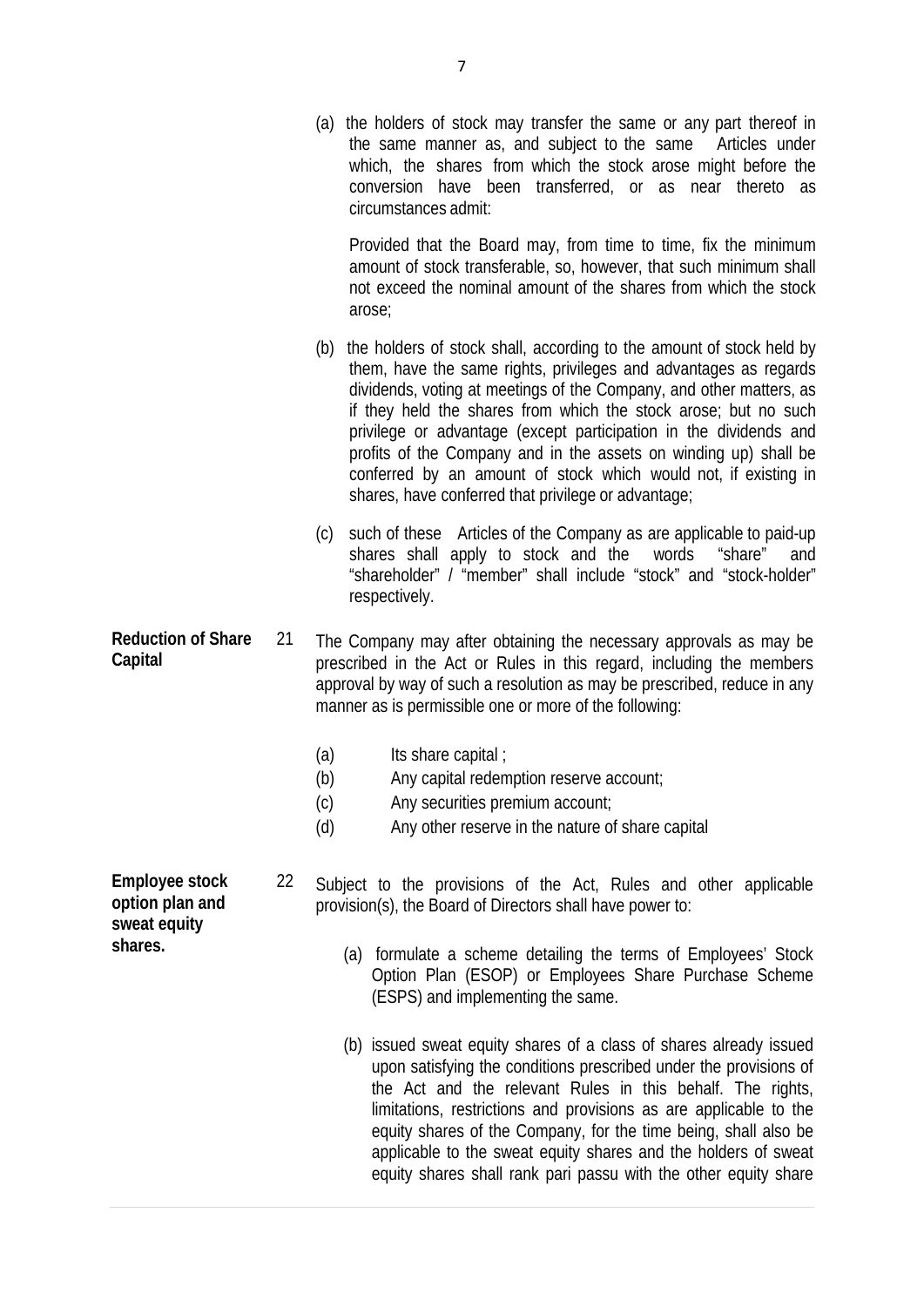holders of the Company.

**Issue of shares at premium and prohibition to issue shares at discount etc.** 

**rules** 

- 23 (a) The Company may issue shares at premium and the share premium account may be utilized by the Company as may be permitted under the provisions of the Act.
	- (b) The Company shall not issue shares at a discount except the sweat equity shares.

## **Shares and Certificates**

**Share certificate(s)** 24 Every person whose name is entered as a member in the register of members shall be entitled to receive within two months after allotment or within one month from the date of receipt by the Company of the application for the registration of transfer or transmission or within such other period as the conditions of issue shall provide:

(a) one certificate for all his shares without payment of any charges; or

(b) several certificates, each for one or more of his shares, upon payment of such charges as may be fixed by the Board / any committee of the Board for each certificate after the first.

**Shares in the capital to be numbered progressively and no share to be sub divided**  25 The shares in the capital shall be numbered progressively according to their several denominations, and except in the manner herein before mentioned no share shall be sub-divided. Every forfeited or surrendered share shall continue to bear the number by which the same was originally distinguished.

- **Share Certificate to bear the common seal**  26 Every share certificate shall bear the common seal of the Company and shall specify the shares to which it relates and the amount paid-up thereon.
- **Two or more joint allottees shall be treated as a single member**  27 Any two or more joint allottees or holders of shares shall be treated as a single member and in respect of shares held by more than one persons, the Company shall not be bound to issue several share certificates. The certificate for any share, which may be under joint ownership, may be delivered to anyone of such joint owners on behalf of all of them.

**Share certificate may be renewed or duplicate issued in accordance with the prescribed**  28 A certificate of shares may be renewed or a duplicate issued in lieu of such original share certificate in accordance with the provisions of the Act or Rules and upon the payment of such charges as may be prescribed in this regard by the Board of Directors or any committee thereof.

**First holder to be deemed sole**  29 If any share stands in the name of two or more persons, the person first named in the Register of Members, shall as regards receipt of dividends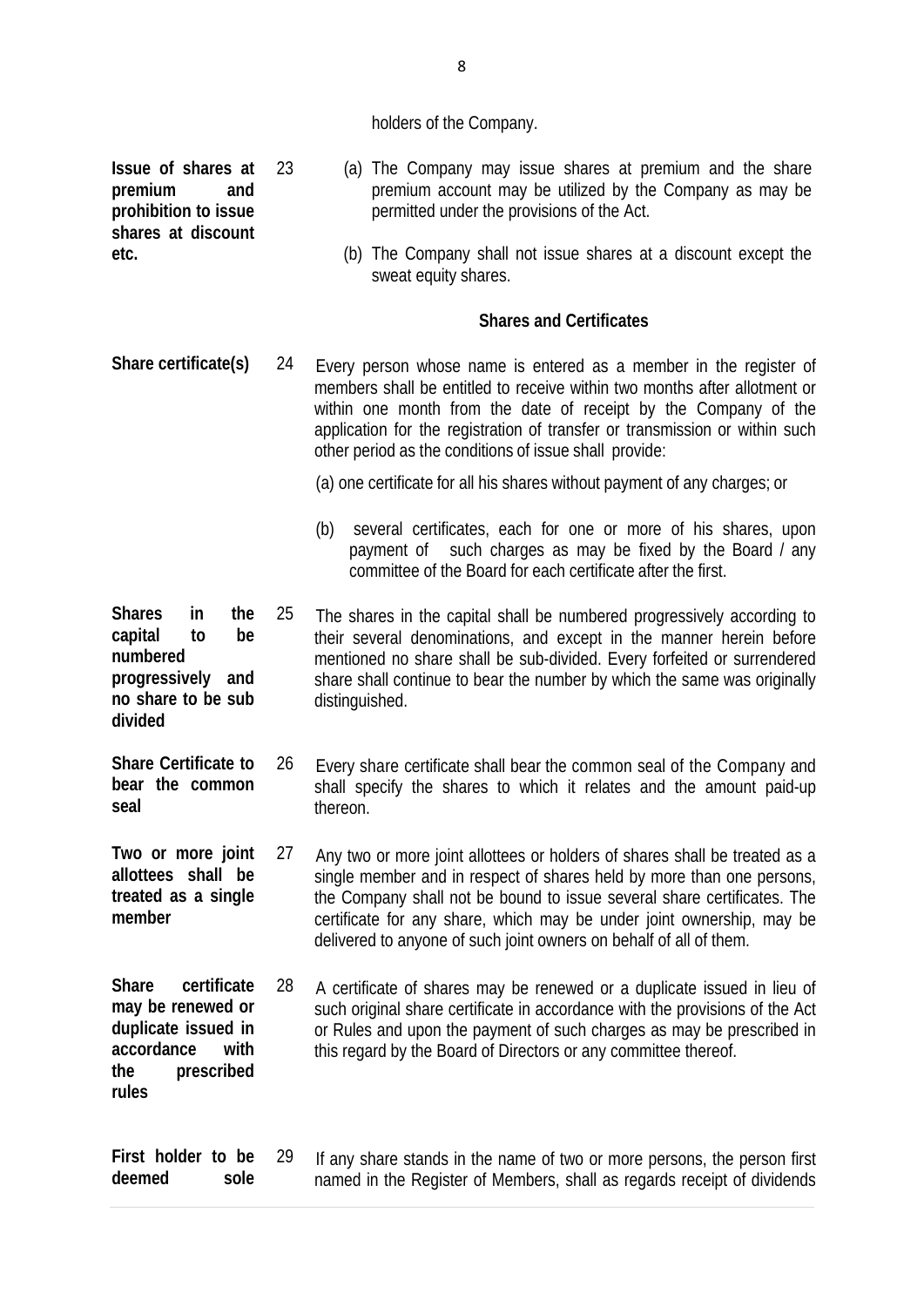**holder for certain matters – The first holder and joint holders shall be severally liable** 

or bonus or service of notice and / or ay other matter connected with the Company, except voting at general meetings and the transfer or the shares, be deemed the sole holder thereof, but the joint holder(s) of a share shall be severally as well as jointly, liable for the payment of all installments and calls due in respect of such share, and for all incidents thereof according to these Articles.

- **Company not bound to recognize any interest in share other than that of registered member**  30 Except as ordered by a Court of competent jurisdiction or as by law required, the Company shall not be bound to recognize any equitable, contingent, future or partial interest in any share (except otherwise provided by these Articles) and right in respect of a share other than an absolute right thereto, in accordance with these Articles, in the person from time to time registered as the holder thereof, but the board shall be at liberty at its sole discretion to register any share in the joint names of any two or more persons or the survivor or survivors of them. No notice of any trust, express, implied or constructive, shall be entered on the Register of Members.
- **issue of new certificate in place of one defaced , lost or destroyed**  31 If any share certificate be worn out, defaced, mutilated or torn or if there be no further space on the back thereof for endorsement of transfer, then upon production and surrender thereof to the company, a new share certificate may be issued in lieu thereof, and if any share certificate be lost or destroyed then upon proof thereof to the satisfaction of the Company and on execution of such indemnity as the company deems adequate, a new share certificate in lieu thereof shall be issued to the person entitled to such lost or destroyed share certificate. Every share certificate under this Article shall be issued without payment of fees if the Directors so decide, or on payment of such fees as the Board of Directors shall prescribe but which shall not exceed the maximum payment in this regard prescribed in the Act or Rules. Out of pocket expenses incurred by the Company in investigating the evidence as to the loss or destruction shall be paid to the Company if so prescribed by the Board of Directors.

Provided that notwithstanding what is stated above the Board of Directors shall comply with the provisions of the Act, Rules and / or other applicable provision(s) with regard to the issue of new / duplicate share certificates.

- **Provisions to apply to debentures**  32 The provisions of the foregoing Articles relating to issue of certificates shall *mutatis mutandis* apply to issue of certificates for any other securities including debentures (except where the Act otherwise requires) of the Company.
- **Conditions of issue of debentures etc.**  33 The Company, with necessary approvals and consents as are prescribed in the Act, Rules or other applicable provision(s) can issue any debentures, debenture-stock or other securities at par or premium and may issue them on condition that they shall be convertible into shares of any denomination and with any privileges and conditions as to redemption, surrender, drawing, allotment of shares, attending (but not voting) at the General Meetings, appointment of Directors and otherwise.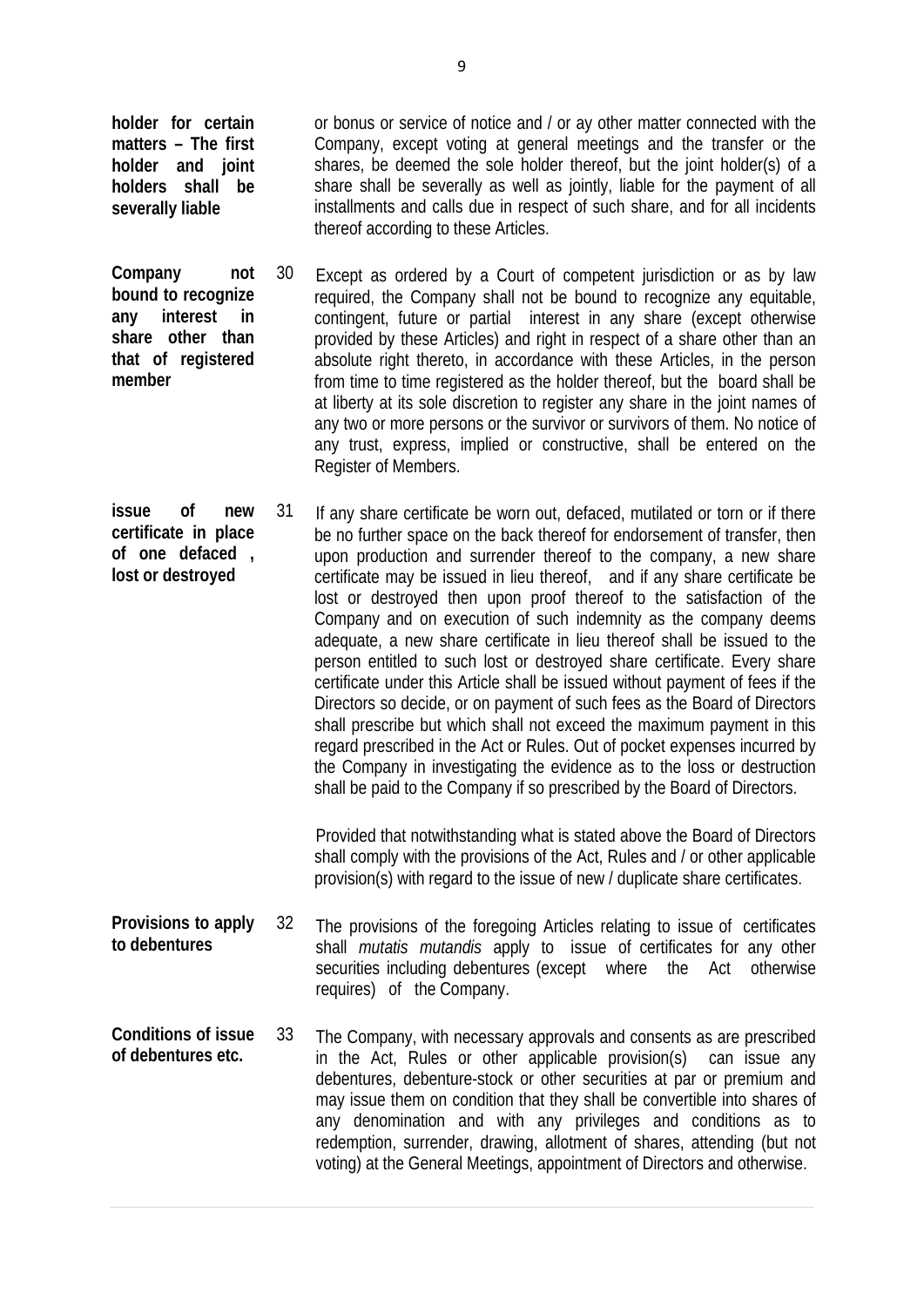- 34 (a) Notwithstanding anything contained in these Articles, the Company shall be entitled to dematerialize its existing securities and/or offer fresh securities for subscription in a dematerialized form.
	- (b) Every person subscribing to securities offered by the Company shall have the option to receive security certificates or to hold the securities with a depository. Such a person who is the beneficial owner of the securities can at any time opt out of a depository, if permitted by the Law, in respect of securities in the manner provided in the Depositaries Act, 1996, or other applicable legislation, and the Company shall in the manner and within the time prescribed, issue to the beneficial owner, the required certificates of securities.
	- (c) If a person opts to hold his securities with a depository, the Company shall intimate such depository the details of allotment of the securities and on receipt of the information, the depository shall enter in its record, the name of the allottee as the beneficial owner of the security.
	- (d) Notwithstanding anything contrary contained in the Act or these Articles, a depository shall be deemed to be the Registered Owner for the purpose of effecting transfer of ownership of securities on behalf of the beneficial owner.
	- (e) Save as provided in sub-clause (d) above, the Depository as the Registered Owner of the securities, shall not have any voting rights or any other rights in respect held by it.
	- (f) Every person holding securities of the company and whose name is entered as the beneficial owner in the records of the Depository shall be deemed to be a member of the company. The beneficial owner of securities shall be entitled to all the rights and benefits and be subject to all the liabilities in respect of his securities, which are held by a depository.
	- (g) Nothing contained in the Act or these Articles regarding the necessity of having distinctive numbers for securities issued by the company shall apply to securities held with a Depository.
	- (h) All securities held by a depository shall be dematerialized and shall be in fungible form.
	- (i) In case of transfer or transmission of the securities, where the Company has not issued any Certificates and where such securities are being held in an electronic and fungible form with a depository, the provisions of the Depositories Act, 1996, as amended from time to time or other applicable legislation, as the case may be, shall apply.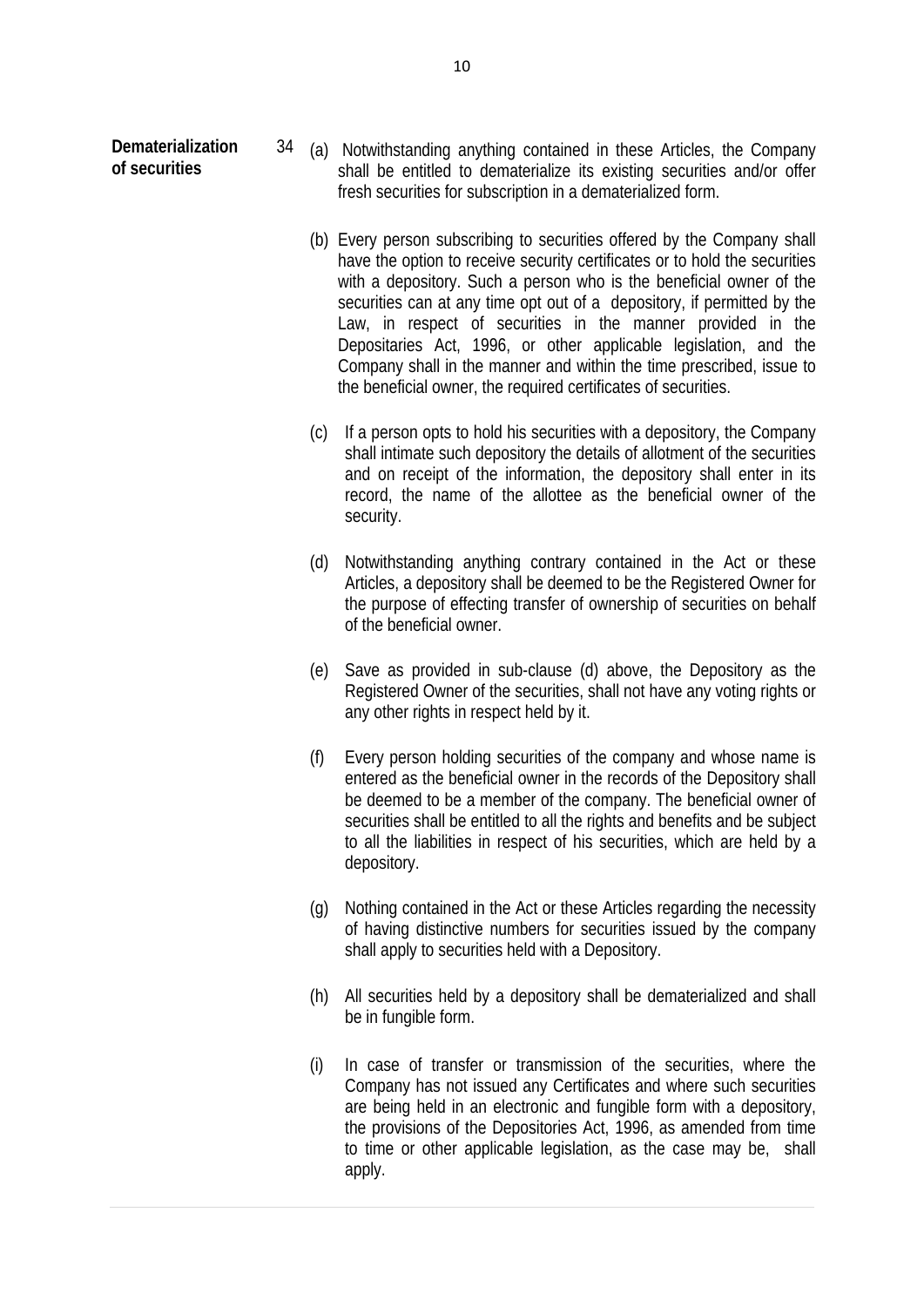- (k) Notwithstanding anything contained in the Act or these Articles, where the securities are dealt with by a depository, the Company shall intimate the details thereof to the depository immediately on allotment of such securities.
- (l) If a beneficial owner seeks to opt out of a depository in respect of any Security, the beneficial owner shall inform the depository accordingly. The Depository shall, on receipt of such intimation, make appropriate entries in its records and shall inform the Company. The company shall within thirty days of the receipt of intimation from the depository, or such other time as may be prescribed from time to time, and on fulfillment of such conditions and on payment of such fees as may be specified by the regulations, issue the certificate of securities to the beneficial owner or the transferee, as the case may be.
- (m) The Register and index of beneficial owners maintained by a depository under the depositories Act, 1996 shall be deemed to the Register and Index of members for the purposes of the Act.
- (n) Save as herein otherwise provided, the Company shall be entitled to treat the person whose name appears on the Register of members as the holder of any share as also the Beneficial Owner of the share in records of the Depository as the absolute owner thereof as regards receipt of dividends or Bonus or service of Notices and all or any other matters connected with the Company and accordingly, the Company shall not, except as ordered by a Court of competent jurisdiction or as by law required, be bound to recognize any benami trust or equity or equitable, contingent to other claims or interest in such share on the part of any other person whether or not it shall have expressed or implied notice thereof.
- (o) No stamp duty would be payable in respect of transfer of shares and securities held in dematerialized form in any medium as may be permitted by law including any form of electronic medium.
- (p) In case of transfer of shares, debentures and other marketable securities, where the Company has not issued any certificate and where such shares, debentures or securities are being held in an electronic and fungible form in a depository, the provisions of the Depositories Act, 1996 shall apply.
- **Payment of commission**  35 The company may, subject to the provisions of the Act and Rules, at any time pay a commission to any person in consideration of his subscribing or agreeing to subscribe (whether absolutely or conditionally) or in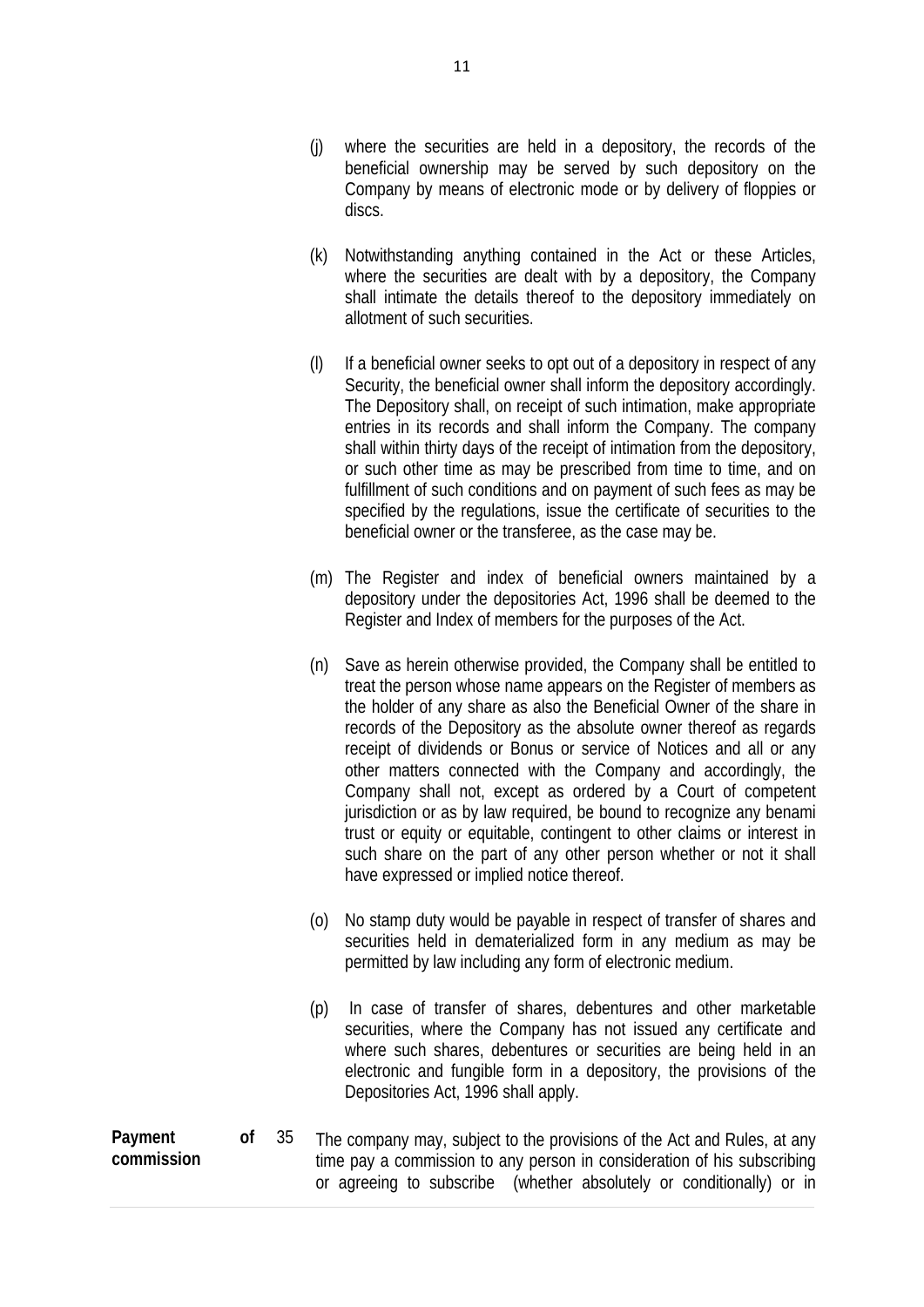12

consideration of his procuring or agreeing to procure subscriptions (whether absolutely or conditionally) for any shares in, or debentures, of the Company. The commission may be satisfied by the payment of cash or allotment of fully or partly paid up shares or debentures or partly in the one way and partly in the other.

- **Payment of brokerage**  36 The Company may pay a reasonable amount as brokerage on any issue of shares and debenture. Nothing in these Articles shall affect the power of the Company to pay such brokerage, as it has hereto before been lawful for the Company to pay.
- **Interest may be paid out of share capital**  37 Where any shares are issued for the purpose of raising money to defray the expenses of the construction of any works or buildings or the provision of any plant or vessel or Rig which cannot be made profitable for a lengthy period, the company may pay interest on so much of that share capital as is for the time being paid up, for the period, at the rate and subject to the conditions and restrictions, if any, contained in the Act or the Rules, and may charge the same to capital as part of the cost of construction of the work of building, or the provision of the plant or the construction of the vessel or Rig etc.

#### **Calls on shares**

- **Board may make calls**  38 The board of Directors may, from time to time, subject to the provisions in this regard in the Act or Rules and subject to the terms on which shares may have been issued or allotted , by a resolution passed at a meeting of the Board (and not by circular resolution) make such call as they may think fit upon the members in respect of all moneys unpaid on the shares (whether on account of the nominal value of the shares or by way of premium) and each member shall pay the amount of every call so made on him to the persons and at the times and place appointed by the Board of Directors. A call may be made payable by installments.
- **Calls shall be made on uniform basis**  39 Where any calls are made on shares, such calls shall be made on a uniform basis on all shares falling under the same class. For the purpose of this Article, shares of the same nominal value on which different amounts have seen paid up, shall not be deemed to fall under the same class.
- **Notice of calls** 40 Minimum fifteen day's notice in writing shall be given by the Company of every call, payable otherwise than on allotment, specifying the time and place of payment, and to whom the amount called shall be paid. Provided that the Board may, at its desecration, revoke the call or postpone it.
- **Calls to date from resolution**  41 A call shall be deemed to have been made at the time when the resolution of the Board authorizing such call was passed and may be made payable by the members on a subsequent date to be fixed by the Board.
- **Directors may** 42 The board of Directors, may from time to time, at its discretion, extend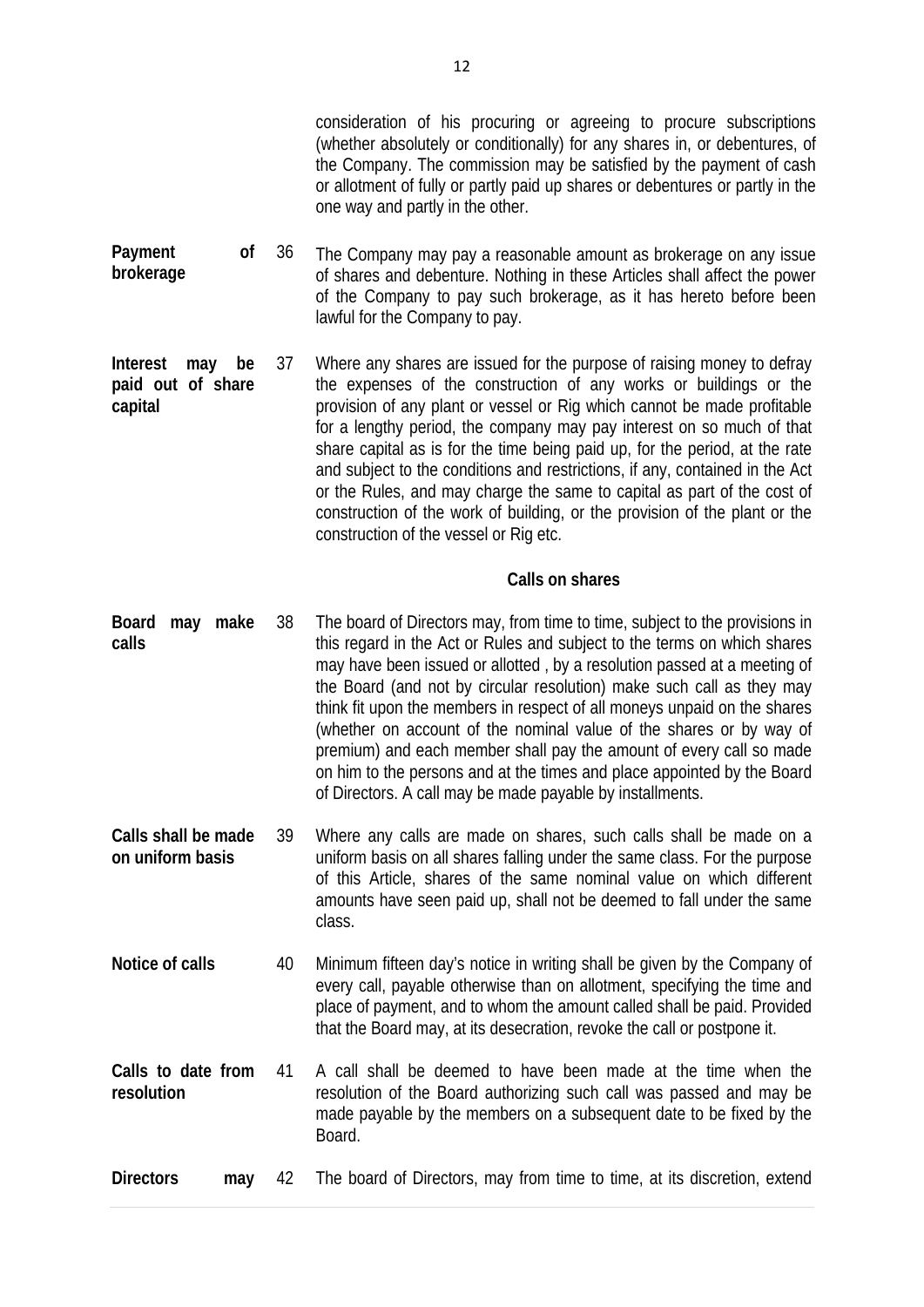- **extend time for payment of call**  the time for the payment of any call, and may extend such time as to all or any of the members, the Board of Directors may deem fairly entitled to grant such extension; but no member shall be entitled to such extension save as a matter of grace and favor.
- **Sums deemed to be call**  43 Any sum, which by the terms of issue of a share/debenture becomes payable on allotment or at any fixed date, whether on account of the nominal valued of the share/debenture or by way of premium, shall for the proposes of these Articles be deemed to be a call duly made and payable and in case of non-payment, all the relevant provisions of these Articles as to payment of interest and expenses, forfeiture or otherwise, shall apply as if such sum had become payable by virtue of a call duly made and notified.
- **Amount payable by whom**  44 If by the condition of allotment of any shares the whole or part of the amount of issue price thereof shall be payable by installments, every such installment shall, when due, be paid to the Company by the person who, for the time being and from time to time, shall be the registered holder of the shares or his legal representative.
- **Interest to be paid on calls beyond the date**  45 If any member fails to pay a call due from him on the day appointed for payment thereof, or any such extension thereof as aforesaid, he shall be liable to pay interest on the same from the day appointed for the payment thereof to the time of actual payment at such rate as shall form time to time be fixed by the Board of Directors, but nothing in this Article shall render it compulsory upon the Board of Directors to demand or recover any interest from any such member.

Any money due from the Company to a member may without the consent of such member, be applied by the Company in or towards payment of any money due from him to the Company for calls or otherwise.

- **Liability of joint holder for payment of call**  46 The joint holders of a share shall be severally as well as jointly liable for the payment of all installments and calls due in respect of such shares.
- **Directors may waive interest**  47 If the sum payable in respect of any call or installment is not paid on or before the day appointed for payment thereof or any extension thereof, the holder for the time being or allottee of the share in respect of which a call is made or the installment is due, shall pay interest as shall be fixed by the Board from the day appointed for payment but the Directors may waive payment of such interest wholly or in part.
- **Proof on trial of suit for money due on shares**  48 Subject to the provisions of the Act, Rules and these Articles, on the trial or hearing of any action or suit brought by the Company against any member or his legal representatives for the recovery of any debt or any money claimed to be due to the Company in respect of any shares, it shall be sufficient to prove that the names of the member(s) in respect of whose shares the money is sought to be recovered, appears in the register as the holder at or subsequent to the date at which the money is sought to be recovered; that the resolution making the call is duly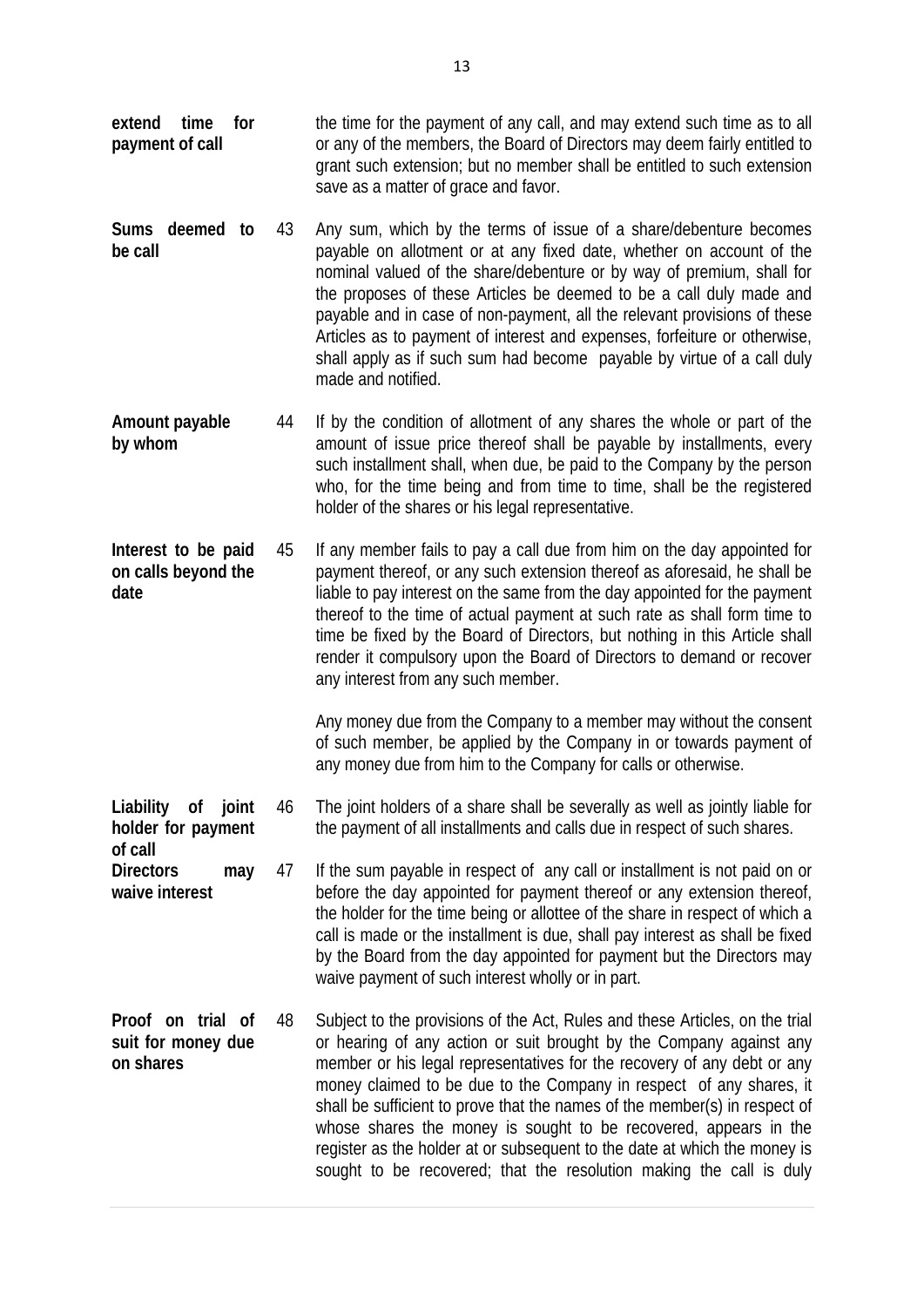recorded in the minute book; and that the notice of such call was duly given to the member or his legal representatives in pursuance of these Articles, and it shall not be necessary to prove the appointment of the Directors who made such call, nor that a quorum was present at the Board Meeting at which any call was made, nor that the meeting at which any call was made was duly convened or constituted nor any other matter whatsoever, but the proof of the matters aforesaid shall be conclusive evidence of the debt.

- **Board may accept uncalled amount on shares and payment in anticipation of call may carry interest**  49 The Board may, if it thinks fit, receive from any member, willing to advance the same, all or any part of the amounts of his respective shares beyond the sums actually called up or the whole or part of the amount remaining unpaid on any shares even if no part of that amount has been called up and upon the moneys so paid in advance or upon so much thereof as from time to time and at any time thereafter exceeds the amount of the calls then made and due in respect of the shares on account of which such advances are made, the Company may pay or allow interest at such rate as the member paying the sum in advance and the Board may agree upon, provided always that at any time after the payment of any such money so paid in advance it shall be lawful for the Board from time to time to repay such member so much of such money as shall exceed the amount of the calls made upon shares unless there be an express agreement to the contrary, and after such repayment such member shall be liable to pay and such shares shall be charged with the payment of all further calls as if no such advance payment had been made. The member making such advance payment shall not, however, be entitled to dividend or to participate in profits or to any voting rights in respect of the moneys so paid by him, until the same would, but for such payment, become presently payable.
- **Provisions to apply to debentures**  50 The provisions of the Articles with respect to calls on shares shall mutatis mutandis apply to debentures of the Company.

## **Forfeiture / Surrender of shares; re-allotment, sale or disposal of forfeited / surrendered shares; Lien on shares**

- **Notice to be served by the Board for payment of call**  51 If any member fails to pay any call or installment of a call in respect of any share on or before the day appointed for the payment of the same, the Board may, at any time thereafter, during such time as the call or installment remains unpaid, serve a notice on such member or on the person (if any) entitled to the share by transmission requiring him to pay the same, together with any interest that may have accrued and all expenses that may have been incurred by the Company by reason of such non-payment.
- **Notice to specify time and place of payment**  52 The notice shall name a day (not being earlier then the expiry of fourteen days from the date of service of the notice) and a place or places on and at which such money, including the call installment and such interest and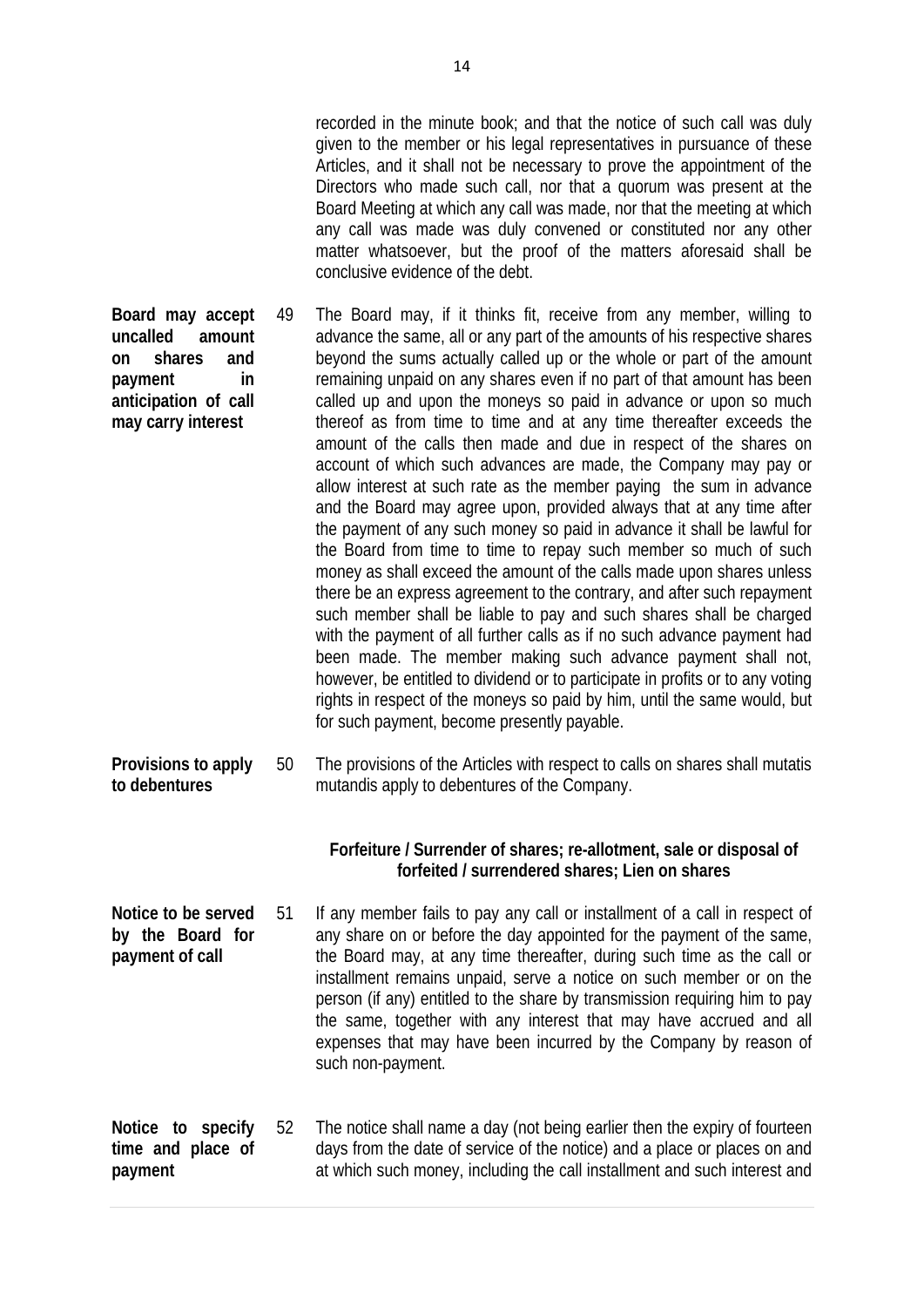- **Forfeiture of shares**  If the requirements of any such notice as aforesaid are not complied with, any share in respect of which the notice has been given may at any time thereafter, before the calls or installments and interest and expenses due in respect thereof are paid, be forfeited by a resolution of the Board to that effect. Such forfeiture shall include all dividends and bonus declared in respect of the forfeited shares and not actually paid before forfeiture.
- **Notice of Forfeiture** 54 When any share shall have been so forfeited, notice of the resolution shall be given to the member in whose name it stood immediately prior to the forfeiture and an entry of the forfeiture, with the date thereof, shall forthwith be made in the Register of members; provided however that the failure to give the notice of the shares having been forfeited will not in any way invalidate the forfeiture.
- **Forfeited shares shall be deemed to be the property of the Company**  55 Any shares so forfeited shall be deemed to be the property of the Company and the Board may sell, re-allot or otherwise dispose of the same in such manner as it deems fit.
- **Annulment of forfeiture**  56 The Board may, at any time before any share so forfeited shall have been sold, re-allotted or otherwise disposed of, annul the forfeiture thereof upon such terms and conditions, as it thinks fit provided however that annulment of forfeiture shall not be considered as the right of a shareholder and shall absolutely be at the discretion of the Board.
- **Member still liable to pay money, including interest, owing at the time of forfeiture**  57 Any member whose shares have been forfeited shall, notwithstanding the forfeiture, be liable to pay and shall forthwith pay to the Company all calls, installments, interest, expenses and other moneys owing upon or in respect of such shares at the time of the forfeiture together with interest thereon from the time of forfeiture until the payment at such rate not exceeding fifteen per cent per annum as the Board may determine and the Board may endorse the payment of such moneys or any part thereof, but shall not be under any obligation so to do.
- **Effect of forfeiture** 58 The forfeiture of a share shall involve the extinction, at the time of the forfeiture, of all interest in and also of all claims and demands against the Company in respect of the share and all other rights incidental to the share, except only such of those rights as are by these articles expressly saved.
- **Application of net proceeds of sale**  59 The net proceeds of any sale of shares upon forfeiture shall be applied in or towards satisfaction of the debt, liabilities or engagements due on such forfeited shares and the residue (if any shall) be adjusted by the Board as it may deem fit.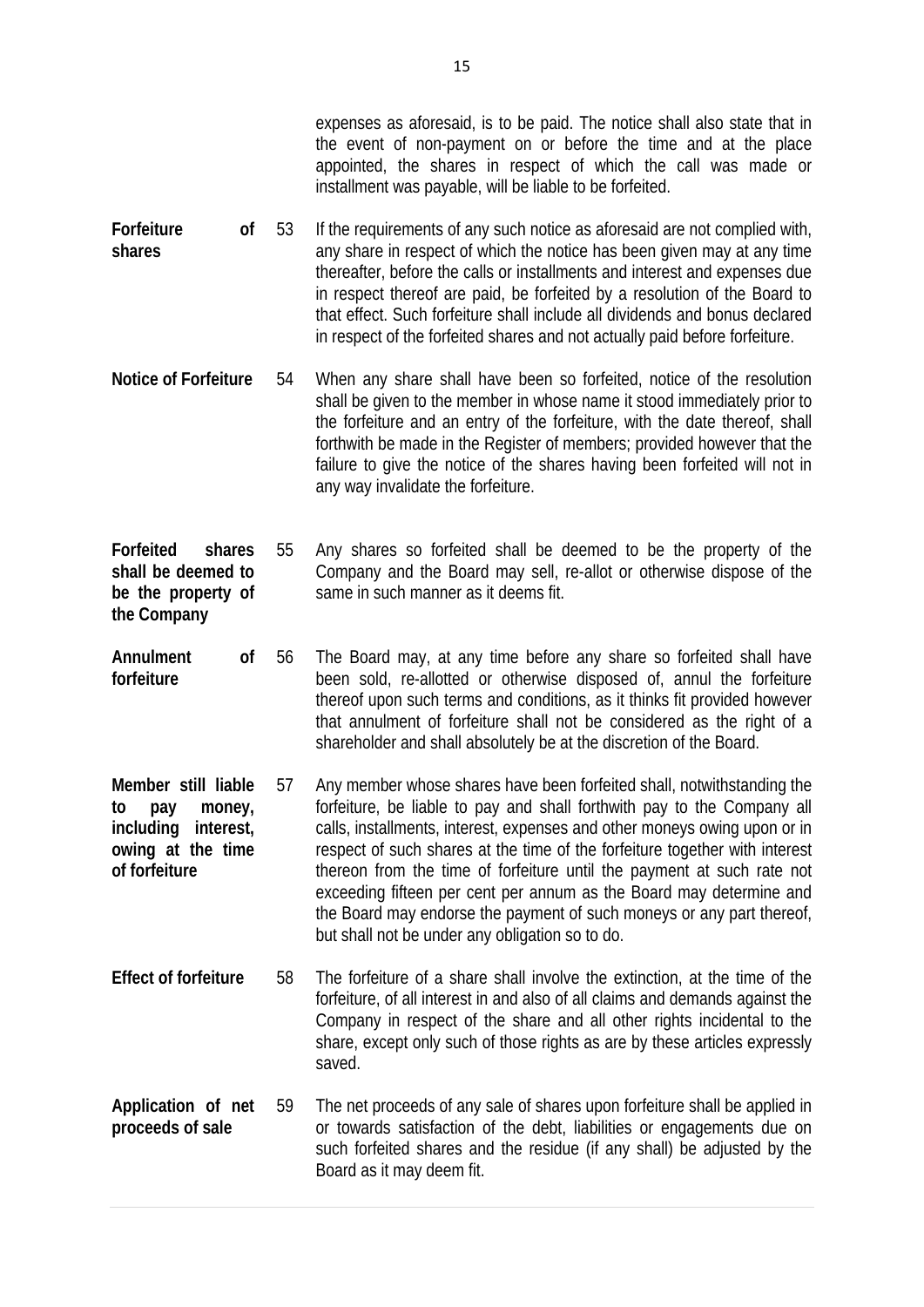- **Evidence of forfeiture**  60 A declaration in writing signed by a Director or the Secretary of the Company that the call in respect of a share was made and notice thereof given, and that the default in payment of the call was made, and that the forfeiture of the shares was made by a resolution of the Board to that effect, shall be conclusive evidence of the fact stated therein as against all persons entitled to such share.
- **Validity of sale of forfeited shares**  61 The Company may receive the consideration, if any, on any sale, reallotment or other disposal thereof and may execute a transfer of the share in favour of the person to whom the share is sold, re-allotted or disposed of and the person to whom such share is sold, re-allotted or disposed of may be registered as the holder of the share. Any such purchaser or allottee shall not (unless by express agreement to the contrary) be liable to pay any calls, amounts, installments, interest and expenses owing to the Company prior to such purchases or allotment, nor shall he be entitled (unless by express agreement to the contrary) to any of the dividends, interest or bonuses accrued or which might have accrued upon the share before the time of completing such purchase or before such allotment. Such purchaser or allottee shall not be bound to see to the application of the purchase money, if any, nor shall his title to the share be affected by any irregularity or invalidity in the proceedings with reference to the forfeiture, sale, re-allotment or disposal of the share.
- **Receipt of part amount or grant of indulgence not to affect forfeiture**  62 Neither a judgement nor a decree in favour of the Company for calls or other moneys due in respect of any shares nor any part payment or satisfaction thereof nor the receipt by the Company of a portion of any money which shall from time to time be due from an member in respect of any shares either by way of principal or interest nor any indulgence granted by the Company in respect of payment of any such money shall preclude the Company from thereafter proceeding to enforce a forfeiture of such shares as herein provided.
- **Application of provisions of Articles as to forfeiture to apply to non payment of other sums as**  63 The provisions of these Articles as to forfeiture shall apply to the case of non-payment of any sum which by the terms of issue of a share becomes payable at a fixed time, whether on account of the nominal value of the share or by way of premium, as if the same had been payable by virtue of a call duly made and notified.
- **Surrender of shares**  64 The Board may at any time, subject to the provisions of the Act or Rules, accept the surrender of any share from or by any member desirous of surrendering the same on such terms as the Board may deem fit.

**specified herein** 

**First and paramount lien upon all shares**  65 The company shall have a first and paramount lien upon all the shares (other than fully paid up shares) registered in the name of each member (whether solely or jointly with others) and upon the proceeds of sale thereof for all moneys called or payable at a fixed time in respect of such shares and no equitable interest in any shares shall be created except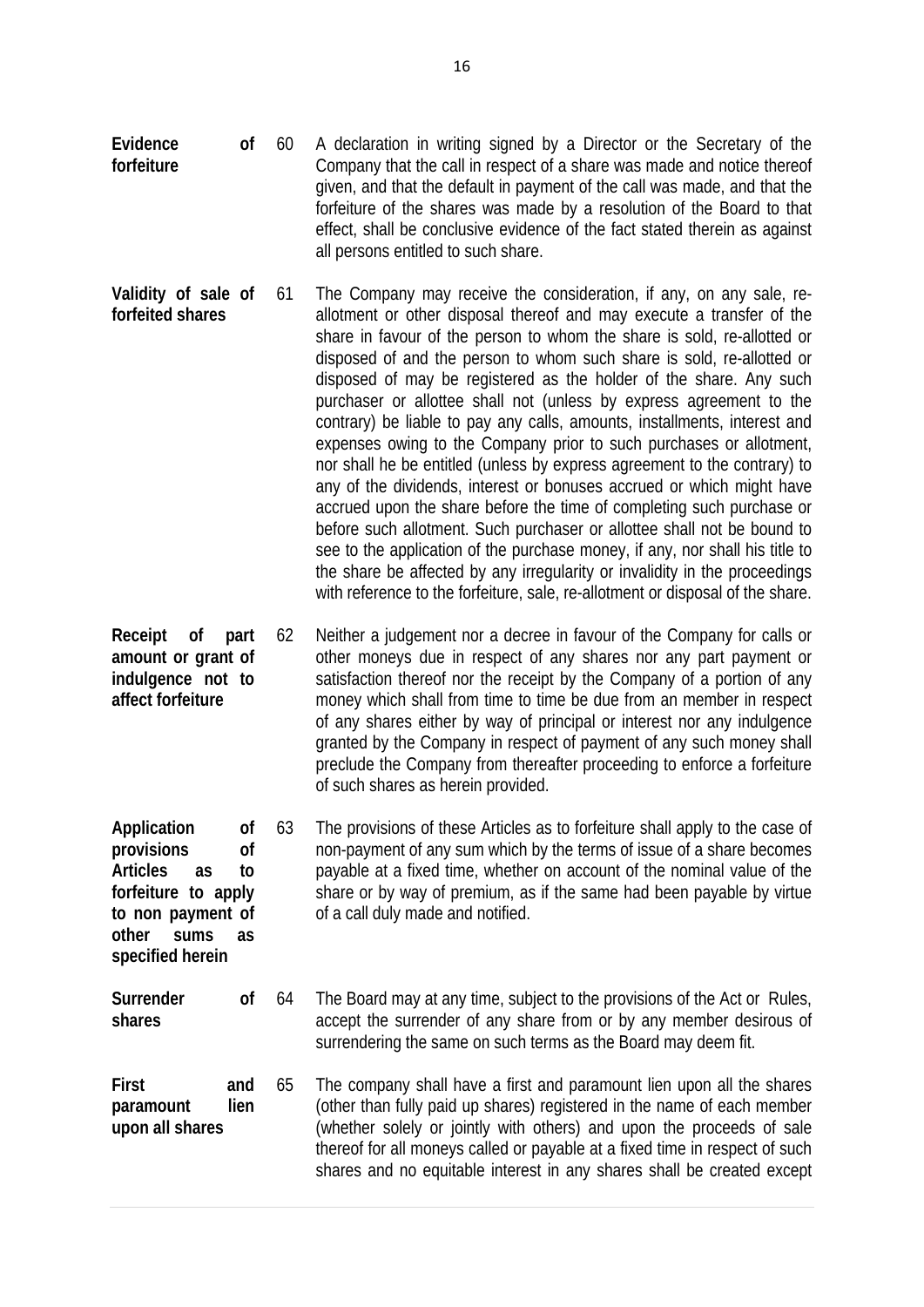upon the condition that this Article will have full effect and such lien shall extend to all dividends & bonuses from time to time declared in respect of such shares. Unless otherwise agreed, the registration of a transfer of shares shall operate as a waiver of the Company's lien, on such shares. The Board may at any time declare any shares to be wholly or in part exempt from the provisions of this Article.

- **Enforcement of Lien**  66 For the purpose of enforcing such lien, the Board may sell the shares subject thereto in such manner as it deems fit, but no sell shall be made until such time fixed as aforesaid shall have arrived and until the notice in writing of the intention to sell shall have been served on such member, his heirs, executors, administrators or other legal representatives, as the case may be, and default shall have been made by him or them in payment, fulfillment or discharge of such debts, liabilities or engagements at the end of seven days after the date of such notice.
- **Validity of sale upon surrender of shares or enforcement of lien**  67 Upon any surrender of shares or upon enforcing a lien in purported exercise of the powers hereinbefore granted, the Board may appoint some person(s) to execute an instrument of transfer of the shares sold and cause the purchaser's name to be entered in the register in respect of the shares sold and the purchaser shall not be bound to see to the regularity of the proceedings, nor to the application of the purchase money and after his name has been entered in the Register of members in respect of the shares the validity of the sale shall not be impeached by any person and the remedy of any person aggrieved by the sale shall be in damages only and against the Company exclusively.
- **Cancelation of share certificates sold/re-allotted by the Board**  68 Where any shares are sold or re-allotted or otherwise disposed by the Board, the certificate or certificates originally issued in respect of the relative shares (unless the same shall voluntarily or on demand by the Company, have been previously surrendered to the Company by the defaulting member) stand cancelled and become null and void and of no effect, and the Board may issue new certificate or certificates for such shares distinguishing it or them in such manner as it may deem fit from the certificate or certificates previously issued in respect of the said shares.
- **Provisions to apply to debentures**  69 The provisions of these Articles with regard to forfeiture of shares; surrender of shares; re-allotment, sale or otherwise disposal of forfeited / surrendered shares and Lien on shares shall mutatis mutandis apply to debentures of the Company.

#### **Transfer of shares**

**Instrument of transfer to comply with all legal provisions**  70 The instrument of transfer shall be in writing and all the applicable provisions of the Act, Rules and other applicable provision(s) shall be duly complied with in respect of all transfer of shares and registration thereof in the prescribed form and the transfer form shall be duly stamped and delivered to the Company in accordance with the applicable provisions.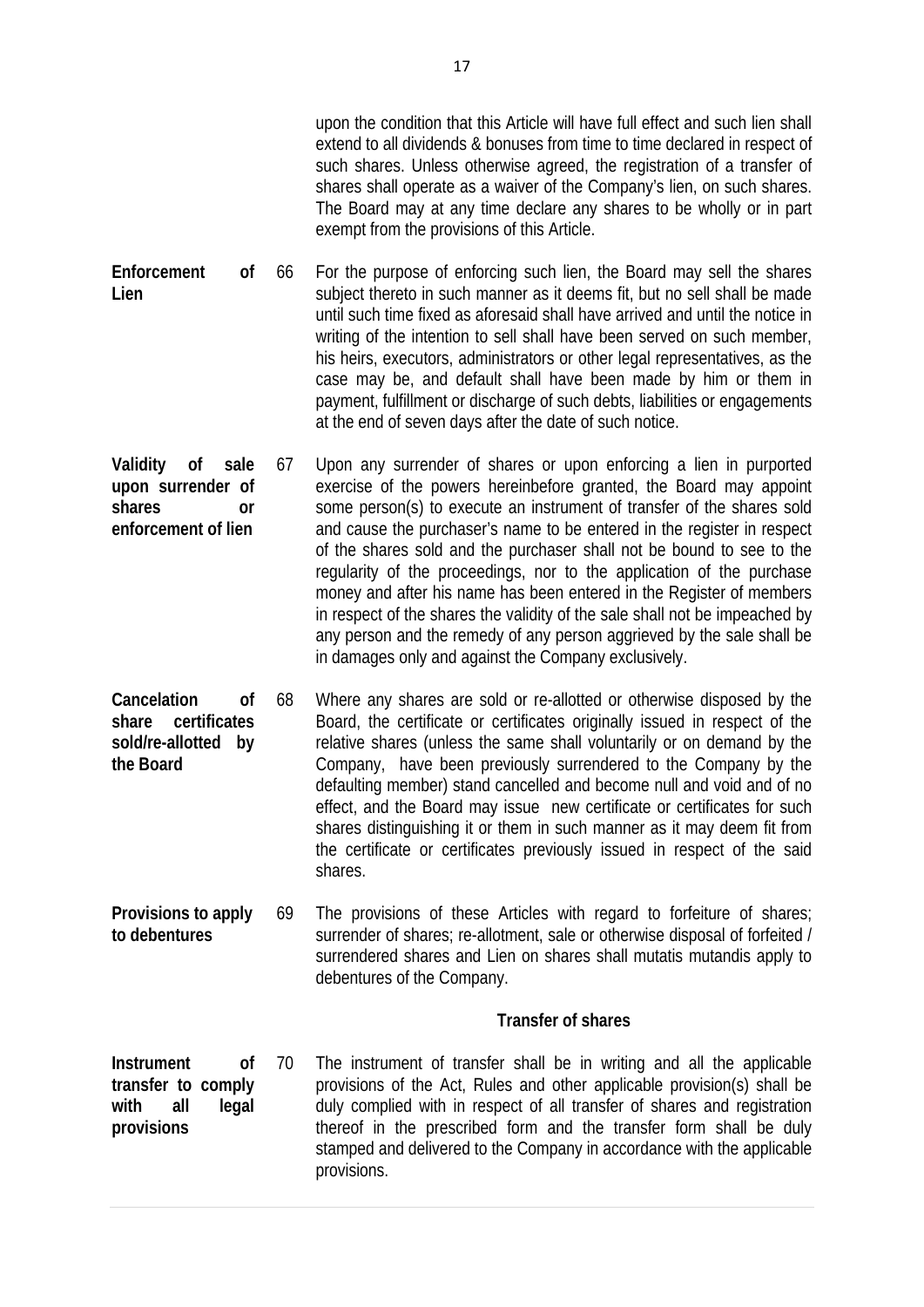| Signing<br>0f<br><sub>of</sub><br>instrument<br>transfer of shares                                      | 71 | Every instrument of transfer shall be signed both by the transferor and<br>transferee and the transferor shall be deemed to remain the holder of<br>shares comprised in the instrument of transfer until the name of the<br>transferee is entered in the register of members in respect of such<br>shares. Provided that in respect of shares held in dematerialized form the<br>depository shall be deemed to be the registered owner for the purpose of<br>effecting transfer of ownership of shares on behalf of the beneficial<br>owner.                                                     |
|---------------------------------------------------------------------------------------------------------|----|--------------------------------------------------------------------------------------------------------------------------------------------------------------------------------------------------------------------------------------------------------------------------------------------------------------------------------------------------------------------------------------------------------------------------------------------------------------------------------------------------------------------------------------------------------------------------------------------------|
| Power of the Board<br>to refuse transfer                                                                | 72 | The Board may, subject to the right of appeal conferred by the Act or<br>Rules, decline to register:                                                                                                                                                                                                                                                                                                                                                                                                                                                                                             |
| of shares                                                                                               |    | (a) the transfer of a share, not being a fully paid share, to a person of<br>whom they do not approve; or                                                                                                                                                                                                                                                                                                                                                                                                                                                                                        |
|                                                                                                         |    | (b) any transfer of shares on which the Company has a lien.                                                                                                                                                                                                                                                                                                                                                                                                                                                                                                                                      |
| Board may decline<br>recognize<br>to                                                                    | 73 | In case of shares held in physical form, the Board may decline to<br>recognize any instrument of transfer unless :                                                                                                                                                                                                                                                                                                                                                                                                                                                                               |
| instrument<br>οf<br>transfer                                                                            |    | (a) the instrument of transfer is duly executed and is in the form as<br>prescribed in the Rules made under the Act;                                                                                                                                                                                                                                                                                                                                                                                                                                                                             |
|                                                                                                         |    | (b) the instrument of transfer is accompanied by the certificate of the<br>shares to which it relates, and such other evidence as the Board may<br>reasonably require to show the right of the transferor to make the<br>transfer; or                                                                                                                                                                                                                                                                                                                                                            |
|                                                                                                         |    | (c) the instrument of transfer is in respect of only one class of shares.                                                                                                                                                                                                                                                                                                                                                                                                                                                                                                                        |
| Board may decline<br>transfer of shares<br>in case of multiple<br>joint owners.                         | 74 | Subject to the applicable provisions, the Board may decline the transfer of shares in the joint names of more than four persons.                                                                                                                                                                                                                                                                                                                                                                                                                                                                 |
| Transfer of shares<br>when suspended                                                                    |    | 75 On giving of previous notice of at least seven days or such other period in<br>accordance with the Act and Rules made there under and other applicable<br>provisions, the registration of transfers may be suspended at such times<br>and for such periods as the Board may from time to time determine.<br>Provided that such registration shall not be suspended for more than thirty<br>days at any one time or for more than forty- five days in the aggregate in<br>any year or such other time as may be prescribed under the provisions of<br>the Act, Rules or the Listing Agreement. |
| Provisions as to<br>transfer of shares<br>to apply <i>mutatis</i><br>mutandis<br>to<br>debentures, etc. | 76 | The provisions of these Articles relating to transfer of shares shall <i>mutatis</i><br><i>mutandis</i> apply to any other securities including debentures of the<br>Company.                                                                                                                                                                                                                                                                                                                                                                                                                    |
|                                                                                                         |    | <b>Transmission of shares</b>                                                                                                                                                                                                                                                                                                                                                                                                                                                                                                                                                                    |

**Title to shares on** 77 On the death of a member, the survivor or survivors where the member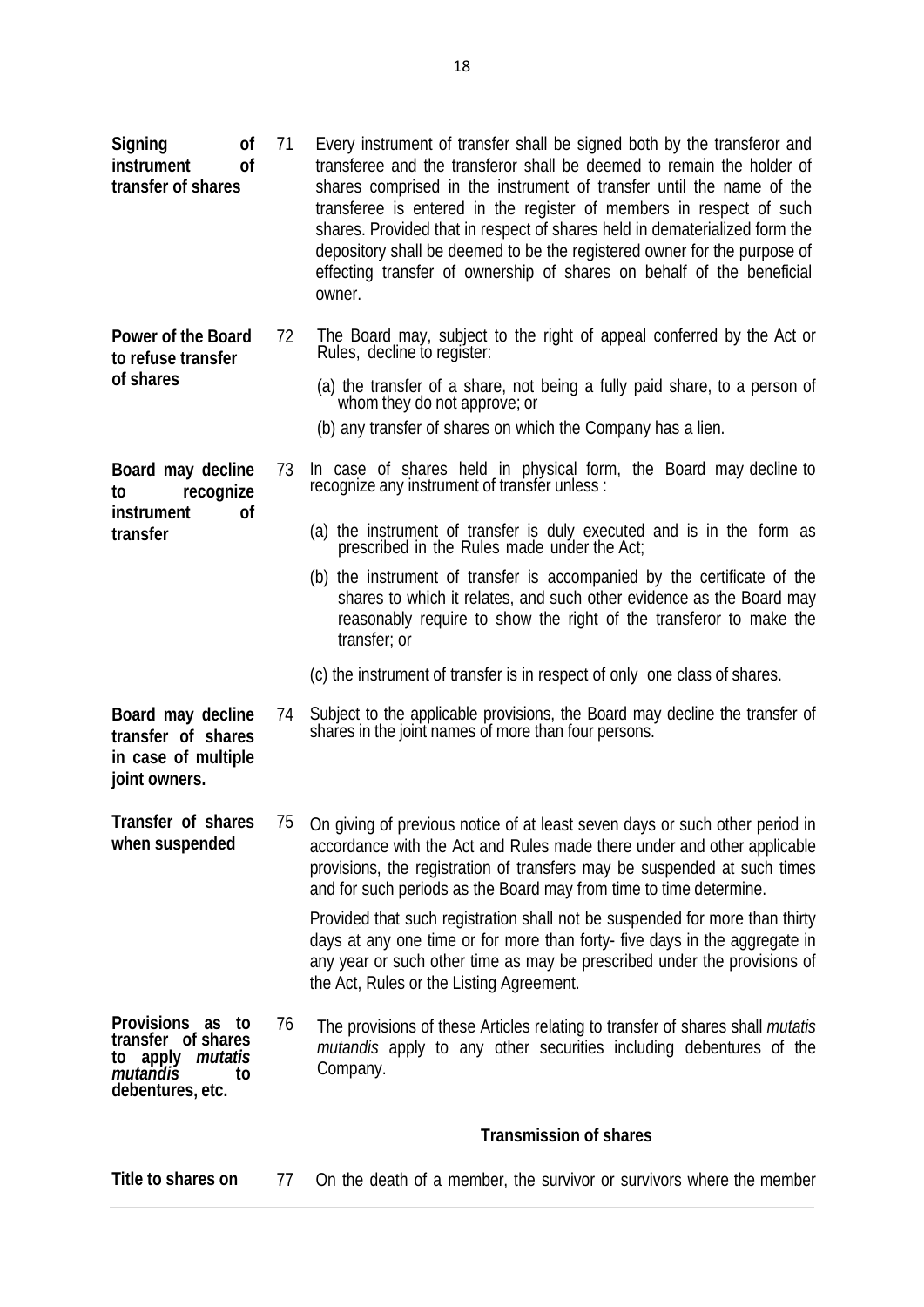| death of a member                                         |    | was a joint holder, and his nominee or nominees or legal representatives<br>where he was a sole holder, shall be the only persons recognized by the<br>Company as having any title to his interest in the shares. This shall be<br>subject to "Will" of the deceased member as per the Probate from the<br>relevant court.                                                                                                                                     |
|-----------------------------------------------------------|----|----------------------------------------------------------------------------------------------------------------------------------------------------------------------------------------------------------------------------------------------------------------------------------------------------------------------------------------------------------------------------------------------------------------------------------------------------------------|
| <b>Estate of deceased</b><br>member liable                | 78 | Nothing in article 77 shall release the estate of a deceased joint holder<br>from any liability in respect of any share which had been jointly held by<br>him with other persons.                                                                                                                                                                                                                                                                              |
| Transmission<br>clause                                    | 79 | Any person becoming entitled to a share in consequence of the death or<br>insolvency of a member may, upon such evidence being produced as<br>may from time to time properly be required by the Board and subject as<br>hereinafter provided, elect, either:                                                                                                                                                                                                   |
|                                                           |    | (a) to be registered himself as holder of the share; or                                                                                                                                                                                                                                                                                                                                                                                                        |
|                                                           |    | (b) to make such transfer of the share as the deceased or insolvent<br>member could have made.                                                                                                                                                                                                                                                                                                                                                                 |
| Board's<br>right<br>unaffected                            | 80 | The Board shall, in either case, have the same right to decline or<br>suspend registration as it would have had, if the deceased or insolvent<br>member had transferred the share before his death or insolvency.                                                                                                                                                                                                                                              |
| Indemnity to the<br>Company                               | 81 | The Company shall be fully indemnified by such person from all<br>liability, if any, by actions taken by the Board to give effect to such<br>registration or transfer.                                                                                                                                                                                                                                                                                         |
| Right to election of<br>holder of shares                  | 82 | If the person so becoming entitled shall elect to be registered as holder of<br>the share himself, he shall deliver or send to the Company a notice in<br>writing signed by him stating that he so elects.                                                                                                                                                                                                                                                     |
| <b>Manner</b><br>of<br>testifying election                | 83 | If the person aforesaid shall elect to transfer the share, he shall testify<br>his election by executing a transfer of the share.                                                                                                                                                                                                                                                                                                                              |
| Limitations<br>applicable<br>to<br>notice                 | 84 | All the limitations, restrictions and provisions of these regulations<br>relating to the right to transfer and the registration of transfers of<br>shares shall be applicable to any such notice or transfer as aforesaid as if<br>the death or insolvency of the member had not occurred and the notice or<br>transfer were a transfer signed by that member.                                                                                                 |
| Claimant<br>to<br>be<br>entitled to<br>same<br>advantages | 85 | A person becoming entitled to a share by reason of the death or<br>insolvency of the holder shall be entitled to the same dividends and<br>other advantages to which he would be entitled if he were the<br>registered holder of the share, except that he shall not, before being<br>registered as a member in respect of the share, be entitled in respect of<br>it to exercise any right conferred by membership in relation to meetings of<br>the Company. |
|                                                           |    | Provided that the Board may, at any time, give notice requiring any such<br>person to elect either to be registered himself or to transfer the share,                                                                                                                                                                                                                                                                                                          |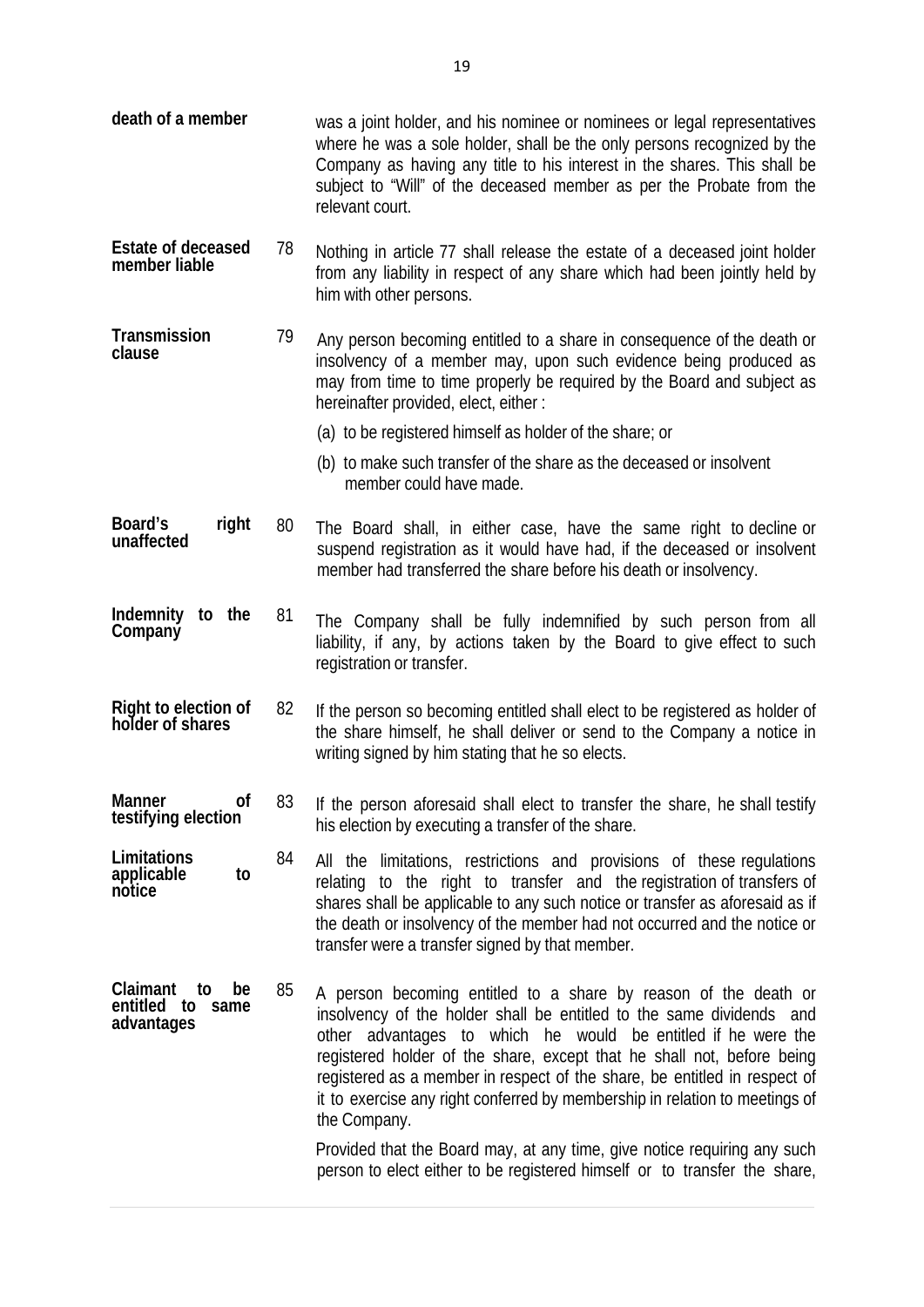and if the notice is not complied with within ninety days, the Board may thereafter withhold payment of all dividends, bonuses or other monies payable in respect of the share, until the requirements of the notice have been complied with.

- 86 The provisions of these Articles relating to transmission by operation of law shall *mutatis mutandis* apply to any other securities including debentures of the Company.
- **Nomination** 87 a) Every shareholder of the Company may, at any time, nominate in the prescribed manner, a person in whom his shares in the Company shall vest in the event of his death.
	- b) Where the shares in the Company are held by more than one person jointly, the joint holders may together nominate, in the prescribed manner, a person(s) in whom all the rights in the shares of the Company held by them shall vest in the event of death of all the joint holders.
	- c) Notwithstanding anything contained in any other law for the time being in force or in any disposition, whether testamentary or otherwise, in respect of shares in the Company, where a nomination made in the prescribed manner purports to confer on any person the right to vest the shares in the Company, the nominee shall, on the death of the shareholder or as the case may be, on the death of the joint holders, become entitled to all the rights in such shares or as the case may be, all the joint holders, in relation to such shares to the exclusion of all other persons, unless the nomination is varied or cancelled in the prescribed manner.
	- d) Where the nominee is a minor, it shall be lawful for the holder of the shares or debentures to appoint, in the prescribed manner, any person to become entitled to shares in the Company held by him, in the event of his death, during the minority of the nominee.
	- e) A nominee, upon production of such evidence as may be required by the Board and subject as hereinafter provided, elect, either:
		- (i) to be registered himself as holder of the shares; or
		- (ii) to make such transfer of the shares as the deceased shareholder could have made.
	- f) If the nominee elects to be registered as holder of the shares himself as he shall deliver or send to the Company, a notice in writing signed by him stating that he so elects and such notice shall be accompanied by the death certificate of the deceased shareholder.
	- g) a nominee shall be entitled to the same dividends and other

20

**Provisions as to**  transmission<br>apply *mu* 

*mutandis* **to debentures, etc.** 

**apply** *mutatis*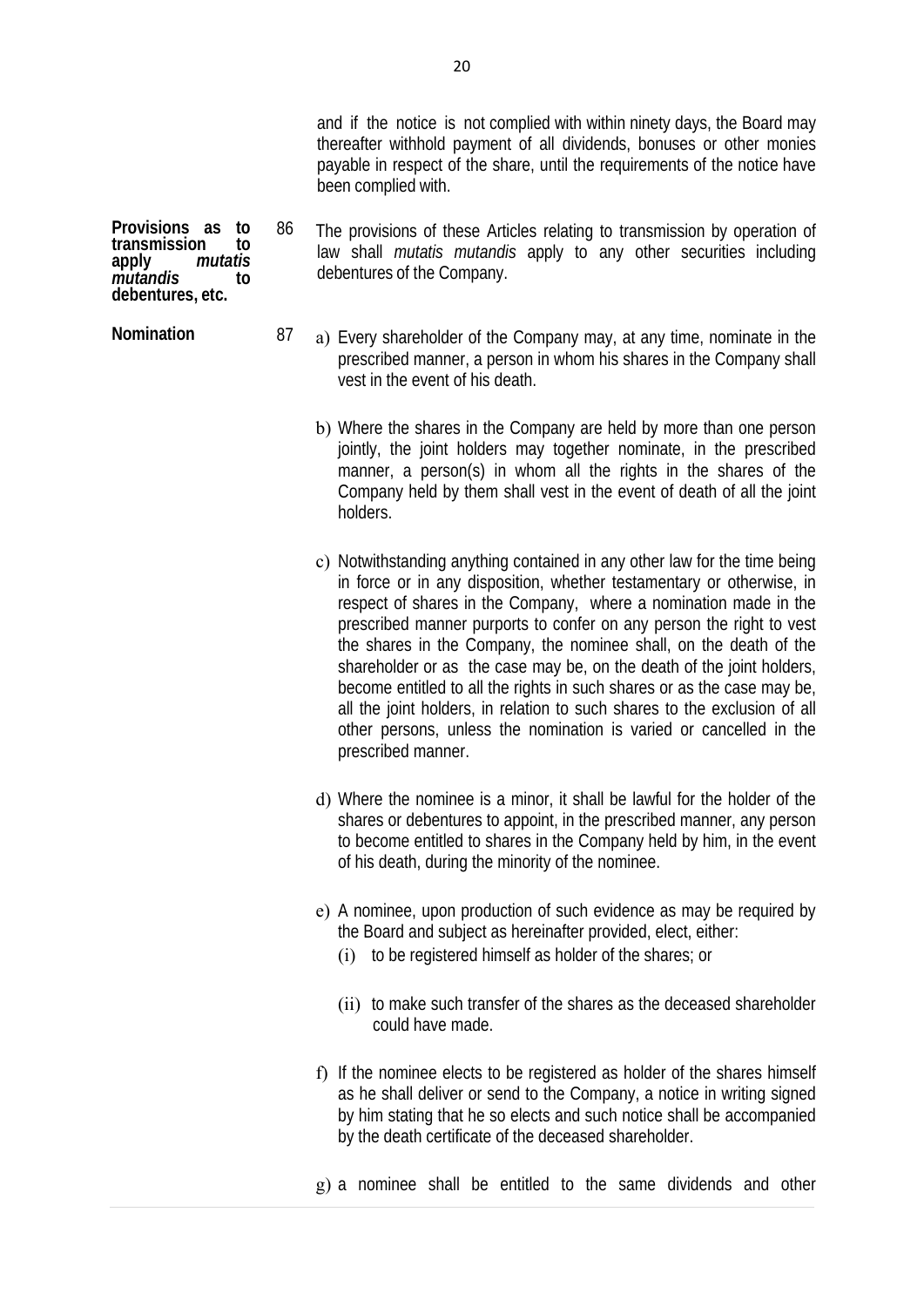advantages to which he would be entitled to, if he were the registered holder of the shares except that he shall not, before being registered as a member in respect of his shares, be entitled in respect of it to exercise any right conferred by membership in relation to meetings of the Company.

Provided further that the Board may give notice requiring any such person to elect either to be registered himself or to transfer the shares and if the notice is not complied with within ninety days, the Board may thereafter withhold the payment of all dividends, bonuses or other moneys payable or rights accruing in respect of the shares until the requirements of the Notice have been complied with.

- h) The provisions of these Articles with regard to nomination for shares shall apply mutatis mutandis to the nomination for debentures of the Company.
- **Joint holders** 88 (a) Where two or more persons are registered as joint holders (not more than four) of any share, they shall be deemed (so far as the Company is concerned) to hold the same as joint tenants with benefits of survivorship, subject to the following and other provisions contained in these Articles.
	- (b) On the death of any one or more of such joint- holders, the survivor or survivors shall be the only person or persons recognized by the Company as having any title to the share but the Directors may require such evidence of death as they may deem fit, and nothing herein contained shall be taken to release the estate of a deceased joint-holder from any liability on shares held by him jointly with any other person.
	- (c) Any one of such joint holders may give effectual receipts of any dividends, interests or other moneys payable in respect of such share.
	- (d) Only the person whose name stands first in the register of members as one of the joint-holders of any share shall be entitled to the delivery of certificate, if any, relating to such share or to receive notice (which term shall be deemed to include all relevant documents) and any notice served on or sent to such person shall be deemed service on all the joint-holders.
	- (e) Any one of two or more joint-holders may vote at any meeting either personally or by attorney or by proxy in respect of such shares as if he were solely entitled thereto and if more than one of such jointholders be present at any meeting personally or by proxy or by attorney then that one of such persons so present whose name stands first or higher (as the case may be) on the register in respect of such shares shall alone be entitled to vote in respect thereof but the other or others of the joint-holders shall be entitled to vote in preference to a joint-holder present by attorney or by proxy although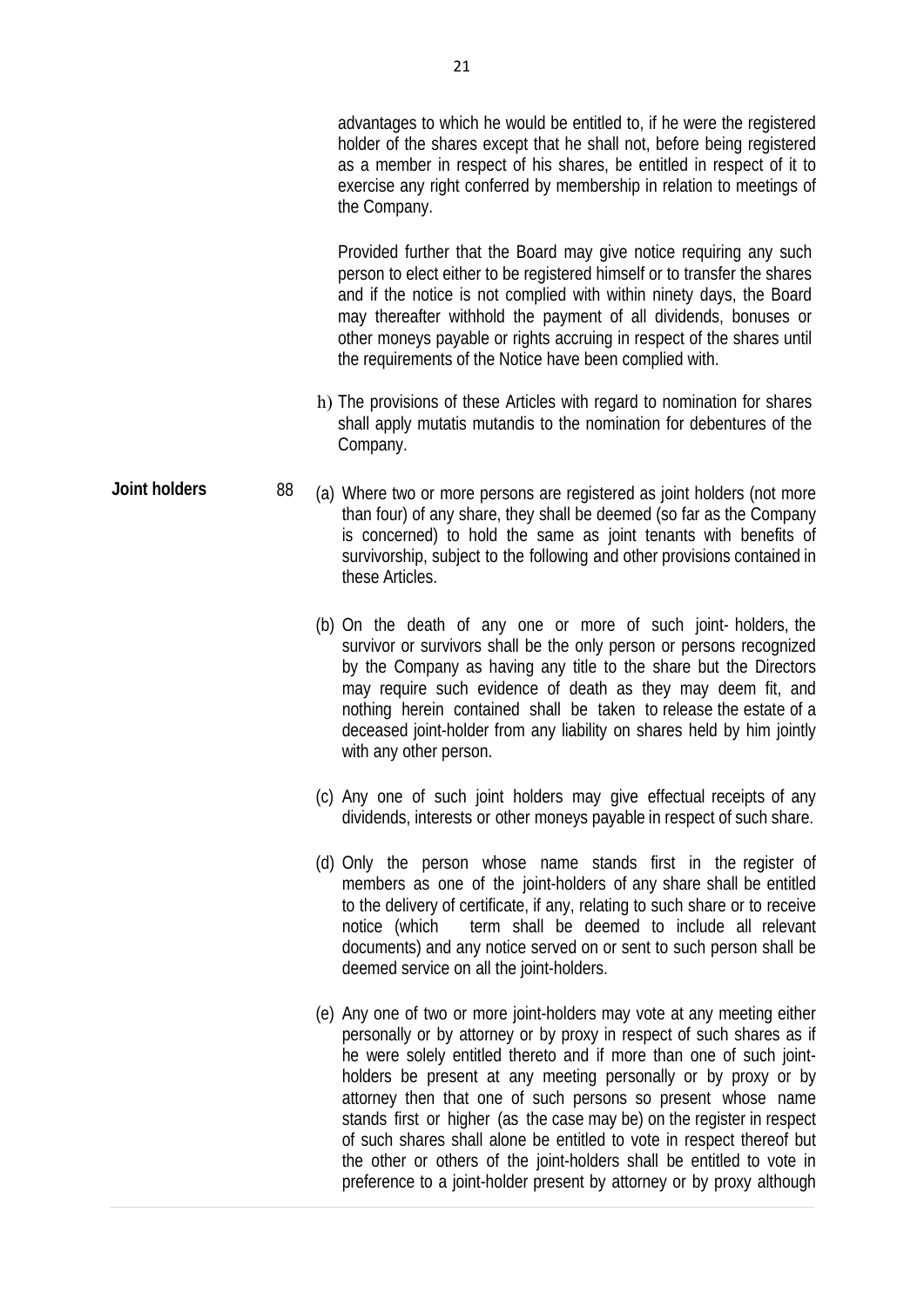the name of such joint-holder present by any attorney or proxy stands first or higher (as the case may be) in the register in respect of such shares.

- (f) Several executors or administrators of a deceased member in whose (deceased member) sole name any share stands, shall for the purpose of this clause be deemed joint-holders.
- (g) The provisions of these Articles relating to joint holders of shares shall *mutatis mutandis* apply to any other securities including debentures of the Company registered in joint names.
- **Capitalization of**  89 The Company by ordinary resolution in general meeting may, upon the recommendation of the Board, resolve :
	- (a) that it is desirable to capitalize any part of the amount for the time being standing to the credit of any of the Company's reserve accounts, or to the credit of the profit and loss account, or otherwise available for distribution; and
	- (b) that such sum be accordingly set free for distribution in the manner specified in Article 90 below amongst the members who would have been entitled thereto, if distributed by way of dividend and in the same proportions.
	- 90 (a) The sum aforesaid shall not be paid in cash but shall be applied,<br>subject to the provision contained in clause (b) below, either in or towards :
		- (i) paying up any amounts for the time being unpaid on any shares held by such members respectively;
		- (ii) paying up in full, unissued shares or other securities of the Company to be allotted and distributed, credited as fully paid-up, to and amongst such members in the proportions aforesaid;
		- (iii) partly in the way specified in sub-clause (i) and partly in that specified in sub-clause (ii).
		- (b) A securities premium account and a capital redemption reserve account or any other permissible reserve account may, for the purposes of this Article, be applied in the paying up of unissued shares to be issued to members of the Company as fully paid bonus shares.
		- (c) The Board shall give effect to the resolution passed by the Company in pursuance of this Article.
	- 91 Whenever such a resolution as aforesaid shall have been passed, the Board shall :
		- (a) make all appropriations and applications of the amounts resolved to be capitalised thereby, and all allotments and issues of fully paid shares or other securities, if any ; and

**Sum how applied upon capitalization of profits** 

**profits** 

**Power of the Board for capitalization of profits**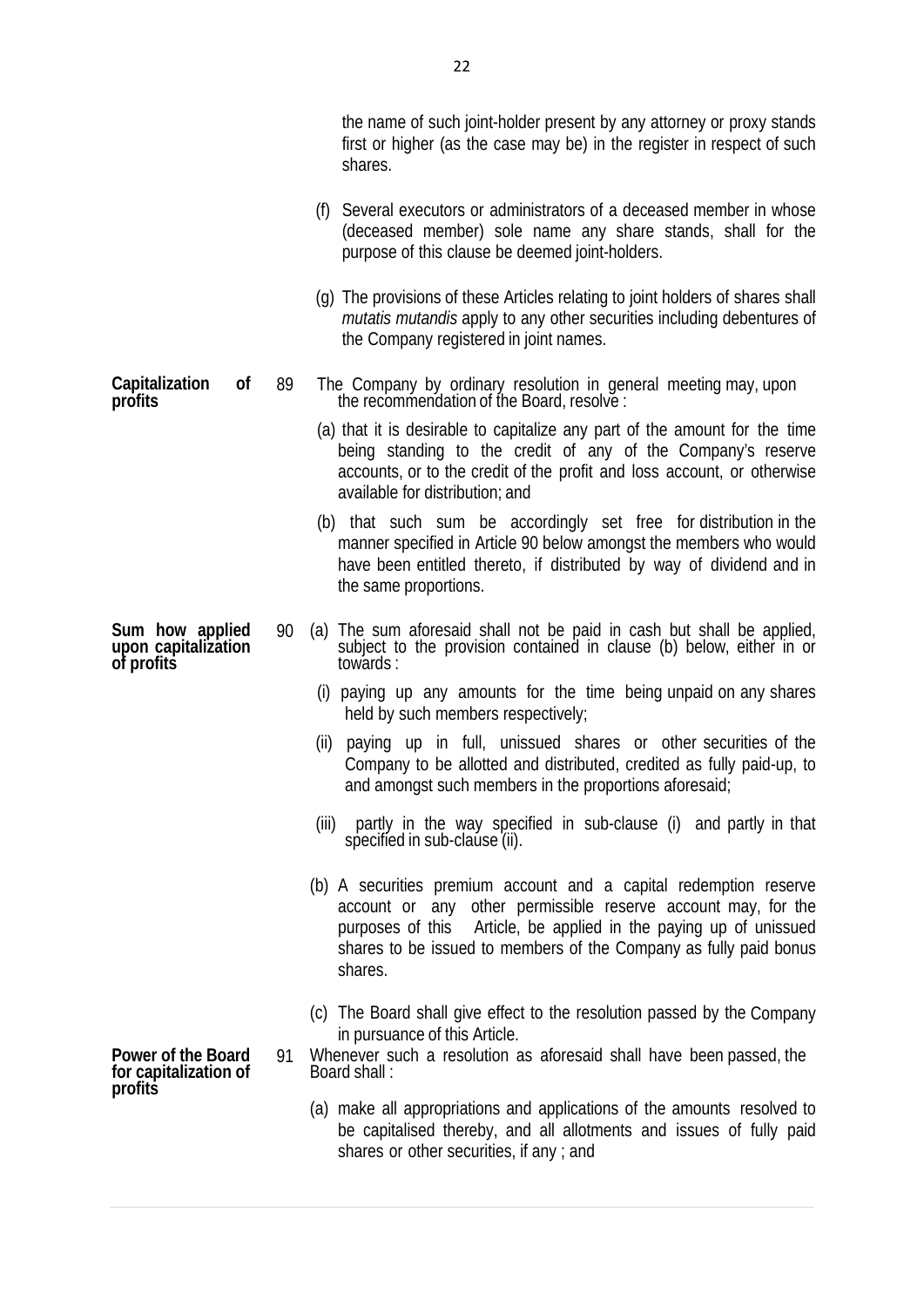(b) generally do and execute all acts, matters, things, deeds documents etc. required to give effect thereto.

#### **Meetings of members**

- **Annual General Meeting**  92 (a) Subject to the provisions in this regard in the Act and Rules, the Company shall in each year hold in addition to any other meetings of members, a general meeting as its annual general meeting and shall specify the meeting as such in the notice calling it, and not more than fifteen months shall lapse between the date of one annual general meeting of the Company and that of the next, subject however to the right of the Registrar under the Act to extend the time within which any annual general meeting may be held.
	- (b) Every annual general meeting shall be called for a time during business hours on a day that is not a national holiday and shall be held either at the registered office of the Company or at some other place within the city, town or village in which the registered office of the Company is situated.
- **All meetings other**  <sup>2</sup> annual<br>meeting **general meeting**  93 All the meetings of members other than the annual general meeting shall be called extraordinary general meetings.

**shall be** 

**extraordinary general Meetings** 

**Extraordinary general meeting**  94 The Board may, whenever it thinks fit, call an extraordinary general meeting of the Company. The Board shall, on the requisition of the holders of not less than one tenth of such of the paid up capital of the Company as on the date of calling of the extraordinary general meeting carry voting rights upon which all calls or other sums that due have been paid, forthwith proceed to convene an extraordinary general meeting of the Company, and in the case of such requisition the provisions of the Act shall apply. No shareholder or shareholders shall have right to call a meeting of the Company except by or upon a requisition as herein provided.

**Notice of the meeting**  95 A general meeting may be called after giving not less than clear twenty one days' notice in writing in such manner as may be prescribed in the Act or Rules. A general meeting may be called after giving a shorter notice if consent is given in writing by not less than ninety five per cent of the members entitled to vote at such meeting.

- **Contents of the notice whom the notice shall be given**  96 (a) Every Notice of the meeting of the Company shall specify the place and the day, date and hour of the meeting, and shall contain a statement of the business to be transacted threat.
	- (b) Notice of every meeting of the Company shall be given to :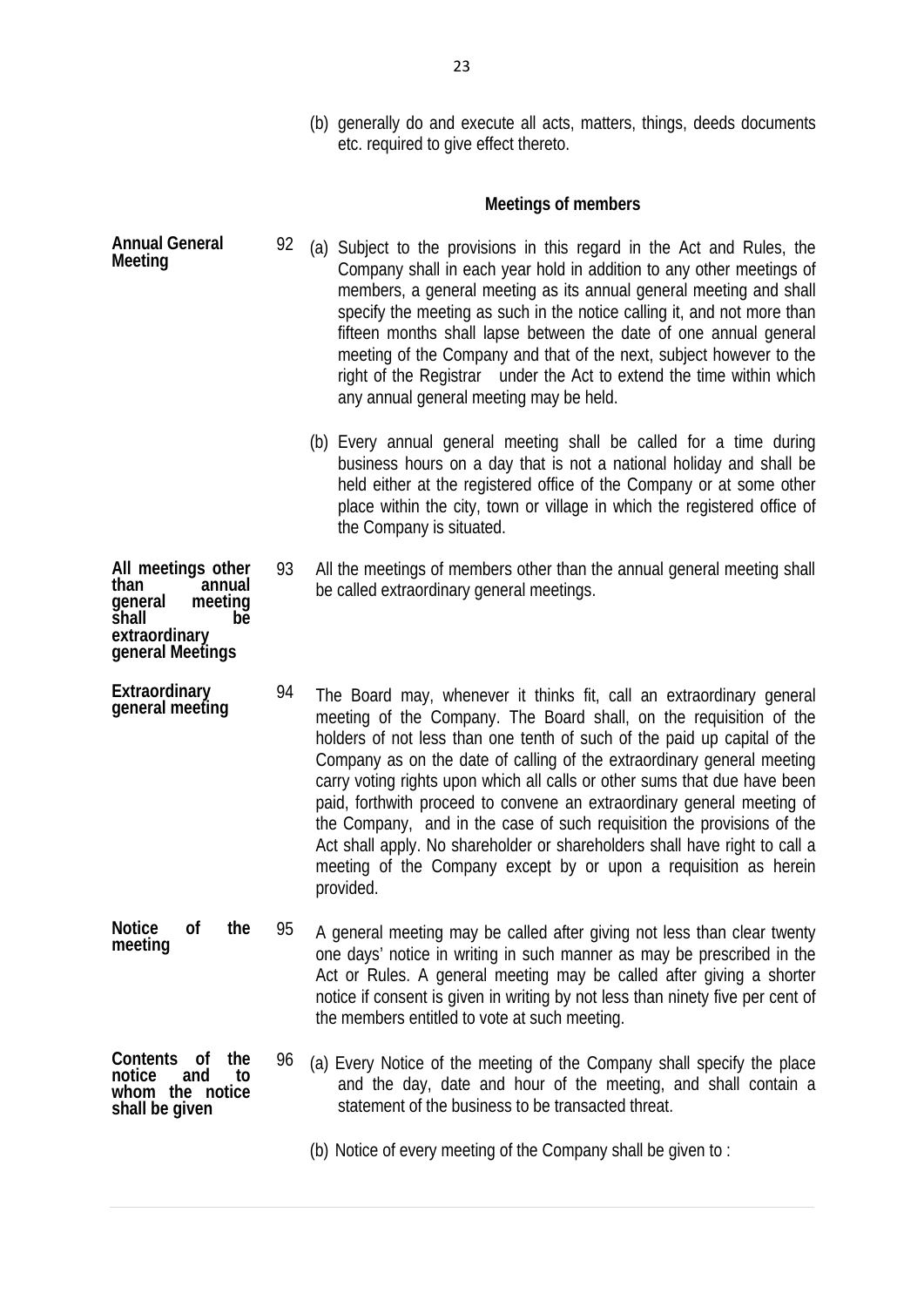- i) every member of the Company, legal representative of any deceased member or the assignee of an insolvent member;
- ii) the auditor or auditors of the Company; and
- iii) every director of the Company.
- (c) Every notice convening a meeting of the Company shall state that a member entitled to attend and vote at the meeting is entitled to appoint a proxy and a proxy need not be a member of the Company.
- 97 The accidental omission to give notice to or non-receipt of notice by any member or other person to whom it should be given shall not invalidate the proceedings at the meeting.
- 98 (a) All business to be transacted at an annual general meeting with the exception of business relating to (i) the consideration of the financial statements and the reports of the Board of Directors and auditors (ii) the declaration of any dividend (iii) the appointment of directors in place of those retiring and (iv) the appointment of, and the fixing of the remuneration of, the auditors, shall be deemed "Special Business".
	- (b) In case of extraordinary general meetings all the business shall be deemed to be "Special Business".
	- (c) Where by any provisions contained in the Act or these Articles, special notice is required of any resolution, notice of the intention to move such resolution shall be given to the Company by such number of members holding not less than one per cent of total voting power or holding shares on which such aggregate sum not exceeding five lakh rupees, as may be prescribed, has been paid up and the Company shall give its members notice of the resolution as may be prescribed in the Act or the Rules.
- **Explanatory statement to be annexed to notice for special business**  99 Where any item of business at any general meeting of the Company is deemed to be special as aforesaid, there shall be annexed to the notice of the meeting an explanatory statement setting out all material facts concerning such item of business including, in particular, the nature and extent of the interest, financial or otherwise, if any, therein, of every Director and the manager, if any, every key managerial personnel and relatives of every director, manager or key managerial personnel other information and facts that may enable members to understand the meaning, scope and implications of the items of business and to take decision thereon and shall specify, where any item of business consists of the according of approval to any document by the meeting, the time and place, where the document can be inspected.

PROVIDED that where any such item of special business at the meeting

**Accidental omission to give**  notice not to<br>invalidate the **invalidate proceedings at the meeting.** 

**Special business at general meeting and resolutions requiring special notice**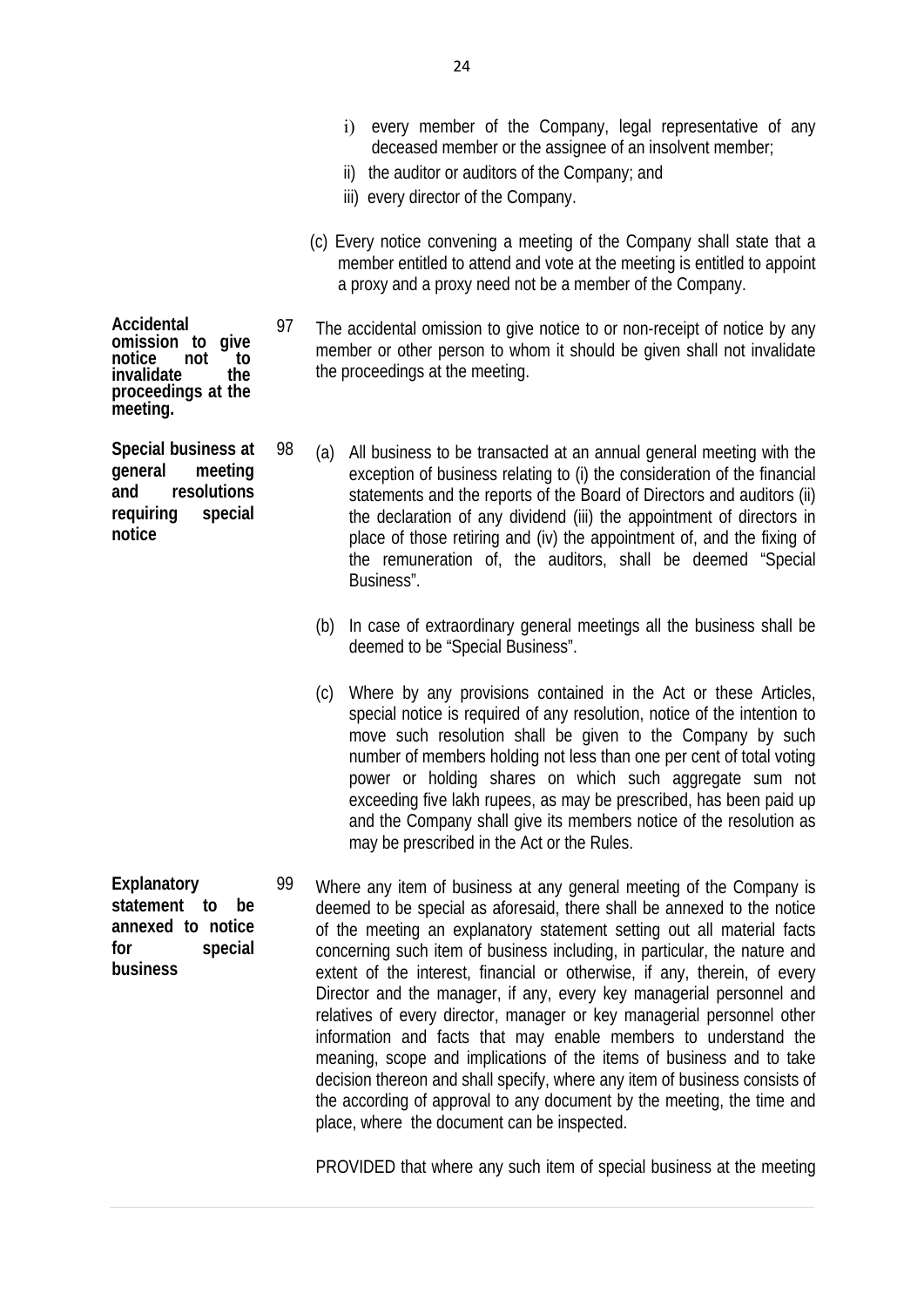of the Company relates to or affects any other company, the extent of shareholding interest in that other company of every promoter, director, manager, if any and of every key managerial personnel of the Company shall also be set out in the statement, if the extent of such shareholding interest is not less than two per cent of the paid up share capital of that other company.

**No business other than what is mentioned in the notice to be transacted.**  100 No general meeting, annual or extraordinary, shall be competent to enter upon , discuss or transact any business, which has not been specifically mentioned in the notice upon which it is convened except as otherwise stated in any provision of the Act or Rules.

**Quorum at general meetings.**  101 Not less than thirty members personally present or such other number as may be prescribed by the Act or Rules from time to time, either based on the total number of members of the Company as on the date of the meeting or otherwise, shall be the minimum quorum for general meetings of the Company. When more than one of the joint holders of a share is present, not more than one of them shall be counted for determining the quorum. Several executors or administrators of a deceased person in whose sole name a share stands shall, for the purpose of this Article, be deemed joint holders thereof. A body corporate, The President of India or a State being a member shall be deemed to be personally present if it is represented in accordance with the provisions of the Act or Rules in this regard.

**No business shall be transacted unless the quorum is present** 

**Adjournment / cancellation of general meeting** 

- 102 No business shall be transacted at any general meeting unless the requisite quorum is present at the commencement of the business.
- 103 (a) If within half an hour from the time appointed for holding the meeting a quorum is not present the meeting if/called upon the requisition of members shall stand dissolved, but in any other case, it shall stand adjourned to the same day in the next week, at the same time and place, or to such other day, time and place as the Board may determine.
	- (b) If at the adjourned meeting also, quorum is not present within half an hour from the time appointed for holding the meeting, the members present shall be a quorum and may transact the business for which the meeting was called.
	- (c) The Chairman with the consent of the members may adjourn the meeting from time to time and from place to place in the city or town in which the Registered Office of the for the time being situate but no business shall be transacted at any adjourned meeting other than the business left unfinished at the meeting from which the adjournment took place.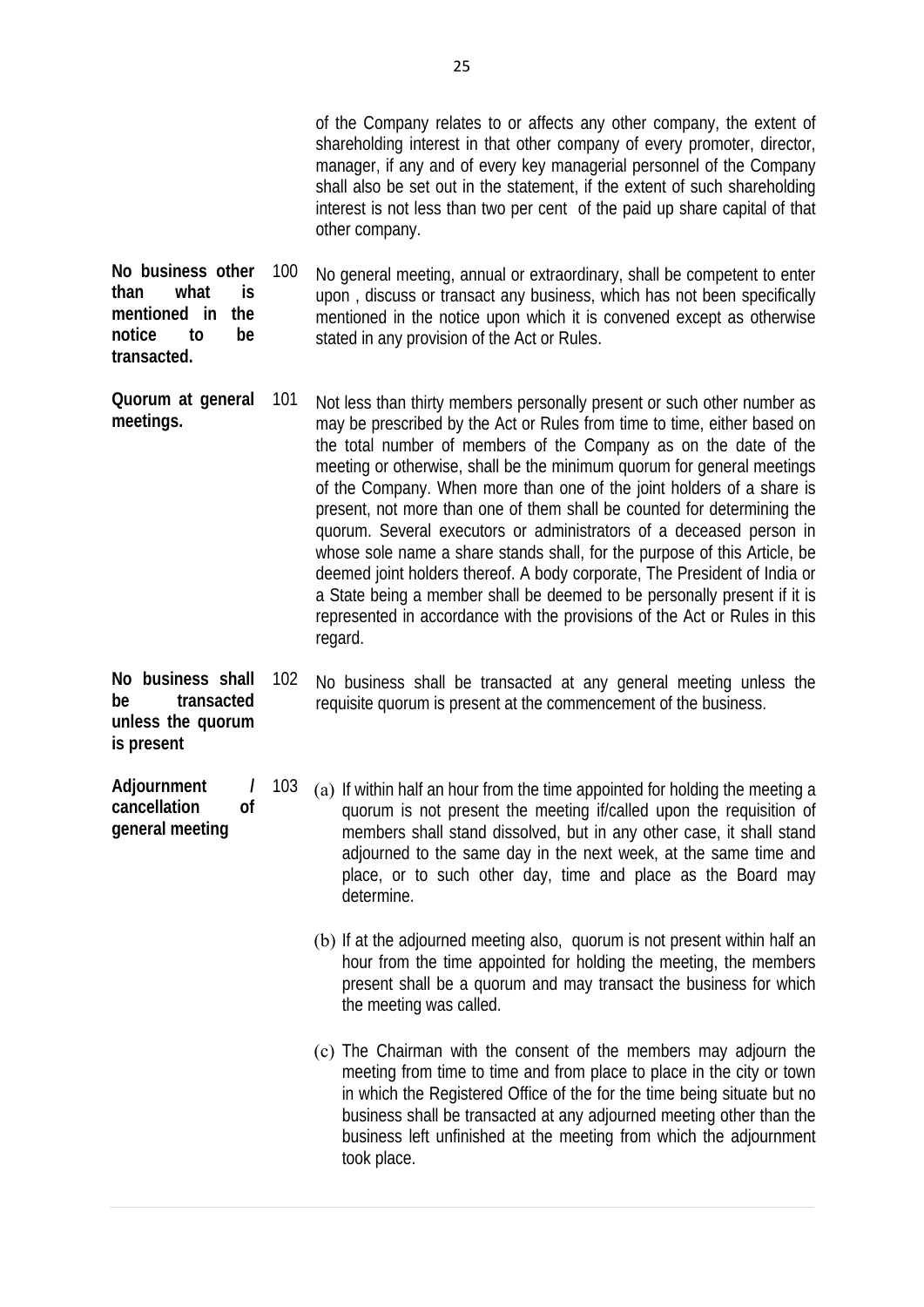- (d) When a meeting is adjourned for thirty days or more, notice of the adjourned meeting shall be given as in the case of the original meeting.
- (e) Save as aforesaid, it shall not be necessary to give any notice of an adjournment of or of the business to be transacted at any adjourned meeting.
- Date on which 104 **resolution passed**  A resolution shall for all purpose be treated as having been passed on the date on which it was in fact passed and shall not be deemed to be passed on any earlier date.
- **Chairman of the General Meetings**  105 The Chairman of the Board, and, in his absence, the Deputy /Vice Chairman of the Board, if any, shall preside over as the Chairman at every general meeting. If there be no Chairman or Deputy/Vice Chairman of the Board or if neither of them is present within fifteen minutes after the time appointed for holding such meeting, the Directors present may elect one of them to be a Chairman and in default of doing so, the members present shall elect one of the Directors to be a Chairman and if no Director be present or be willing to take the chair, then the members present shall elect one of themselves to be the Chairman of the meeting. If a poll is demanded on the election of the Chairman it shall be taken forthwith in accordance with the provisions of the Act or Rules and these Articles, and the Chairman elected on a show of hands shall, for that meeting, exercise all the powers of the Chairman. If as a result of the poll, some other person is elected Chairman, he shall be the Chairman for the rest of the meeting.
- **Business confined to election of Chairman whilst**  106 No business shall be transacted at any general meeting except the election of the Chairman while the Chair is vacant.

**Chair is vacant** 

- **Questions at General Meeting, how decided**  107 At any general meeting, a resolution put to the vote of the meeting shall be decided on a show of hands unless a poll is demanded under the provisions of the Act or the voting is carried out electronically.
- **Evidence of passing of Resolution on show of hands**  108 A declaration by the Chairman that on a show of hands, a resolution has or has not been carried, or has been carried unanimously or by a particular majority, and an entry to that effect in the minutes of the proceedings of the Company shall be conclusive evidence of the fact, without proof of the number or proportion of the votes cast in favour of or against such resolution.
- **Demand for poll** 109 Before or on the declaration of the result of the voting on any resolution on show of hands; poll may be ordered to be taken by the Chairman of the meeting of his own motion or shall be ordered to be taken by him on a demand made in that behalf by any member or members present in person or by proxy and holding shares in the company which confer a power to vote on the resolution, not being less than one-tenth of the total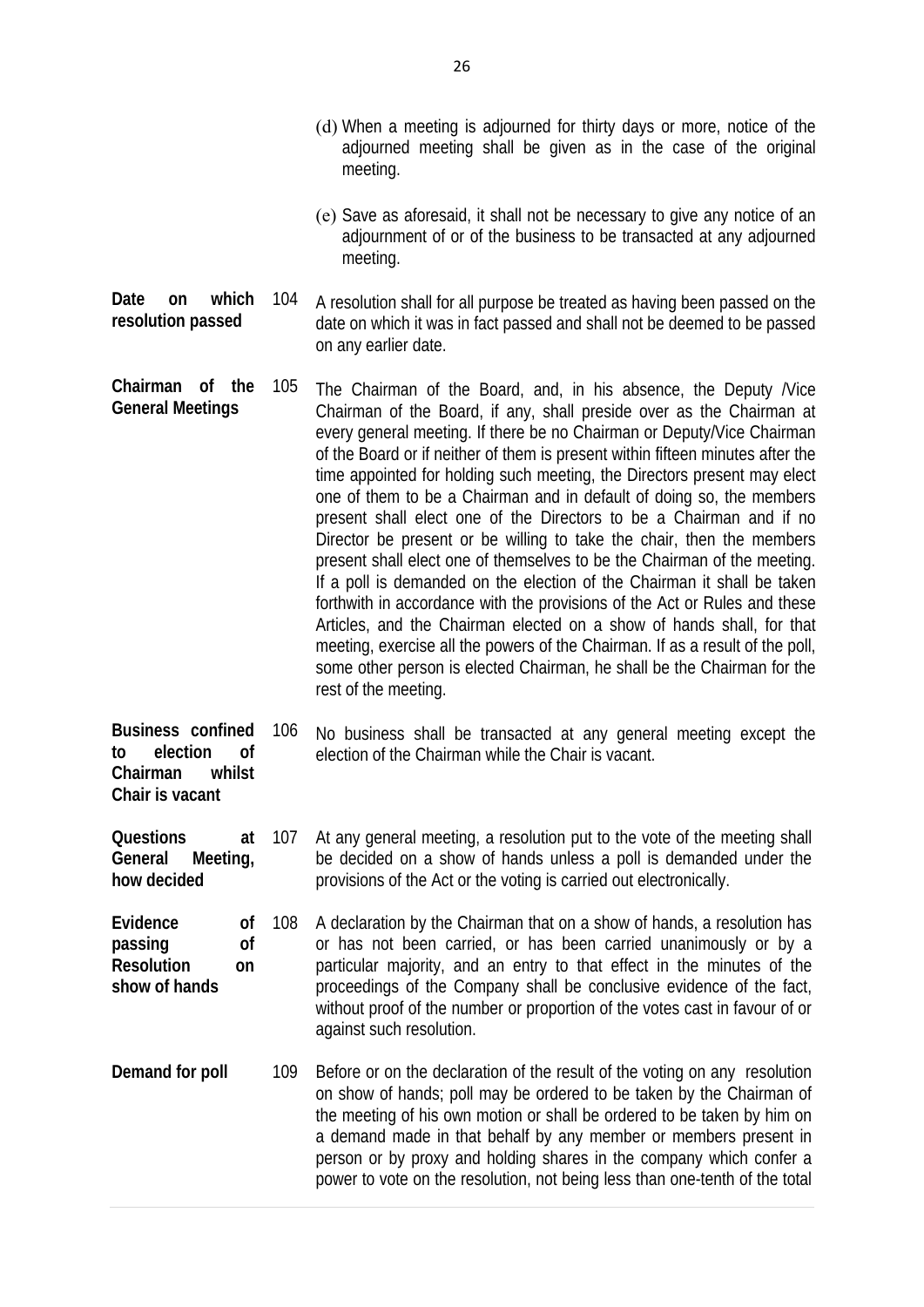- **Time within which poll to be taken**  Any poll demanded on the election of the chairman of the meeting or on any question of adjournment of the meeting shall be taken forthwith. A poll demanded on any other business being transacted at the meeting shall be taken at such time not exceeding 48 (forty eight) hours from the time when the demand was made, as the chairman of the meeting may direct.
- **Appointment of Scrutinizer**  (a) Where a poll is to be taken, the Chairman of the meeting shall appoint such number of persons, as he deems necessary, to scrutinize the poll process and votes given on the poll and to report to him in the manner as may be prescribed in the Act or Rules. The Chairman shall have power, at any time, before the result of the poll is declared to remove a scrutinizer from office and to fill vacancies in the office of the scrutinizer arising from such removal or for any other cause. Subject to the provisions of the Act and Rules, the Chairman of the meeting shall have power to regulate the manner in which the poll shall be taken.
	- (b) The appointment of the Scrutinizer for Postal Ballot or for e-voting shall be in accordance with the provisions of the Act and / or the Rules, in this regard.
- **Evidence of the passing of Resolution upon**  112 The result of the poll shall be deemed to be the decision of the meeting on the resolution on which the poll was taken.

**poll** 

- **Demand for poll not to prevent transaction of other business**  113 The demand for a poll except on the question of the election of chairman or of an adjournment shall not prevent the continuance of a meeting for the transaction of any business other than the question on which a poll has been demanded.
- Casting vote of 114 **Chairman**  In the case of equality of votes the chairman shall, whether on a show of hands or on a poll or electronic voting, have a second or casting vote in addition to the vote or votes to which he may be entitled as a member.
- **Postal ballot** 115 The Company shall in respect of such items of business as the Central Government may, by notification, declare to be transacted only by means of postal ballot and may in respect of any item of business other than ordinary business and any business in respect of which directors or auditors have a right to be heard at any meeting, transact by means of postal ballot, in such manner as may be prescribed under the Act or the Rules, instead of transacting such business at a general meeting and if a resolution is assented to by the requisite majority of the shareholders by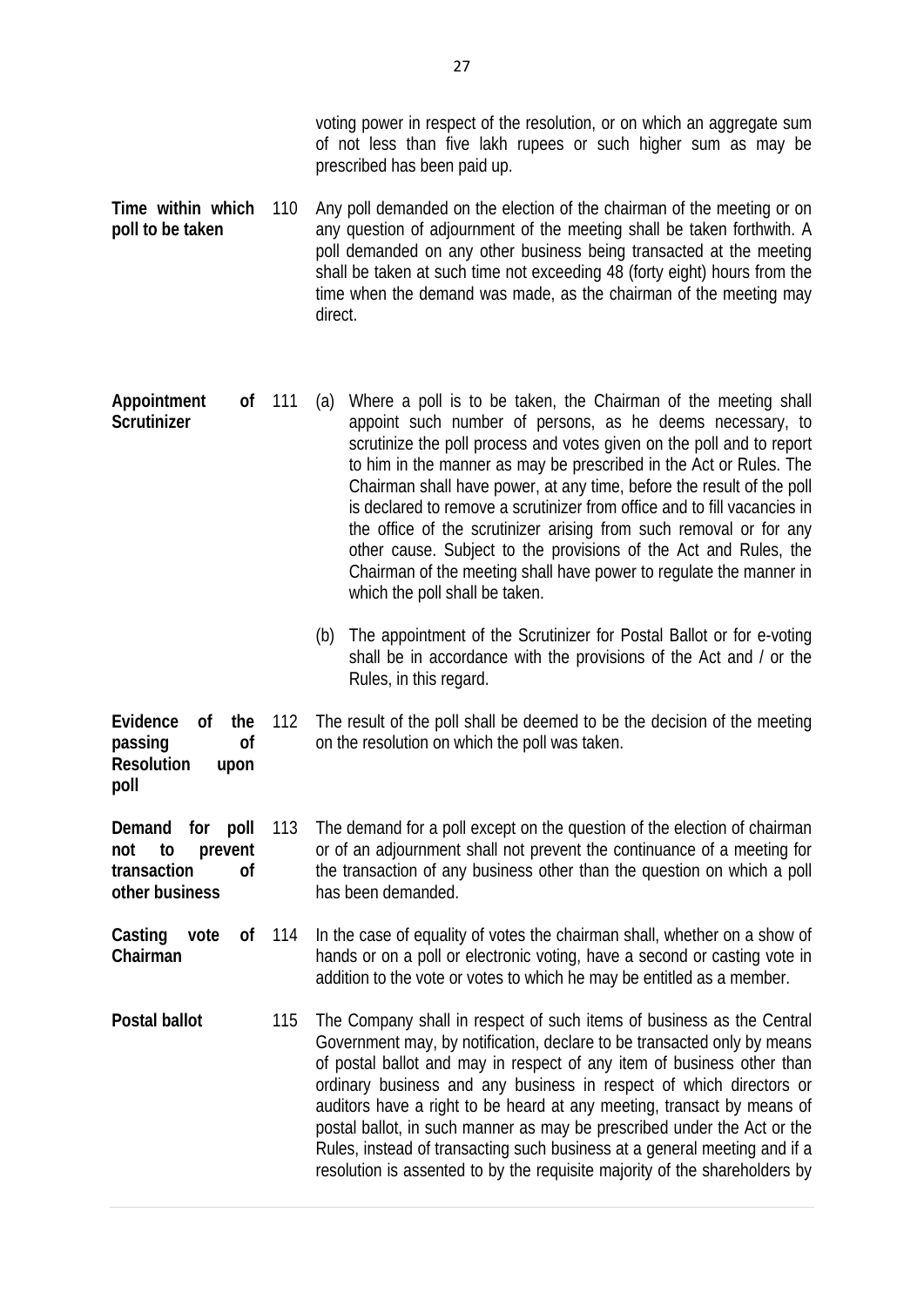means of postal ballot, it shall be deemed to have been duly passed at a general meeting convened in that behalf.

- **Votes of members** 116 No member shall be entitled to vote either personally or by proxy at any general meeting or meetings of a class of shareholders either upon a show of hands or upon a poll or electronically in respect of any shares registered in his name on which any calls or other sums presently payable by him have not been paid or in regard to which the Company has exercised any right of lien.
- **Number of votes to which member entitled**  Subject to the provisions of these Articles and without prejudice to any special privileges or restrictions as to voting for the time being attached to any class of shares for the time being forming part of the share capital of the Company, every member not disqualified to vote, shall be entitled to be present and to speak and vote at such meeting, and on a show of hands every member present in person shall have one vote and upon a poll (whether in person or through proxy) or in the electronic voting the voting right of every member shall be in proportion to his share of the paid-up equity share capital of the Company. Provided, however, if any preference shareholder be present at any meeting of the Company, save as may be provided in the Act or Rules, he shall have right to vote only on resolutions placed before the meeting which directly affect the rights attached to his preference shares.
- **Vote of joint holders**  If there be joint registered holders of any shares, any one of such persons may vote at any meeting or may appoint another person (whether a member or not) as his proxy in respect of such shares, as if he were solely entitled thereto, but the proxy so appointed shall not have any right to speak at the meeting and, if more than one such joint-holders be present at any meeting, that one of the said persons so present whose name stands higher on the Register of Members shall alone be entitled to vote at the meeting. Several executors or administrators of a deceased member in whose names shares stand shall for the purpose of these Articles be deemed joint-holders thereof.
- **Voting in person or by proxy**  119 Subject to the provisions of the Act, Rules and these Articles, a member may vote either personally or through an attorney or a proxy. A body corporate being a Member may vote either by proxy or by a representative duly authorized in accordance with the provisions of the Act or the Rules and such representative shall be entitled to exercise the same rights and powers (including the right to vote by proxy) on behalf of the body corporate which he represents as that body could exercise it if it were an individual member.
- **Votes in respect of shares of deceased and insolvent member**  Any person entitled under these Articles to transfer of any share to his name may vote at any General Meeting in respect thereof in the same manner as if he were, the registered holder of such shares provided that, at least forty-eight hours before the time of holding the meeting or adjourned meeting as the case may be, at which he proposes to vote, he shall satisfy the Directors of his right to transfer such shares and give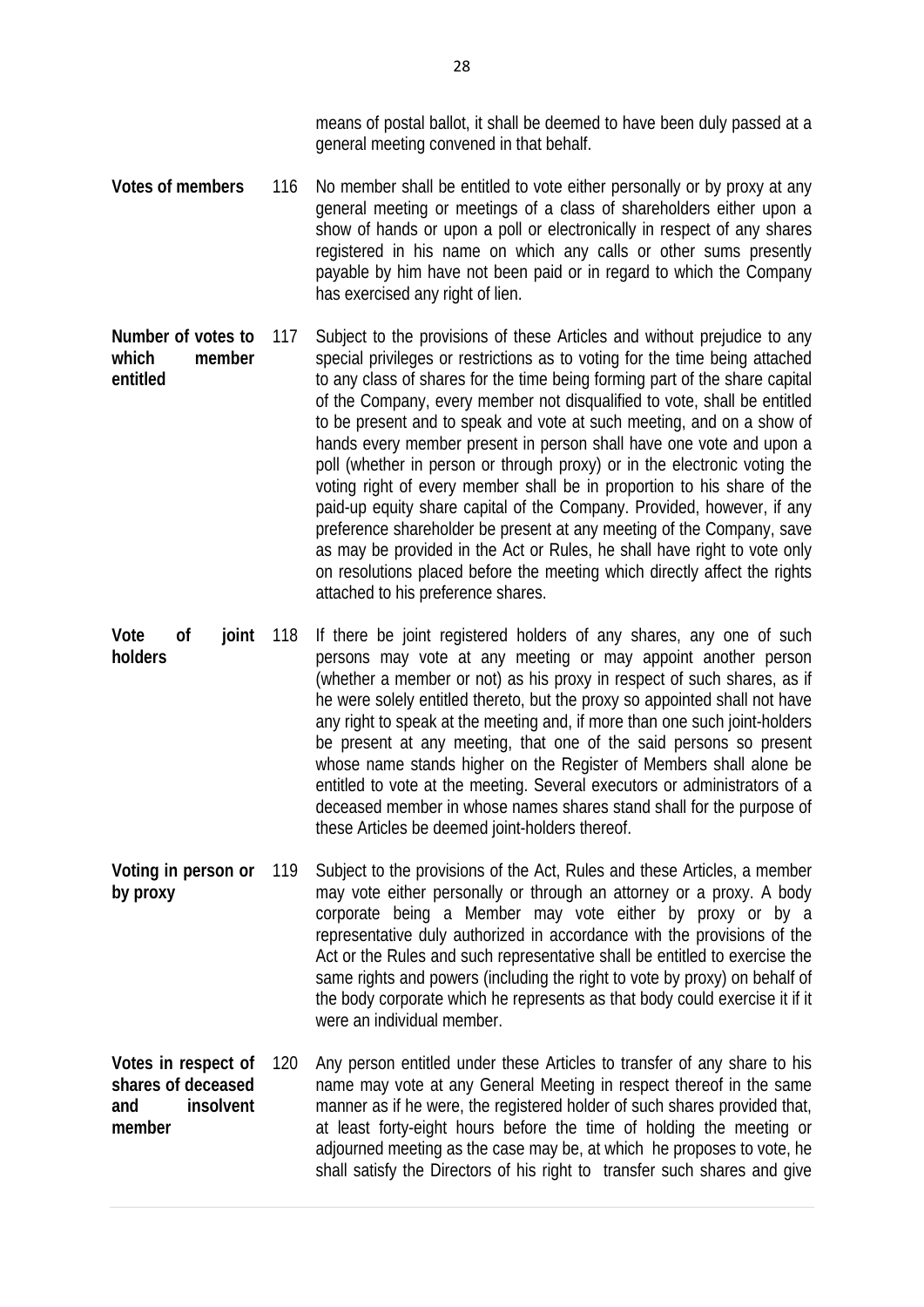such indemnity (if any) as the Directors may require, or the Directors shall have previously admitted his right to vote at such meeting in respect thereof.

- **Appointment of Proxy**  Every proxy (whether a member or not) shall be appointed in writing under the hand of the appointer or his attorney, or if such appointer is a corporation, under the common seal of such corporation, or be signed by an officer or any attorney duly authorized by it, and any Committee or guardian may appoint such proxy. The proxy so appointed shall not have any right to speak at the meeting.
- **Time within which proxy instrument to be deposited and validity**  122 The instrument appointing a proxy and the power of attorney or other authority (if any) under which it is signed or a notarized certified copy of that power of attorney or authority shall be deposited at the Registered Office of the Company not later than forty-eight hours before the time for holding the meeting or adjourned meeting at which the person named in the instrument proposed to vote and in default the instrument of proxy shall not be treated as valid. No instrument appointing a proxy shall be valid after the expiration of twelve months from the date of its execution.
- **Form of proxy** 123 The form of proxy shall be in such form and shall be executed in such manner as may be prescribed by the Act or Rules.
- **A person not to be proxy in certain cases**  124 A person shall not act proxy on behalf of such member or number of members and such number of shares as may be prescribed by the Act or Rules.
- **Time for objection to votes and validity of votes notwithstanding previous death etc. of the principal**  125 (a) No objection shall be made to the validity of any vote, except at any meeting or poll at which such vote shall be tendered, and every vote whether given personally or by proxy, not disallowed at such meeting or poll shall be deemed valid for all purposes of such meeting or poll whatsoever.
	- (b) A vote given in accordance with the terms of an instrument of proxy shall be valid notwithstanding the previous death or insanity of the principal or revocation of the proxy or of the authority under which such proxy was signed, or the transfer of the share in respect of which the vote is given, provided that no intimation in writing of the death or insanity, revocation or transfer shall have been received at the Registered office before the commencement of the meeting or adjourned meeting at which the proxy is used.
- **Chairman of the meeting to be the judge of validity of any vote**  The Chairman of any meeting shall be the sole judge of the validity of every vote tendered at such meeting. The Chairman present at the taking of a poll shall be the sole judge of the validity of every vote tendered at such poll.

**Minutes of the proceedings of general meetings**  127 The Company shall cause minutes of the proceedings of every general meeting of any class of members or creditors and every resolution passed by postal ballot to be prepared and signed in such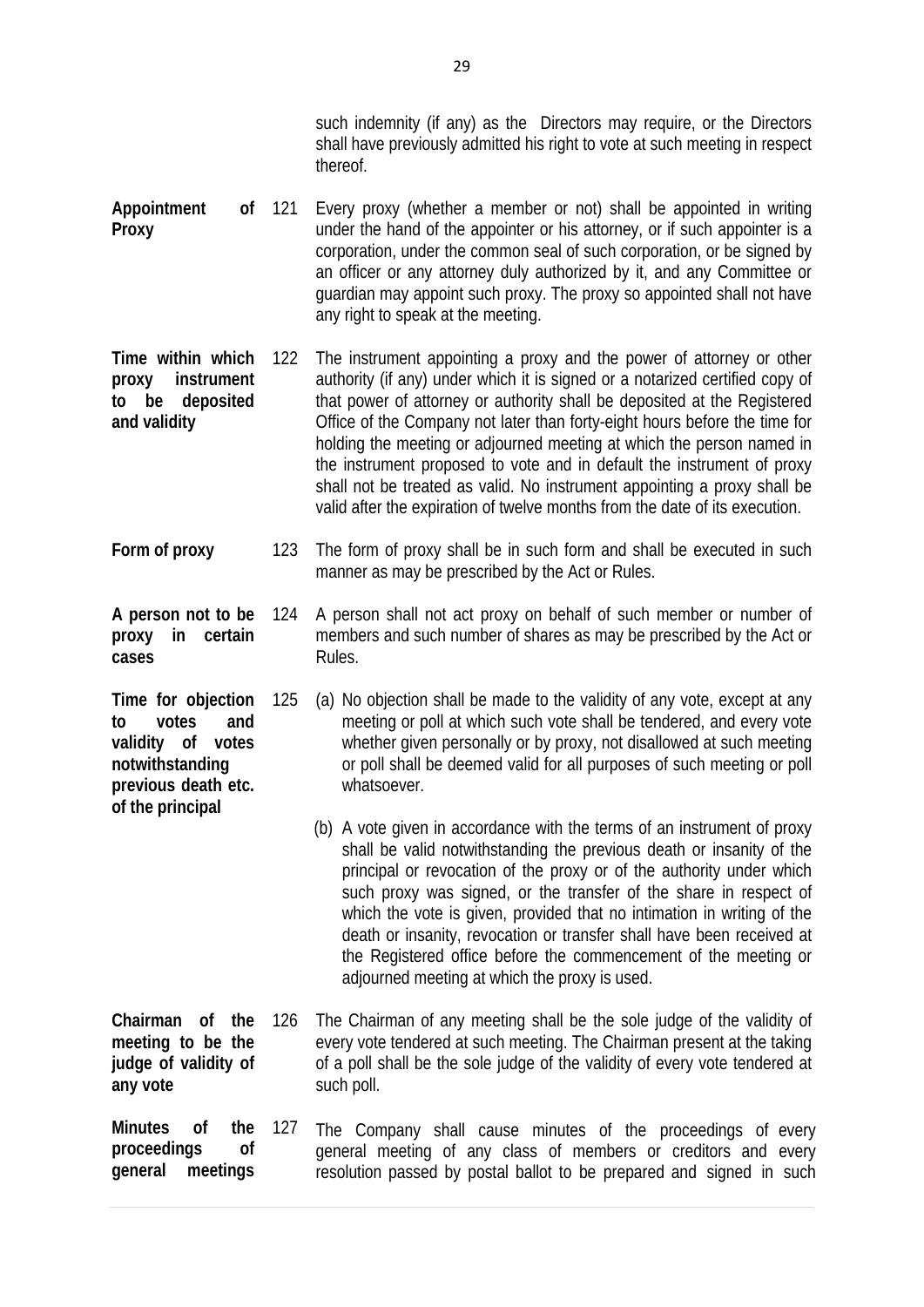| <b>Resolutions</b><br>and<br>passed by Postal<br><b>Ballot</b> |     | manner as may be prescribed by the Rules and kept by making within<br>thirty days of the conclusion of every such meeting concerned or passing<br>of resolution by postal ballot entries thereof in books kept for that purpose<br>with their pages consecutively numbered. |
|----------------------------------------------------------------|-----|-----------------------------------------------------------------------------------------------------------------------------------------------------------------------------------------------------------------------------------------------------------------------------|
| Certain matters not<br>to be included in<br>the minutes        | 128 | There shall not be included in the minutes any matter which, in the<br>opinion of the Chairman of the meeting:                                                                                                                                                              |
|                                                                |     | (a) is, or could reasonably be regarded, as defamatory of any person; or                                                                                                                                                                                                    |
|                                                                |     | (b) is irrelevant or immaterial to the proceedings; or                                                                                                                                                                                                                      |
|                                                                |     | (c) is detrimental to the interests of the Company.                                                                                                                                                                                                                         |

- **Discretion of the Chairman in relation to minutes**  129 The Chairman shall exercise an absolute discretion in regard to the inclusion or non-inclusion of any matter in the minutes on the grounds specified in the aforesaid clause.
- **Minutes to be evidence**  130 The minutes of the meeting kept in accordance with the provisions of the Act shall be evidence of the proceedings recorded therein.
- **Inspection of minutes book of general meetings**  131 The books containing the minutes of the proceedings of any general meeting of the Company or a resolution passed by postal ballot shall be kept at the registered office of the Company and be open to inspection of any member without charge, during business hours on all working days.
- **Members may obtain copies of the minutes of general meetings**  132 Any member shall be entitled to be furnished, within the time prescribed by the Act, after he has made a request in writing in that behalf to the Company and on payment of such fees as may be prescribed in the Act and fixed by the Board, with a copy of minutes of any general meeting of the Company.

## **Board of Directors**

- **Constitution of the Board of Directors**  133 The Board shall be constituted in the manner which is in conformity with the provisions of the Act and Rules, and other applicable regulations, if any, so that the Board comprises of such number of Independent Directors, Women Director(s) or such other class of individuals and on such terms and conditions including the tenure, as may be legally prescribed from time to time.
- **Maximum and minimum number of directors**  134 (a) The Company shall have minimum three directors and maximum fifteen directors provided that the Company may appoint more than fifteen directors if approved by members at the general meeting by way of a special resolution.
	- (b) The first Directors of the Company at the time of incorporation were:
		- i) Shri Chetan Durgadas Mehra
		- ii) Shri Ganesh Narasimha Kamath
		- iii) Shri Pramod Madhavdas Sheth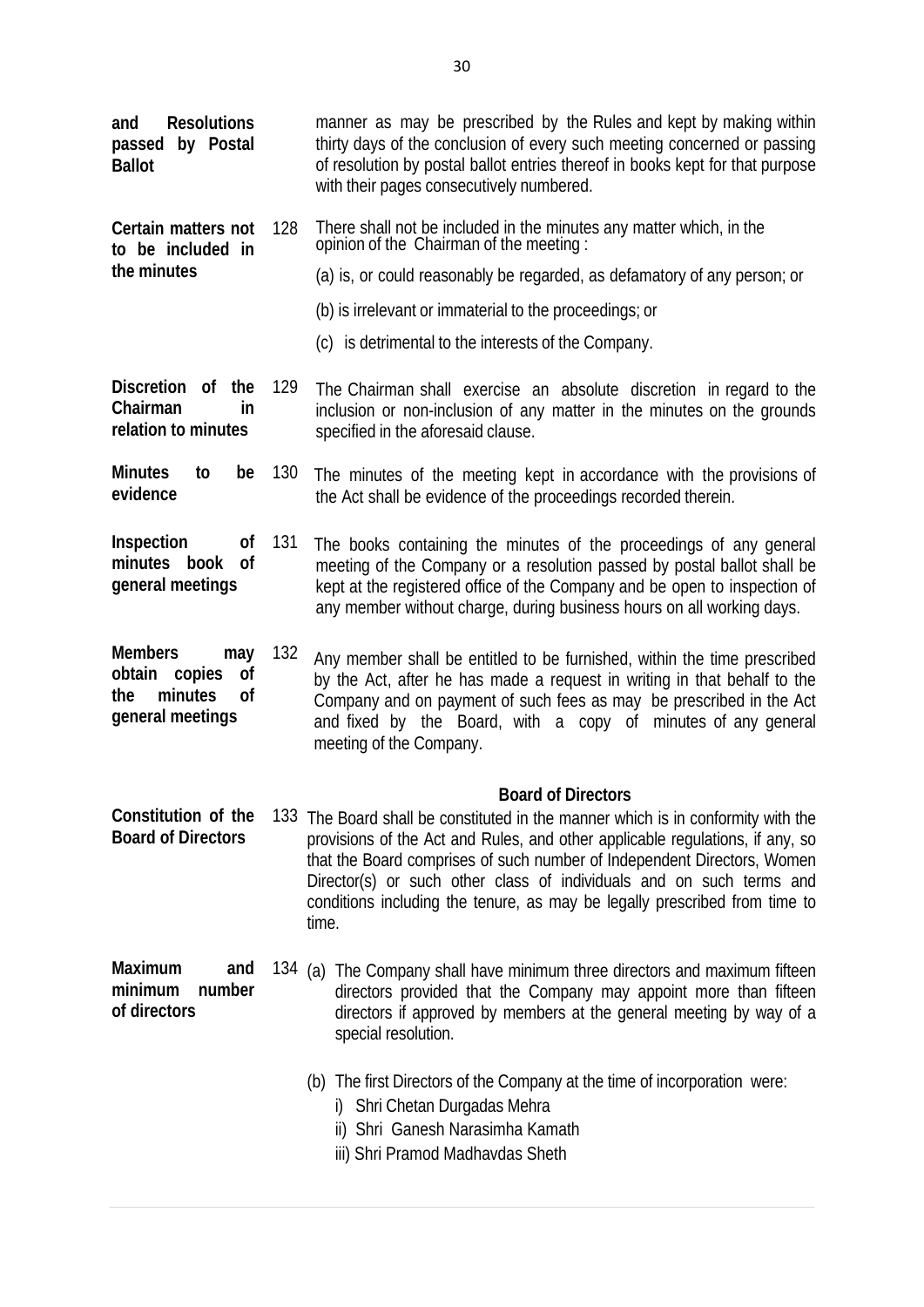**Certain conditions for Appointment of Directors** 

- 135 (a) A person shall not be eligible for the appointment as the Director of the Company if he has incurred any of the disqualifications as are mentioned in section 164 of the Act.
	- (b) No person shall be appointed as a Director of the Company unless he has been allotted the Director Identification Number (DIN).
	- (c) Every person who is proposed to be appointed as the Director shall furnish to the Company his DIN and a declaration that he is not disqualified to become a Director under the Act.
	- (d) A person appointed as a Director shall not act as a Director unless he gives his consent to hold the office as Director and such consent has been filed with the Registrar within thirty days of his appointment in such manner as may be prescribed by the Act or Rules.
	- (e) A Director shall have such qualifications, experience, expertise, etc., if and as are prescribed in the Act, Rules and / or other applicable provision(s) and as prescribed in any policy of the Company in respect thereof, as amended from time to time.
	- (f) An independent director shall be in compliance of the conditions of independence as mentioned under section 149 (6) of the Act prior to his appointment as an independent director and shall submit a declaration to that effect, as is prescribed under section 149(7) of the Act in the first meeting of the Board in which he participates as a Director.
	- (g) In case of appointment of an independent director in the general meeting, an explanatory statement for such appointment, annexed to the notice for the general meeting, shall include a statement that in the opinion of the Board, he fulfills the conditions specified in the Act for such an appointment.
- **Appointment of additional Directors**  136 Subject to the provisions of the Act and Rules the Board shall have power at any time and from time to time to appoint an additional Director, provided that the total number of Directors including such additional Director(s) shall not at any time exceed the maximum number fixed under the Articles. Any such additional Director shall hold office only up to the date of the next Annual General Meeting but shall be eligible for reappointment as the Director.
- **Board to have power to fill casual vacancy in the office of directors**  137 If the office of any director appointed by the Company in general meeting is vacated before his term of office expires in the normal course, the resulting casual vacancy may, be filled by the Board of Directors at a meeting of the Board. The director so appointed shall hold office only upto the date upto which the director in whose place he is appointed would have held office if it had not been vacated.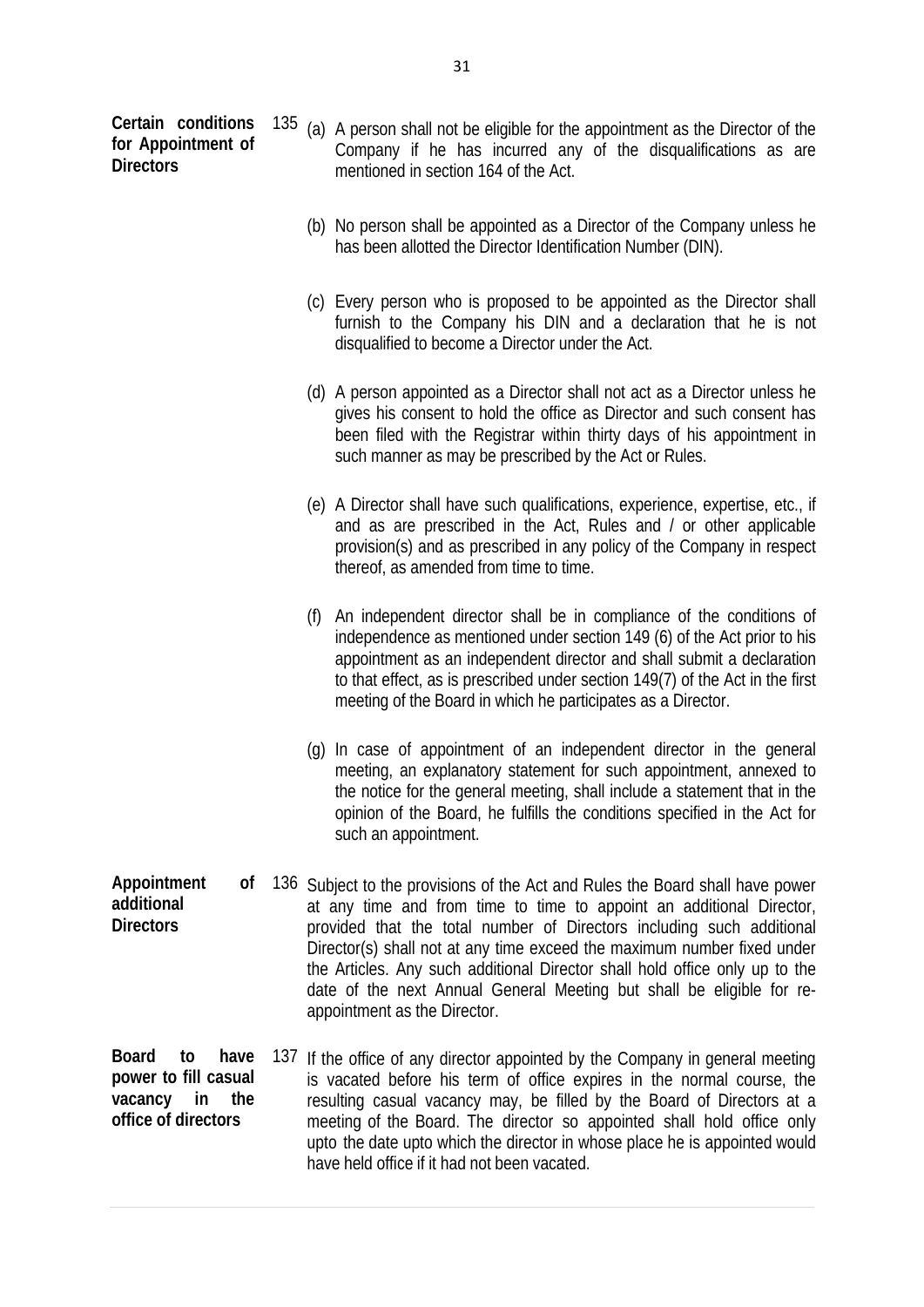**Appointment of an alternate Director**  The Board may, in accordance with & subject to the provision of the Act and Rules, appoint an alternate Director to act for a Director during his absence for a period of not less than three months from India. Every such alternate Director, shall subject to his giving to the company an address in India at which notice may be served on him, be entitled to notices of meetings of Directors and to attend and vote as a Director and be counted for the purpose of quorum and generally at such meetings to have exercise all the powers and duties and authorities of the original Director. The alternate Director shall vacate office as and when the original Director returns to India. If the terms of office of the original Director are determined before he returns to India, any provision in the Act or in these Articles for the automatic re-appointment of retiring Director in default of another appointment shall apply to the original Director and not to the Alternate Director.

> No person shall be appointed as an alternate Director for an independent Director unless he is himself qualified to be appointed as an independent Director under the provisions of the Act & Rules.

- **Appointment of Nominee Director**  Whenever the Company enters into an agreement or contract with the Central or State Government, a local authority, bank or financial institution or any person or persons (hereinafter referred to as "the appointer") for borrowing any money or for providing any guarantee or security or for underwriting shares or debentures or other securities of the Company, the Board shall have, subject to the provisions of the Act, the power to agree that such appointer shall have if and to the extent provided by the terms of such agreement or contract, the right to appoint or nominate, by a notice in writing addressed to the Company, one or more Directors on the Board, for such period and upon such conditions as may be mentioned in the agreement or contract and that such Director or Directors may not be liable to retire by rotation. The Board may also agree that any such Director or Directors may be removed from time to time by the appointer entitled to appoint or nominate them and the appointer may appoint another or others in his or their place and also fill any vacancy in that office caused by any reason whatsoever. The directors appointed or nominated under this Article shall be entitled to exercise and enjoy all or any of the rights and privileges exercised and enjoyed by the other Directors of the Company, including payment of remuneration and traveling expenses to such Directors, as may be agreed by the Company with the appointer.
- **Appointment of Debenture Director**  140 If it is provided by the trust deed securing or otherwise, in connection with any issue of debentures of the Company, that any person or persons shall have power to nominate Director(s) on the Board of the Company, then in the case of any and every issue of debentures, the person or persons having such power may exercise such power from time to time and appoint Director(s) accordingly. Any Director so appointed is herein referred to as Debenture Director. A Debenture Director may be removed from office at any time by the person or persons in whom for the time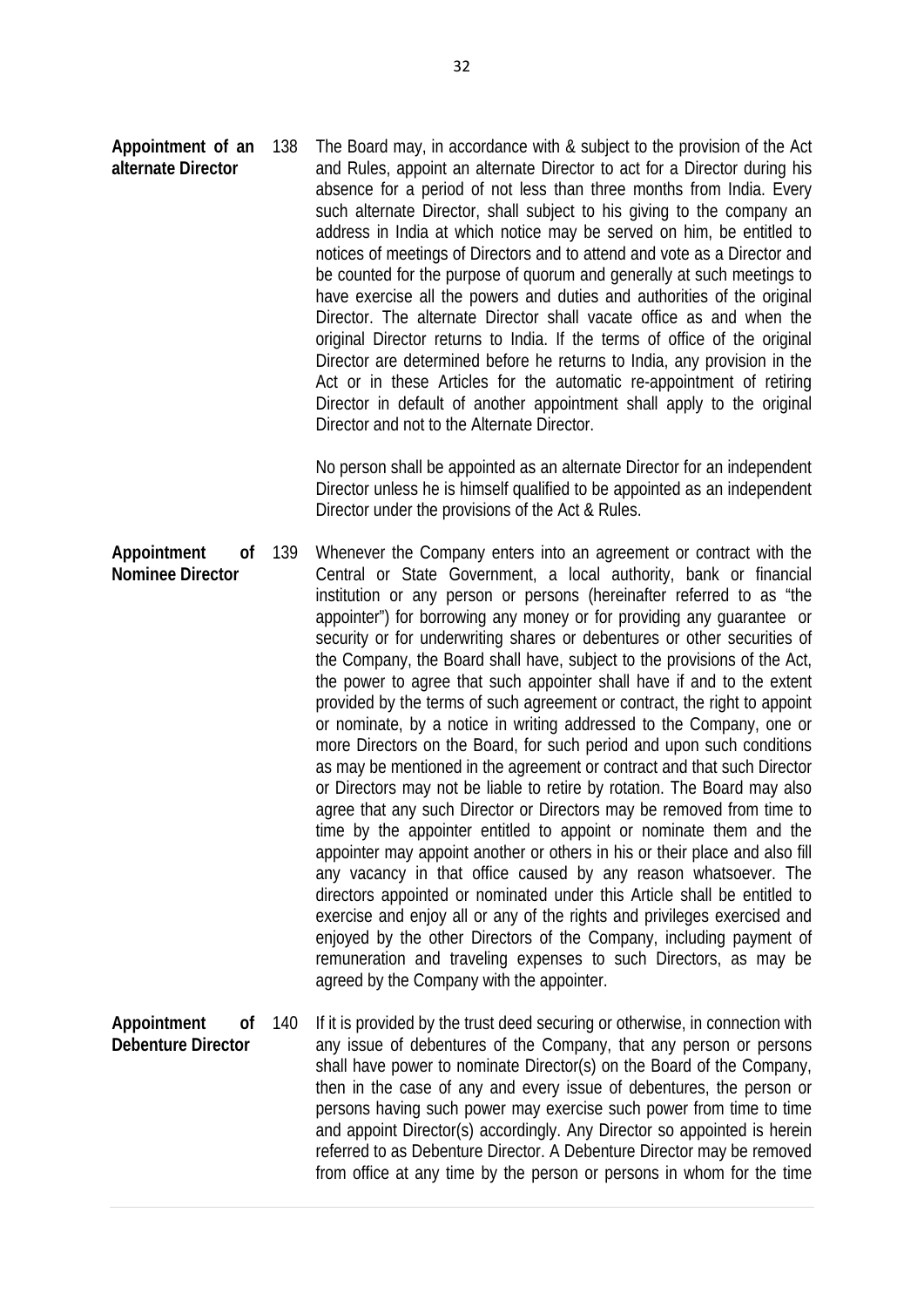being is vested the power under which he was appointed and another Director may be appointed in his place and casual vacancy in that office, caused by whatever reason, may also be filled.

**No qualification**  A Director need not hold any qualification shares.

**shares** 

**vacancy** 

**Directors may act notwithstanding a**  The continuing director may act notwithstanding any vacancy in the Board, but if and so long as their number is reduced below the quorum fixed by the Act or by these Articles for a meeting of the Board, the continuing Director or Directors may act for the purpose of increasing the number of Directors to that fixed for the quorum or for summoning a general meeting of the Company but for no another purpose.

- **Remuneration to Directors and the Manager**  143 (a) Subject to the provisions of the Act and Rules, a Director (including Managing Director(s) and Whole time Director(s) ) and / or a Manager of the Company may be paid remuneration either by way of a monthly payment or at a specified percentage of the net profits of the Company or partly by one way and partly by the other, provided that the remuneration payable to each one of the directors and / or the Manager or all of them taken together shall not exceed the limits prescribed therefore in the Act, and shall be subject to the approval of the Company in general meeting and / or the approval of the Central Government, as the case may be.
	- (b) The remuneration payable to a Director shall be inclusive of the remuneration payable to him for the services rendered by him in any other capacity provided that any remuneration for services rendered by any such Director in other capacity shall not be so included if:
		- i) the services rendered are of a professional nature; and
		- ii) in the opinion of the Nomination and Remuneration Committee or the Board the Director possesses the requisite qualifications for the practice of the profession.
	- (c) An independent Director shall not be entitled to any stock option and may receive remuneration by way of fees for attending the meetings of the Board or Committee thereof, reimbursement of expenses for participation in the Board and other meetings and profit related commission as may be approved by members.
	- (d) A Director may receive remuneration by way of fee for attending meetings of the Board or Committee(s) thereof or for any other purpose whatsoever as may be decided by the Board, provided that the amount of such fees shall not exceed the maximum ceiling on such amount as may be prescribed by the Act and the Rules from time to time. Such fees shall be excluded while calculating the limits under clause (a) above.
	- (e) A Company may, subject to the provisions of the Act and to the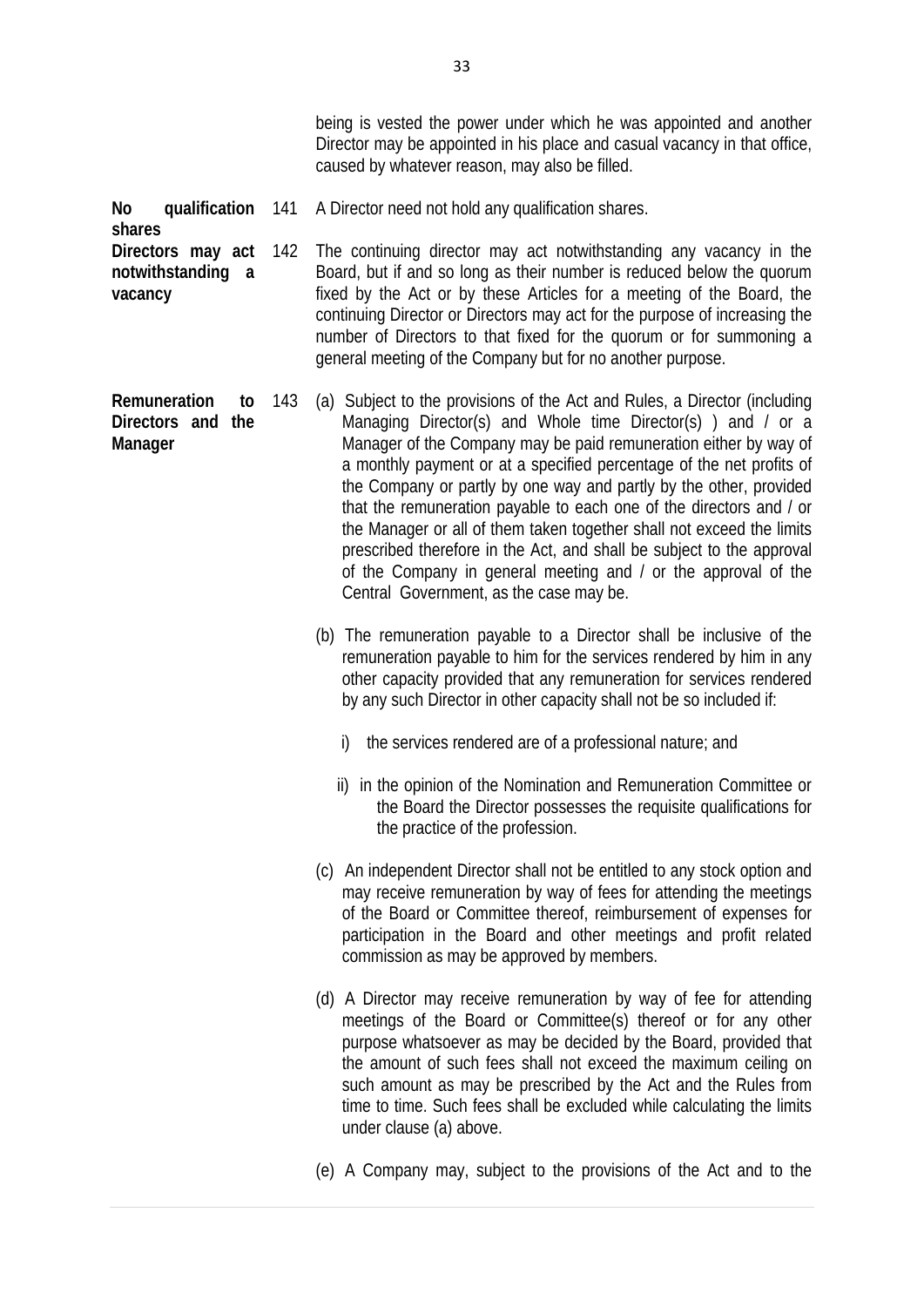extent and in the manner provided therein, make payment to a Managing Director or Whole time Director or Manager, but not to any other Director, by way of compensation for loss of office, or as consideration for retirement from office or in connection with such loss or retirement.

- (f) If any Director draws or receives, directly or indirectly, by way of remuneration any such sums in excess of the limit prescribed by this section or without the prior sanction of the Central Government, where it is required, he shall refund such sums to the Company and until such sum is refunded, hold it in trust for the Company.
- Sitting fees to 144 **Directors**  The fee payable to a Director for attending a meeting of the Board or any Committee thereof shall be such sum as may be determined by the Board of Directors from time to time within the ceiling fixed under the Act and Rules.
- **Defraying expenses of Directors for attending meetings or business of the Company**  145 The Board may allow and pay to any Director who is not a bonafide resident of the place where the meetings of the Board or Committee thereof are ordinarily held and who shall come to such place for the purpose of attending any meeting, such sum as the Board may consider fair compensation for traveling, boarding, lodging and other expenses, in addition to his fee for attending such meeting as above specified, and if any Director be called upon to go or reside out of the ordinary place of his residence on the Company's business, he shall be entitled to be repaid and reimbursed any travelling, lodging or other expense incurred in connection with business of the Company.
- Disclosure of 146 **interest by Directors**  (a) Every Director shall at the first meeting of the Board in which he participates as a Director and thereafter at the first meeting of the Board in every financial year or whenever there is any change in the disclosures already made, then at the first Board meeting held after such change, disclose his concern or interest in any company or companies or bodies corporate, firms, or other association of individuals which shall include the shareholding, in such manner as may be prescribed by the Act or Rules.
	- (b) Every Director of the Company who is in any way, whether directly or indirectly, concerned or interested in a contract or arrangement or proposed contract or arrangement entered in to or to be entered in to :
		- (i) With a body corporate in which such director or such director in association with any other Director of the Company holds more than two per cent shareholding of that body corporate, or is a promoter, manager, Chief Executive Officer of that body corporate; or
		- (ii) With a firm or other entity in which, such Director is a partner, owner or member, as the case may be,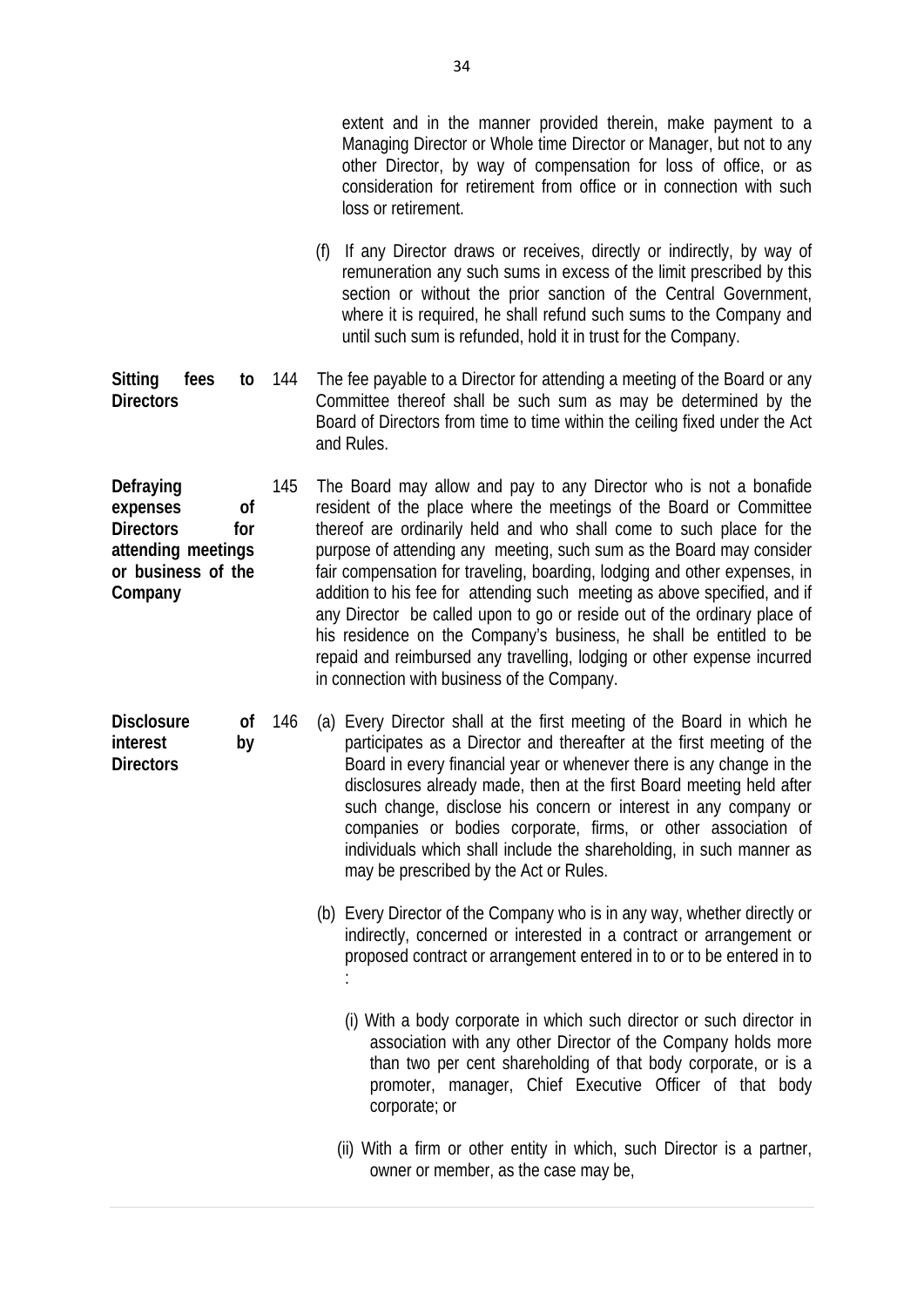shall disclose the nature of his concern or interest at the meeting of the Board in which the contract or arrangement is discussed and shall not participate in such meeting provided that where any Director who is not so concerned or interested at the time of entering in to such contract or arrangement, he shall, if he becomes concerned or interested after the contract or arrangement is entered in to , disclose his concern or interest forthwith when he becomes concerned or interested or at the first meeting of the Board held after he becomes so concerned or interested.

- 147 (a) Save as otherwise provided in the Act, the Company shall not, directly or indirectly, advance any loan, including any loan represented by a book debt, to any of its Directors or to any other person in whom the Director is interested, as defined in the Act, or give any guarantee or provide any security in connection with any loan taken by a Director or such other person.
	- (b) Notwithstanding anything mentioned in (a) above, the Company may give any loan to a Managing or a Whole time Director as a part of the conditions of service extended by the Company to all its employees or pursuant to any scheme approved by the members by way of a special resolution.
	- 148 (a) The Company shall not enter in to an arrangement by which a Director of the Company or a person connected with him acquires or is to acquire assets for consideration other than cash, from the Company OR the Company acquires or is to acquire assets for consideration other than cash, from such Director or person so connected, unless conditions laid down under the Act are satisfied.
		- (b) No Director of the Company or any of its Key Managerial Personnel shall buy in the Company, or in its subsidiary or associate company a right to call for delivery or a right to make delivery at a specified price and within a specified time, of a specified number of relevant shares or a specified amount of relevant debentures OR a right, as he may elect, to call for delivery or to make delivery or to make delivery at a specified price and within a specified time, of a specified number of relevant shares or a specified amount of relevant debentures.
		- (c) No person including any Director or Key Managerial Personnel of a Company shall enter into insider trading provided that nothing contained in this Articles shall apply to any communication required in the ordinary course of business or profession or employment or under any law.

| <b>Retirement</b> |  |  |  |  |  | of 149 (a) Not less than two thirds of the total number of Directors shall be |  |
|-------------------|--|--|--|--|--|-------------------------------------------------------------------------------|--|
| <b>Directors</b>  |  |  |  |  |  | persons whose period of office is liable to determination be                  |  |

**Company not to advance any loan/guarantee to any Director etc.** 

**Prohibition / Restrictions on certain dealings with Directors etc.**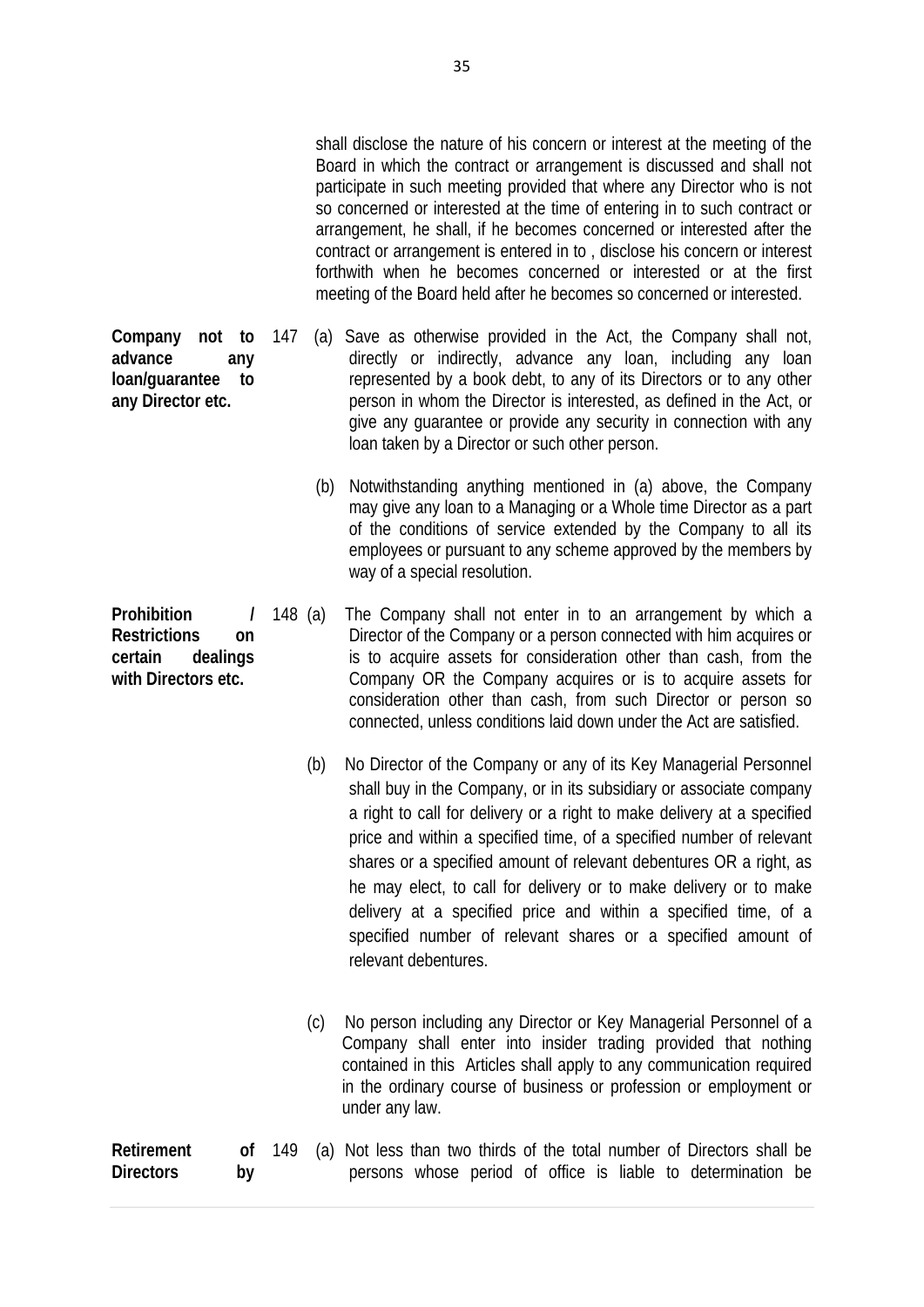| rotation                                                                            |     | retirement of Directors by rotation and Save as otherwise expressly<br>provided in the Act, be appointed by the Company in general<br>meeting. The remaining Directors shall, in default of and subject to<br>any regulations in the Articles be appointed by the Company, in<br>general meeting.                                                                                                                                                                                                                                                                                                       |
|-------------------------------------------------------------------------------------|-----|---------------------------------------------------------------------------------------------------------------------------------------------------------------------------------------------------------------------------------------------------------------------------------------------------------------------------------------------------------------------------------------------------------------------------------------------------------------------------------------------------------------------------------------------------------------------------------------------------------|
|                                                                                     |     | (b) The Independent Directors shall not be liable to retire by rotation and<br>shall not be counted in the total number of Directors for determining<br>the Directors liable to retire by rotation.                                                                                                                                                                                                                                                                                                                                                                                                     |
|                                                                                     |     | (c) Nominee Director(s) shall not be liable to retire by rotation, as may<br>be provided in the respective act, contract / arrangement etc. under<br>which their appointment is made.                                                                                                                                                                                                                                                                                                                                                                                                                   |
|                                                                                     |     | (d) The Board may make any other Director not liable to retire by<br>rotation subject to the provisions of the Act and Rules.                                                                                                                                                                                                                                                                                                                                                                                                                                                                           |
|                                                                                     |     | (e) When the Managing Director or Whole time Director (by whatever<br>designation called) retires by rotation and is re-appointed as the<br>Director, Such retirement by rotation and re-appointment shall not<br>constitute any break in his service as such Managing Director or<br>Whole time Director, as the case may be, and the existing terms and<br>conditions of his appointment, including remuneration, shall be<br>deemed to have continued, and shall in fact continue, without break,<br>till the end of his existing tenure, unless specifically varied by the<br>Board or the members. |
| Directors liable to<br>retire by rotation                                           | 150 | (a) At every annual general meeting, one third of such of the Directors<br>for the time being as are liable to retire by rotation, or if their number<br>is not three or a multiple of three, then the number nearest to one-<br>third shall retire from office.                                                                                                                                                                                                                                                                                                                                        |
|                                                                                     |     | (b) The Directors to retire by rotation at every annual general meeting<br>shall be those who have been longest in the office since their last<br>appointment, but as between persons who shall, in default of and<br>subject to any agreement among themselves, be determined by lot.                                                                                                                                                                                                                                                                                                                  |
|                                                                                     |     | (c) At the annual general meeting at which a Director retires as<br>aforesaid the Company may fill up the vacancy by appointing the<br>retiring Director who shall be eligible for re-appointment or some<br>other person thereto and if the place of retiring director is not filled<br>up, the same will be filled up subject to and in the manner prescribed<br>under section 152(7) of the Act.                                                                                                                                                                                                     |
| Appointment<br>Οf<br>two<br>or<br>more<br>directors<br>by<br>a<br>single resolution | 151 | (a) No motion at any general meeting shall be made for the appointment<br>of two or more persons as Directors of the Company by a single<br>resolution unless a proposal that it shall be so made has been first<br>agreed to by the meeting without any vote being cast against it.                                                                                                                                                                                                                                                                                                                    |
|                                                                                     |     | (b) A resolution moved in contravention of clause (a) shall be void                                                                                                                                                                                                                                                                                                                                                                                                                                                                                                                                     |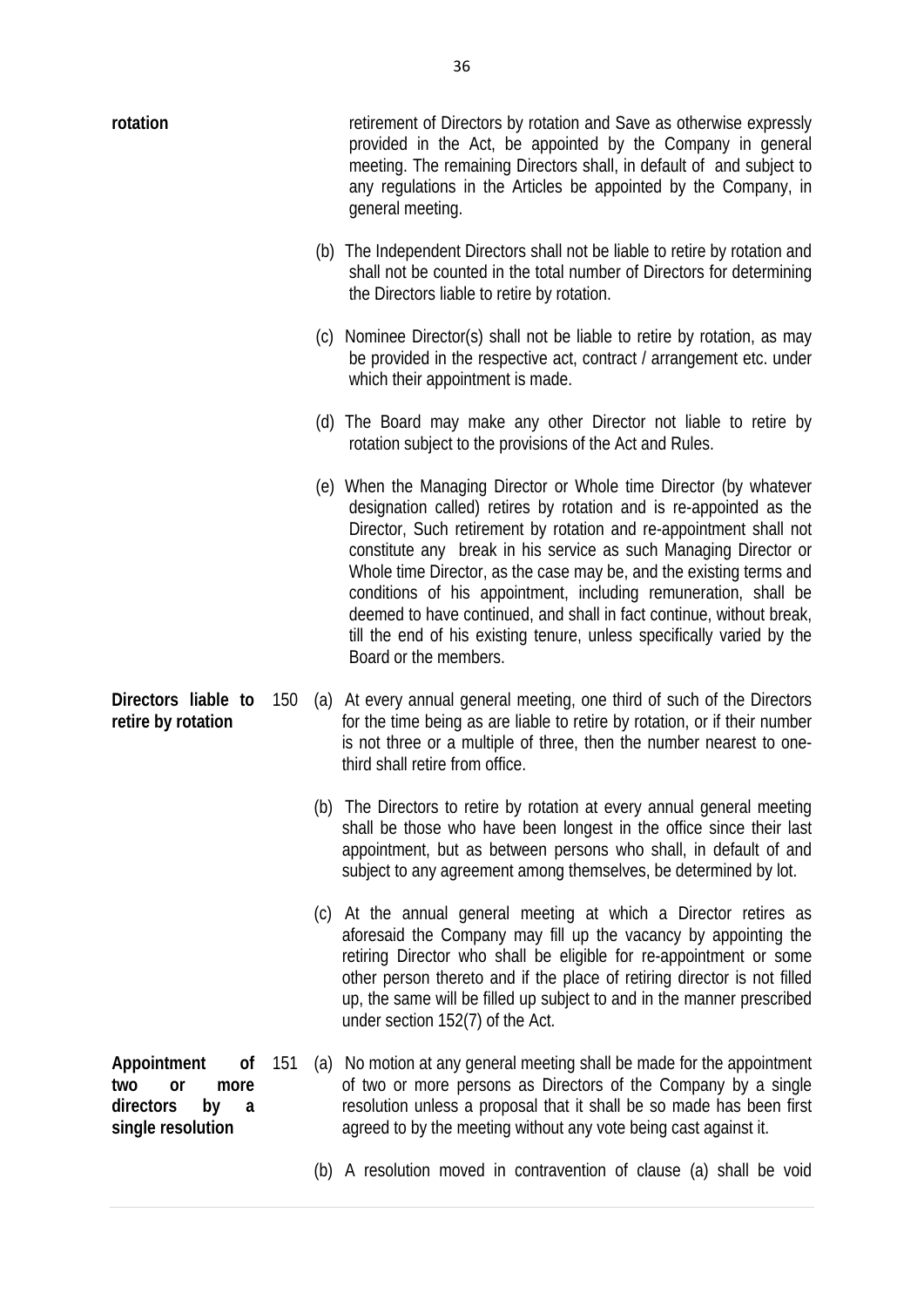whether or not objection was taken when it was moved, provided that where a resolution so moved is passed, no provision for the automatic re-appointment shall apply.

- (c) For the purpose of this clause a motion for approving a person's appointment or for nominating a person for appointment shall be treated as a motion for his appointment.
- 152 (a) A persons who is not a retiring Director shall, subject to the provisions of the Act, be eligible for appointment to the office of Director at any general meeting, if he or some member intending to propose him has, not less than fourteen days before the meeting, left at the office of the Company a notice in writing under his hand signifying his candidature for the office of director or the intention of such members to propose him as a candidate for that office, as the case may be, along with a deposit of one lakh rupees or such higher amount as may be prescribed which shall be refunded to such person or, as the case may be, to such member, if the person proposed gets elected as a director or gets more than twenty five percent votes cast either on show of hands or on poll or by way of electronic voting on such resolution.
	- (b) The Company shall at least seven days before the general meeting, inform its members of the candidature of a person for the office of a Director or the intention of a member to propose such person as a candidate for that office :
		- i) by serving individual notices, on the members through electronic mode to such members who have provided their email addresses to the Company for communication purposes, and in writing to all other members; and
		- ii) by placing notice of such candidature or intention on the website of the Company.

Provided that it shall not be necessary for the Company to serve individual notices upon the members as aforesaid, if the Company advertises such candidature or intention, not less than seven days before the meeting at least once in a vernacular newspaper in the principal vernacular language of the district in which the registered office of the Company is situated, and circulating in that district, and at least once in English language in an English newspaper circulating in that district.

**Resignation by a**  (a) A Director may resign from his office by giving a notice in writing to the Company and the Board shall on receipt of such notice take note of the same and the Company shall intimate the Registrar in such manner, within such time and in such form as may be prescribed by the Act or Rules and shall also place the fact of such resignation in the report of Directors laid in the immediately following general meeting by the Company. Provided that a Director shall also

**Notice of candidature for the office of a director** 

**Director**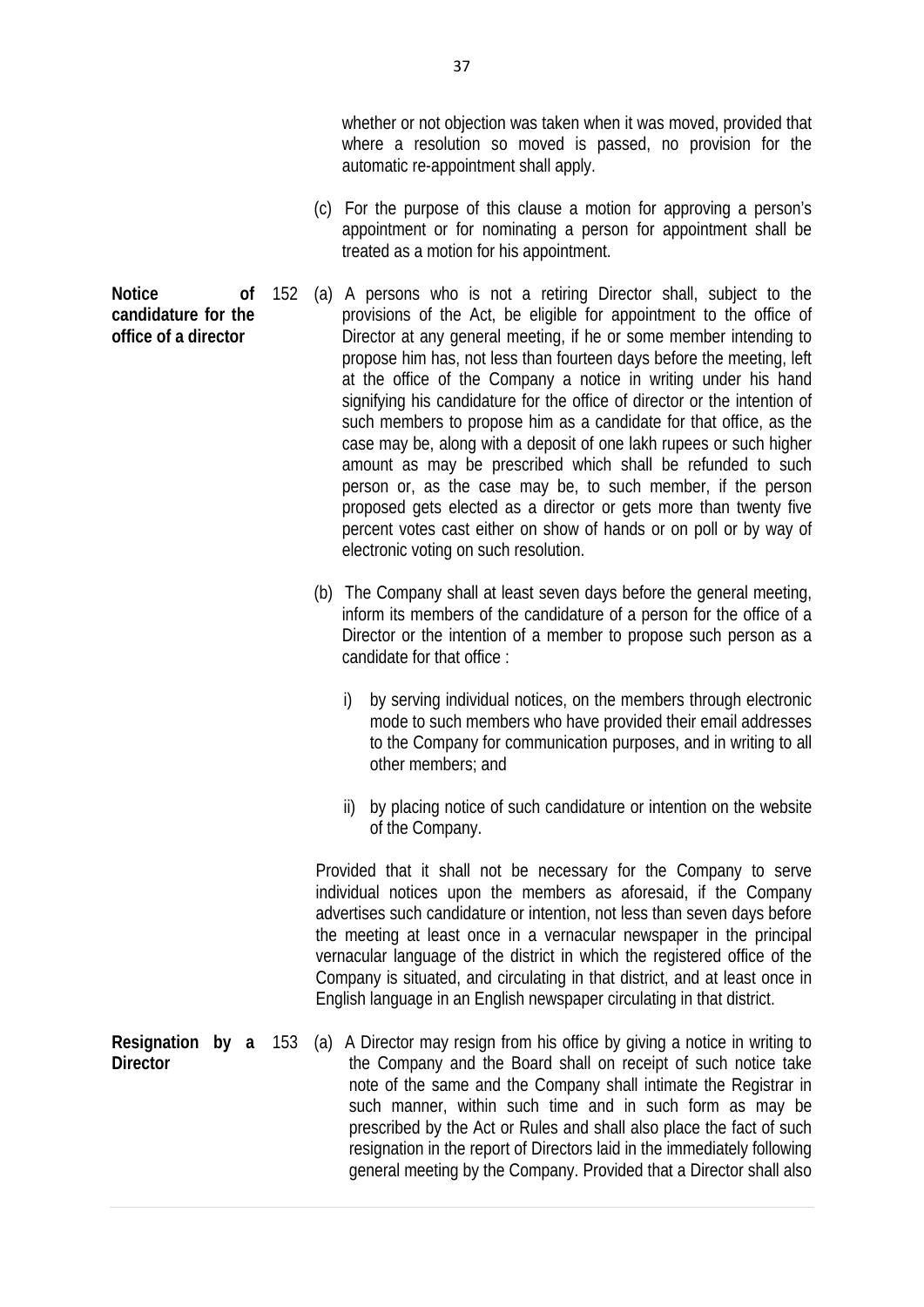forward a copy of his resignation along with detailed reasons for the resignation to the Registrar within thirty days of the resignation in such manner as may be prescribed.

- (b) The resignation of a Director shall take effect from the date on which the notice is received by the Company or the date, if any, specified by the Director in the notice, whichever is later. Provided that the Director shall remain liable for all his actions taken during his tenure as the Director.
- (c) If all the Directors of the Company resign from their offices, or vacate their offices under the relevant provisions of the Act, the promoter or , in his absence, the Central Government shall appoint the required number of Directors who shall hold office till the Directors are appointed by the Company in general meeting.
- **Removal of a Director**  The Company may by ordinary resolution remove a Director, excepting a Nominee Director, or a Director appointed by the Tribunal under the provisions of the Act or such other Director whose appointment and removal is not subject to approval of Directors / members, before the expiry of the period of his office after giving him a reasonable opportunity of being heard, provided that nothing contained in this clause shall apply where the Company has availed itself of the option given to it under the provisions of the Act to appoint not less than two-thirds of the total number of directors according to the principle of proportional representation.
	- (b) A special notice shall be required of any resolution, to remove a Director under this Article, or to appoint somebody in place of a Director so removed at the meeting at which he is removed.
	- (c) On receipt of notice of a resolution to remove a Director under this Article the Company shall forthwith send a copy thereof to the Director concerned and the Director, whether or not he is a member of the Company, shall be entitled to be heard on the resolution at the meeting.
	- (d) If the Director concerned makes a representation with regard to his removal to the Company and requests its notification to members of the Company, the Company shall do so if, and in the manner, prescribed in the notified provisions of Act or Rules.
	- (e) A vacancy created by the removal of a Director under this Article may, if he had been appointed by the Company in general meeting or by the Board, be filled by the appointment of another Director in his place at the meeting at which he is removed, provided special notice of the intended appointment has been given.
	- (f) A Director so appointed shall hold office till the date up to which his predecessor would have held office if he had not been removed.

38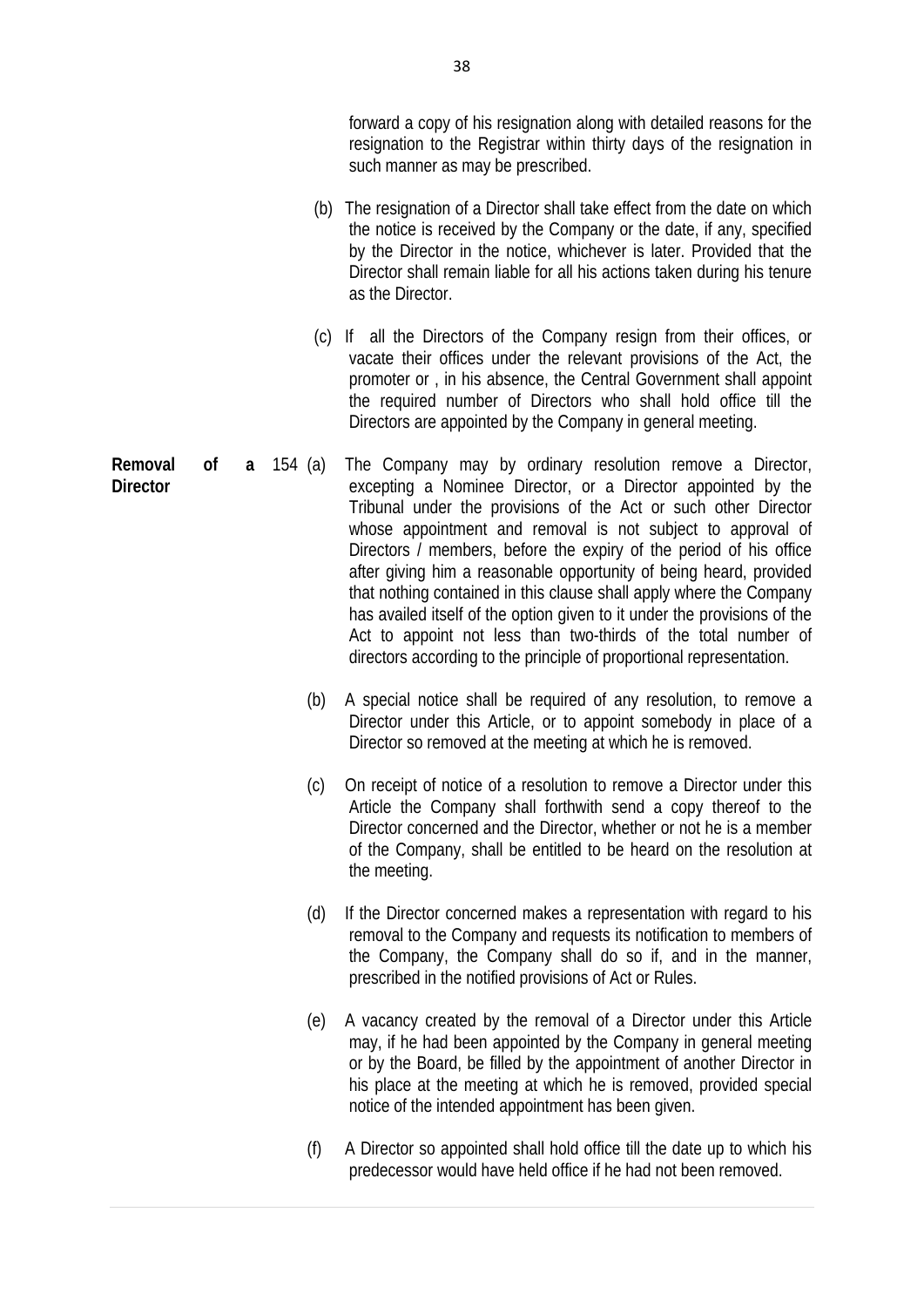- (g) If the vacancy is not filled, it may be filled as a casual vacancy in accordance with the provisions of the Act, provided that the Director who was removed from office shall not be re-appointed as a Director by the Board.
- (h) Nothing in this Article shall be taken:
	- i) as depriving a person removed under this Article of any compensation or damages payable to him in respect of the termination of his appointment as Director as per the terms of contract or terms of his appointment as Director, or of any other appointment terminating with that as Director; or
	- ii) as derogating from any power to remove a Director under other provisions of the Act.
- **Vacation of the**  155 (a) The office of a Director shall become vacant in case:
	- (i) he incurs any of the disqualifications specified in provisions of the Act;
	- (ii) he absents himself from all the meetings of the Board held during a period of twelve months with or without seeking leave of absence of the Board;
	- (iii) he acts in contravention of the relevant provisions of the Act relating to entering in to contracts of arrangements in which he is directly or indirectly interested;
	- (iv) he fails to disclose his interest in any contract or arrangement in which he is directly or indirectly interested, in contravention of the provisions of the Act;
	- (v) he becomes disqualified by an order of a court or the Tribunal;
	- (vi) he is convicted by a court of any offence, whether involving moral turpitude or otherwise and sentenced in respect thereof to imprisonment for not less than six months, provided that the office shall be vacated by the Director even if he has filed an appeal against the order of such court;
	- (vii)he is removed in pursuant of the provisions of the Act;
	- (viii) he, having been appointed a Director by virtue of his holding any office or other employment in the holding, subsidiary or associate company, ceases to hold such office or other employment in that Company.

**office of a Director**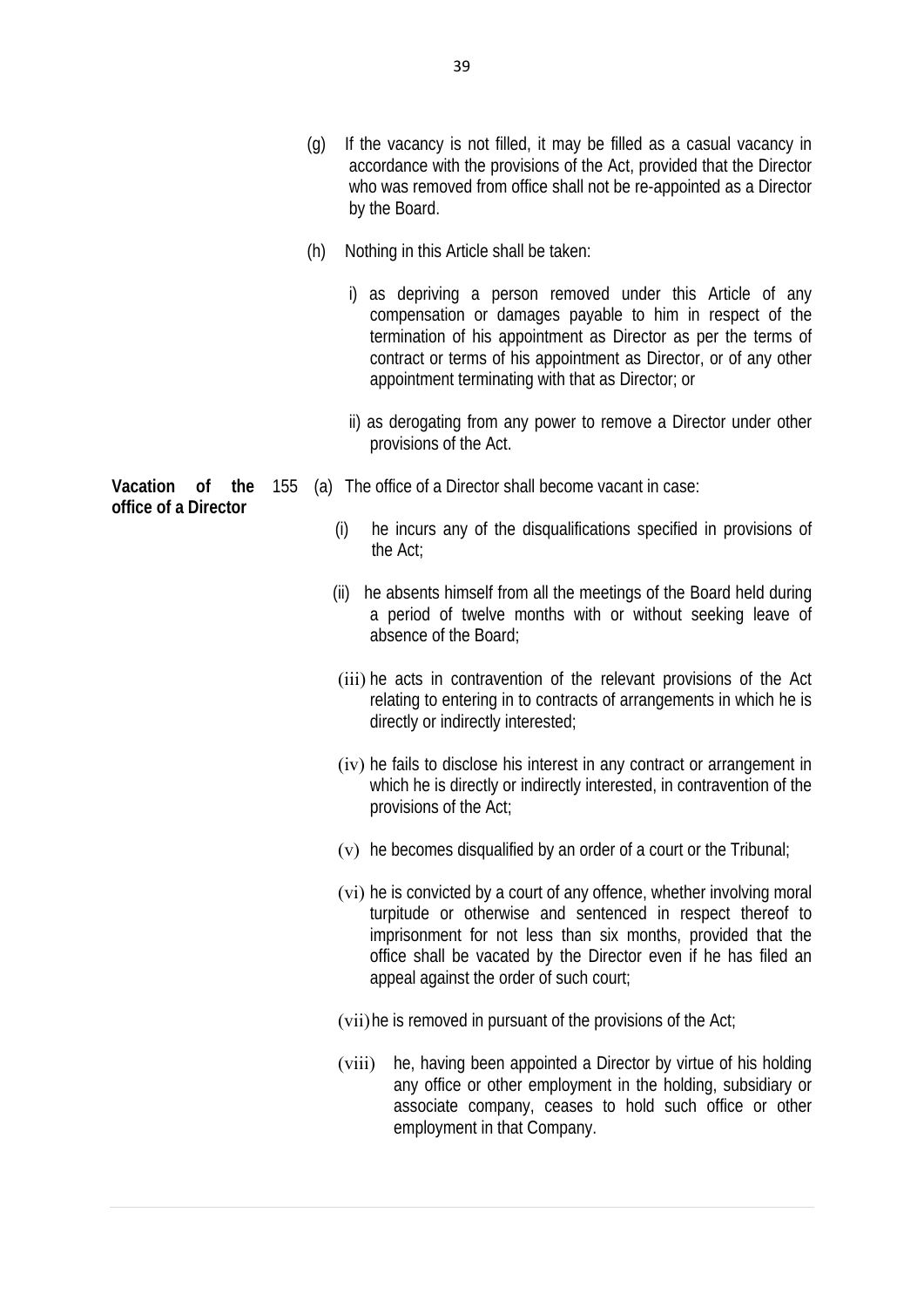- (ix) Such other circumstances as may be prescribed by the Act, Rules or Regulations.
- (b) Where all the Directors of a Company vacate their offices under any of the disqualification(s) specified in (a) above, the promoter or in his absence the Central Government shall appoint the required number of directors who shall hold office till the directors are appointed by the Company in the general meeting.
- **Duties of a Director** 156 (a) Subject to the provisions of the Act and Rules, a Director of the Company shall act in accordance with these Articles of Association of the Company.
	- (b) Without prejudice to any other provisions of the Act and Rules; codes, policies or internal regulations of the Company; or any other act, rules, regulations, guidelines, standards as may be applicable for the time being and from time to time giving the provisions with regard to the duties and responsibilities of the directors, and in addition thereof, a Director of the Company shall abide by the following:
		- i) he shall act in good faith in order to promote the objects of the Company for the benefit of its members as a whole, and in the best interests of the Company, its employees, the shareholders, the community and for the protection of environment.
		- ii) he shall exercise his duties as Director with due and reasonable care, skill and diligence and shall exercise independent judgement.
		- iii) he shall not involve in a situation in which he may have a direct or indirect interest that conflicts, or possibly may conflict, with the interest of the Company.
		- iv) he shall not achieve or attempt to achieve any undue gain or advantage either to himself or to his relatives, partners, or associates and if such Director is found guilty of making any undue gain, he shall be liable to pay an amount equal to that gain to the Company.
		- v) he shall not assign his office and any assignment so made shall be void.

#### **Board meetings and proceedings**

**Board to regulate its own proceedings**  The Board shall meet together for the dispatch of the business, adjourn and otherwise regulate its meetings and proceedings as it may deem fit. **Frequency** of 158 **Board Meetings**  Minimum four meetings of the Board shall be held every year in such a manner that not more than one hundred and twenty days shall intervene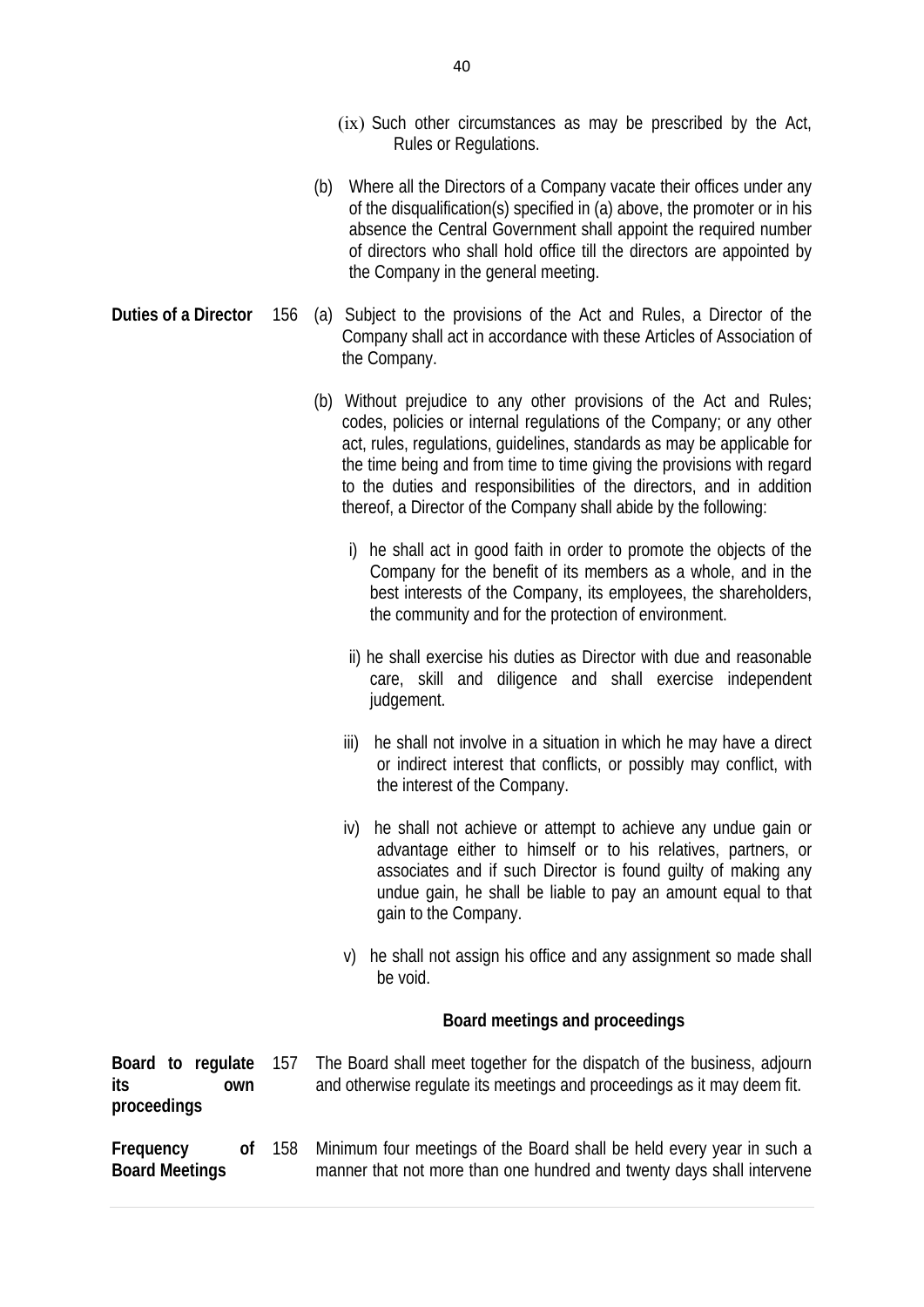between two consecutive Board meetings.

- **Who can call a Board Meeting**  The Chairman, if any, or, in his absence, the Deputy/Vice Chairman, if any, of the Board of Directors may at any time, and the Managing Director, if any, or the Secretary on the requisition of a Director, shall summon a meeting of the Board.
- **Notice of the Board Meeting**  160 At least seven days notice in writing shall be given to every Director at his address registered with the Company and such notice shall be sent by hand delivery or by post or by electronic means, provided that a meeting of the Board may be called at shorter notice to transact urgent business subject to the condition that at least one independent director, if any, shall be present at the meeting and in case of absence of independent directors at such a meeting of the Board , decisions taken at such a meeting shall be circulated to all the Directors and shall be final only on ratification thereof by at least one independent director, if any.
- **Participation in the Board Meeting through video conferencing or other audio visual means**  161 The participation of a Director in a meeting of the Board may be either in person or through video conferencing or other audio visual means, as may be prescribed by the Act or Rules, which are capable of recording and recognizing the participation of the Directors and or recording and storing the proceedings of such meetings along with date and time, provided that the presence of a Director shall not count through video conferencing or other audio visual meals in respect of matters which the Central Government specifies as being not to be dealt with in a meeting through video conferencing or other audio visual means.
- **Quorum for the Board Meetings**  (a) The quorum for the meetings of the Board shall be one-third of its total strength or two Directors, whichever is higher, and the participation of the Directors by video conferencing or by other audio visual means shall also be counted for the purposes of quorum subject to the provisions of the Act and Rules in this regard.
	- (b) Where at any time the number of interested Directors exceeds or is equal to two-thirds of the total strength of the Board, the number of Directors who are not interested Directors and present at the meeting, being not less than two, shall be the quorum during such time. The interested director here means a Director within the meaning of provisions of the Act. Any fraction of a number shall be rounded off as one. Total strength shall not include Directors whose places are vacant.
		- (c) Where a meeting of the Board could not be held for the want of quorum, then the meeting shall be adjourned to such date, time and place as may be decided by the Directors present at such meeting.
- **Business to be transacted at the Board Meeting**  163 A meeting of the Board with requisite quorum being present shall be competent to transact any business and exercise all or any of the powers, authorities and discretions which by or under the Act, Rules or these Articles are for the time being can be transacted , is vested in or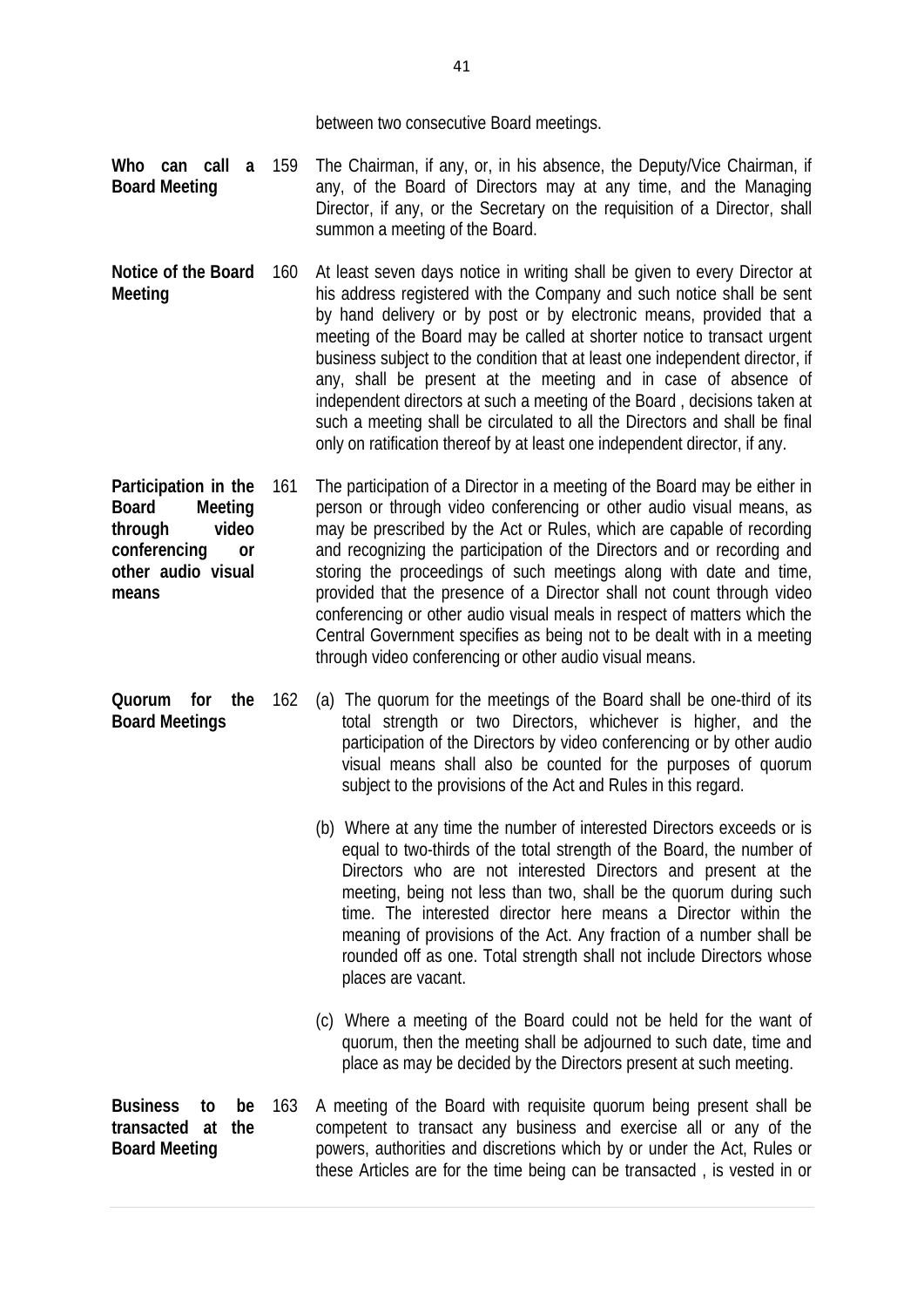| exercisable by the Board generally. |  |
|-------------------------------------|--|
|-------------------------------------|--|

| Chairman of the<br><b>Board Meetings</b>                                   | 164 |         | (a) The Board may elect a Chairman of the Board and may elect also a<br>Deputy / Vice Chairman of the Board only to discharge the duties of<br>the Chairman in his absence.                                                                                                                                                                                                                                                                                                                                                                                                                                                                                                                                                                                                                                                                                                        |
|----------------------------------------------------------------------------|-----|---------|------------------------------------------------------------------------------------------------------------------------------------------------------------------------------------------------------------------------------------------------------------------------------------------------------------------------------------------------------------------------------------------------------------------------------------------------------------------------------------------------------------------------------------------------------------------------------------------------------------------------------------------------------------------------------------------------------------------------------------------------------------------------------------------------------------------------------------------------------------------------------------|
|                                                                            |     |         | (b) The Chairman and, in his absence, the Deputy / Vice Chairman,<br>shall preside at all meetings of the Board and each of them shall<br>perform such other functions as are assigned to them, respectively<br>under these Articles.                                                                                                                                                                                                                                                                                                                                                                                                                                                                                                                                                                                                                                              |
|                                                                            |     |         | (c) If neither the Chairman nor the Deputy / Vice Chairman be present<br>within fifteen minutes of the time appointed for holding a Board<br>Meeting, the Directors present may elect one of their number to be<br>the Chairman of the Meeting.                                                                                                                                                                                                                                                                                                                                                                                                                                                                                                                                                                                                                                    |
| <b>Matters</b><br>how<br>decided<br>the<br>at<br><b>Board Meetings</b>     | 165 |         | Subject to the provisions of the Act and Rules, the matters at the Board<br>Meetings shall be decided by a majority votes and in case of equality of<br>votes, the Chairman of the meeting shall have a second or casting vote.                                                                                                                                                                                                                                                                                                                                                                                                                                                                                                                                                                                                                                                    |
| Proof of decisions<br>the<br><b>Board</b><br>at<br><b>Meetings</b>         | 166 |         | Duly signed minutes of the Board Meeting shall be the proof of the<br>proceedings at such meeting and decisions taken thereat.                                                                                                                                                                                                                                                                                                                                                                                                                                                                                                                                                                                                                                                                                                                                                     |
| Passing<br>0f<br>resolution<br>by<br>circulation                           |     | 167 (a) | A resolution which is permitted to be passed by circulation under the<br>provisions of the Act and duly passed by circulation by the Board or a<br>committee thereof under the provisions of the Act shall be as valid as<br>the resolution passed by the Board or its committee at its meeting.                                                                                                                                                                                                                                                                                                                                                                                                                                                                                                                                                                                   |
|                                                                            |     | (b)     | No resolution shall be deemed to have been duly passed by the<br>Board or by a committee thereof by circulation, unless the resolution<br>has been circulated in draft, together with the necessary papers, if<br>any, to all the directors, or members of the committee, as the case<br>may be, at their addresses registered with the Company in India by<br>hand delivery or by post or by courier, or through such electronic<br>means as may be prescribed by the Act or Rules and has been<br>approved by a majority of the directors, who are entitled to vote on the<br>resolution, provided that, where not less than one-third of the total<br>number of Directors of the Company for the time being require that<br>any resolution under circulation must be decided at a meeting, the<br>chairman shall put the resolution to be decided at a meeting of the<br>Board. |
|                                                                            |     | (c)     | The circular resolution thus passed shall be noted at subsequent<br>meeting of the Board or the committee thereof, as the case may be,<br>and made part of the minutes of such meeting.                                                                                                                                                                                                                                                                                                                                                                                                                                                                                                                                                                                                                                                                                            |
| <b>Powers</b><br>to<br>be<br>exercised<br>by<br>the<br>Board only with the | 168 |         | The Board shall exercise the following powers only with the consent of<br>the Company by a special resolution:                                                                                                                                                                                                                                                                                                                                                                                                                                                                                                                                                                                                                                                                                                                                                                     |

**Board only with the consent of the** 

(a) to sell, lease or otherwise dispose of the whole or substantially the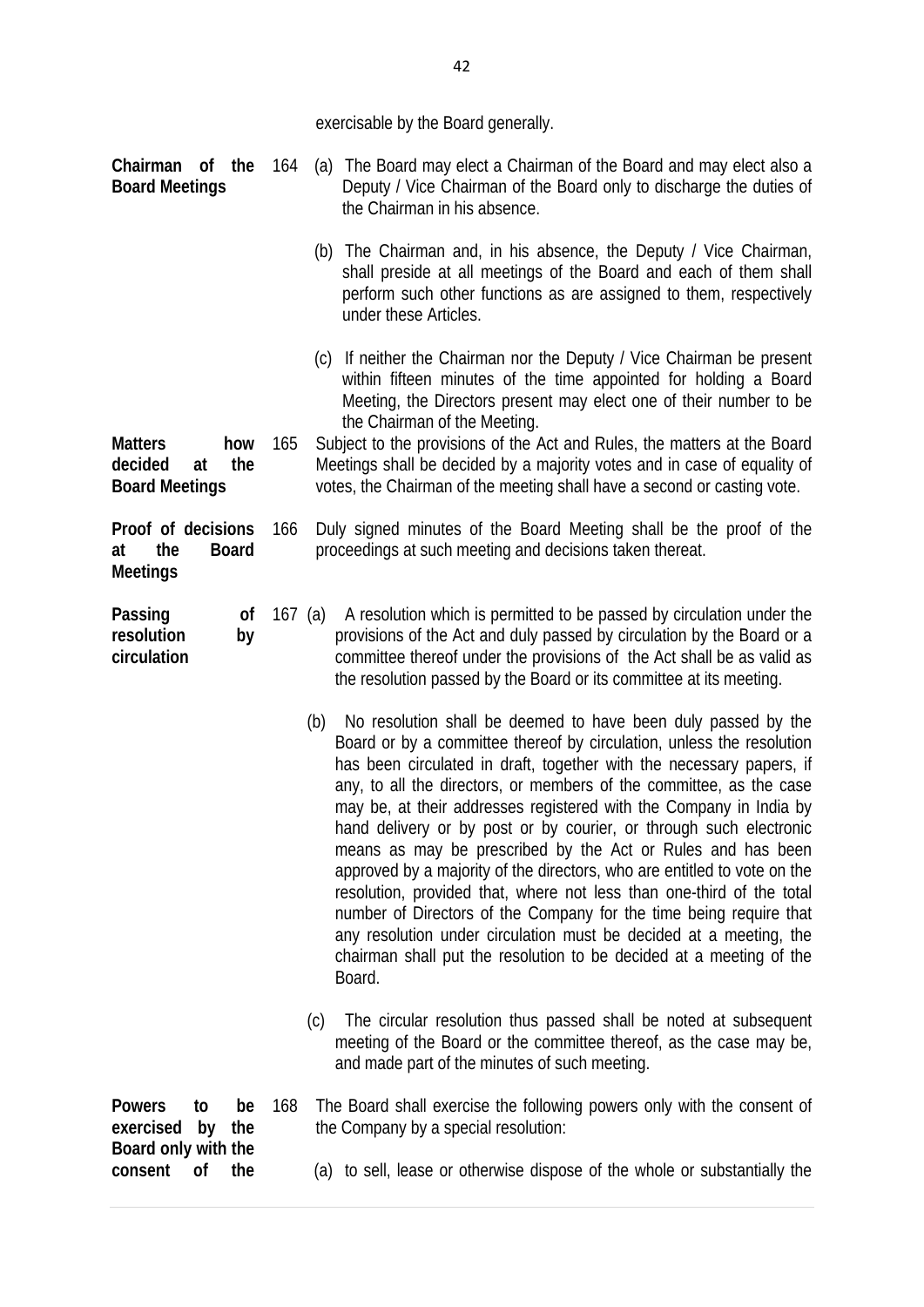| Company                                                                         |     | whole of the undertaking of the Company or where the Company<br>owns more than one undertaking, of the whole or substantially the<br>whole of any of such undertakings;                                                                                                                                                                                                                                                                                                                                                                                                                                                                              |
|---------------------------------------------------------------------------------|-----|------------------------------------------------------------------------------------------------------------------------------------------------------------------------------------------------------------------------------------------------------------------------------------------------------------------------------------------------------------------------------------------------------------------------------------------------------------------------------------------------------------------------------------------------------------------------------------------------------------------------------------------------------|
|                                                                                 |     | (b) to invest otherwise than in trust securities the amount of<br>compensation received by the Company as a result of any merger<br>or amalgamation;                                                                                                                                                                                                                                                                                                                                                                                                                                                                                                 |
|                                                                                 |     | (c) to borrow money, where the money to be borrowed, together with the<br>money already borrowed by the Company will exceed aggregate of<br>its paid-up share capital and free reserves, apart from the temporary<br>loans obtained from the Company's bankers in the ordinary course<br>of business;                                                                                                                                                                                                                                                                                                                                                |
|                                                                                 |     | (d) to remit, or give time for the repayment of, any debt due from a                                                                                                                                                                                                                                                                                                                                                                                                                                                                                                                                                                                 |
| <b>Board</b><br>may<br>contribute<br>to<br>charitable<br>and<br>other funds     | 169 | Director.<br>The Board of Directors may contribute to bona fide charitable and other<br>funds provided that prior permission of the Company in general meeting<br>shall be required for such contribution in case any amount the aggregate<br>of which, in any financial year, exceeds five per cent of the Company's<br>average net profits for the three immediately preceding financial years.                                                                                                                                                                                                                                                    |
| Indemnity<br>by the<br>certain<br><b>Board</b><br>in<br>cases                   | 170 | If the Directors or any of them or any other person(s) shall become<br>personally liable for the payment of any sum primarily due from the<br>Company, the Board may execute or cause to be executed any<br>mortgage, charge or security over or affecting the whole or any part of<br>the assets of the Company by way of indemnity against any loss which<br>the Directors or any of them or any other person may suffer by reason of<br>becoming or being sureties for the Company.                                                                                                                                                               |
|                                                                                 |     | <b>Committees of the Board</b>                                                                                                                                                                                                                                                                                                                                                                                                                                                                                                                                                                                                                       |
| <b>Board</b><br>may<br>delegate its powers<br>duties<br>and<br>to<br>committees | 171 | Subject to the provisions in the Act and Rules, the Board may delegate<br>any of its powers and duties to one or more committees comprising of<br>such of the directors from amongst themselves as they deem fit provided<br>that in case of a Committee constituted pursuant to a provision of the<br>Act, Rules, application regulations or any other legislation (hereinafter for<br>brevity's sake referred to as 'mandatory committee' and 'mandatory legal<br>provision') such committee shall have such functions and shall be<br>constituted in such manner as is prescribed by such legal provision<br>pursuant to which it is constituted. |
| Committees<br>to<br>conform to terms<br>οf<br>reference<br>mandatory<br>legal   | 172 | The Committees of the Board in their constitution and functioning shall<br>conform to the terms of reference / regulations framed by the Board for<br>them from time to time and the mandatory committees shall also conform<br>to the mandatory legal provision pursuant to which they are constituted.                                                                                                                                                                                                                                                                                                                                             |
| provisions etc.<br>Participation in the<br>committee<br>meetings                | 173 | The participation in the committee meetings may be either personally or<br>through video conferencing or other audio visual means as may be<br>allowed under the Act and Rules. The provisions in this regard shall                                                                                                                                                                                                                                                                                                                                                                                                                                  |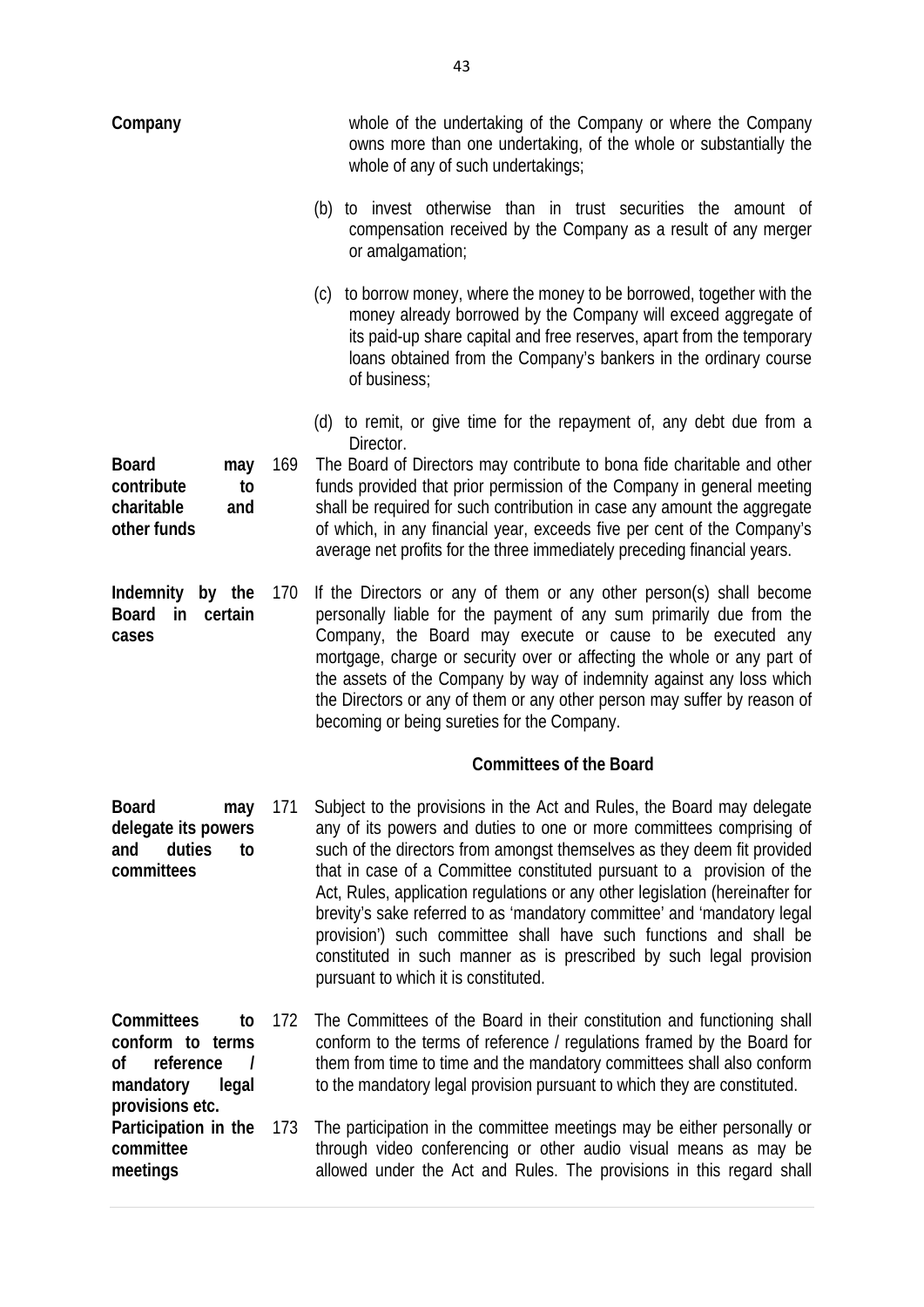apply mutatis mutandis to committee meetings as they are applicable to Board Meetings detailed in this Articles.

- **Quorum for the committee meetings**  174 The quorum for the meetings of the mandatory committees shall be as prescribed in the mandatory legal provisions pursuant to which they are constituted, if any. In any other case the quorum shall be two members present either personally or through video conferencing or other audio visual means, as is permissible.
- **Business to be transacted at the committee meetings**  175 The Committees may transact such business as they deem fit within the framework of the terms of reference / regulations issued by the Board for them and, in case of mandatory committees as is prescribed in the mandatory legal provision pursuant to which they are constituted.
- **Chairman at the**  176 A Committee may elect a Chairman of its meetings unless the Board, **committee meetings**  while constituting a Committee, has appointed a Chairman of such Committee. If no such Chairman is elected, or if at any meeting the Chairman is not present within fifteen minutes after the time appointed for holding the meeting, the members present may choose one of their members to be Chairman of the meeting. The Chairman shall be of such category of Directors as is stipulated in the Act, Rules or applicable Regulations.
- **Frequency of the meetings of the committee**  177 A Committee may meet and adjourn as its members deem fit or as is necessary for the dispatch of business, provided that if the terms of reference / regulations framed by the Board for a Committee or, in case of a mandatory committee, the mandatory legal provision pursuant to which such committee is constituted, provides for the number of times a Committee shall meet then the Committee shall meet those many number of times.
- **Matters how decided at the Committee meetings**  178 Subject to the provisions of the Act and Rules, the matters at the Committee Meetings shall be decided by a majority votes and in case of equality of votes, the Chairman of the meeting shall have a second or casting vote.
- **Acts of the Board or Committee valid notwithstanding defect in appointment**  All acts done in any meeting of the Board or of a Committee thereof or by any person acting as a director, shall, notwithstanding that it may be afterwards discovered that there was some defect in the appointment of any one or more of such directors or of any person acting as aforesaid, or that they or any of them were disqualified or that his or their appointment had terminated, be as valid as if every such director or such person had been duly appointed and was qualified to be a director.
- **Certain powers to be exercised by the Board only at the duly constituted Board Meetings**  180 Notwithstanding the fact that the Board can delegate its powers and duties to a Committee thereof and the fact that the Board can pass resolutions by way of circulation, as mentioned hereinbefore, the Board shall exercise certain powers, as are prescribed under relevant provisions of the Act and relevant Rules or other provisions of the Act, only at the duly constituted meetings of the Board, except in so far as the authority is granted under the said section to delegate such powers.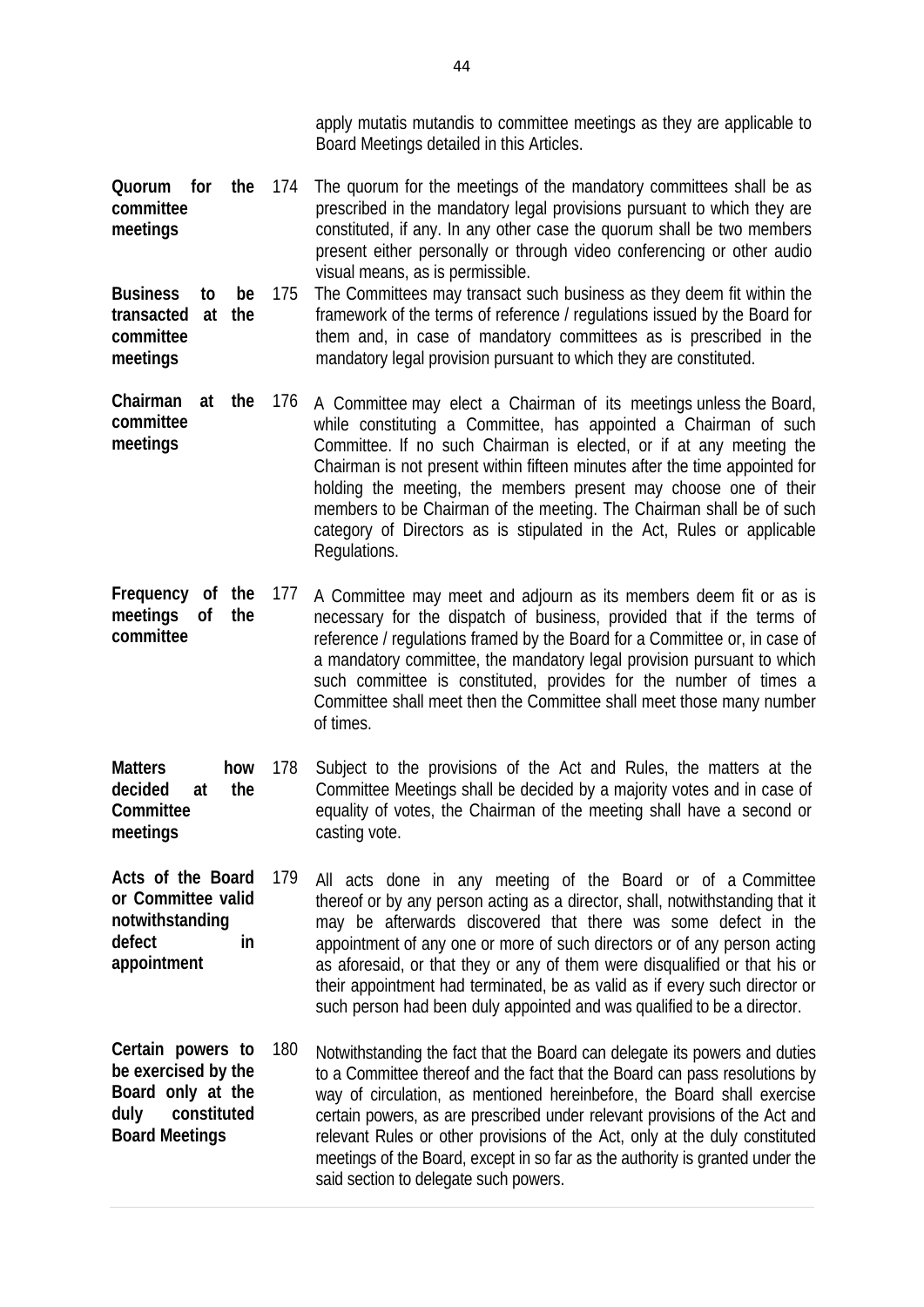General powers of 181 **the Company vested in the Board** 

- (a) The management of the business of the Company shall be vested in the Board and the Board may exercise all such powers, and do all such acts and things, as the Company is by the memorandum of association or otherwise authorized to exercise and do, and, not hereby or by the statue or otherwise directed or required to be exercised or done by the Company in general meeting but subject nevertheless to the provisions of the Act and other laws and of the memorandum of association and these Articles and to any regulations, not being inconsistent with the memorandum of association and these Articles or the Act, from time to time made by the Company in general meeting provided that no such regulation shall invalidate any prior act of the Board which would have been valid if such regulation had not been made.
- (b) Without prejudice to the general powers conferred at (a) above and the other powers conferred by these Articles and the provisions of the Act and Rules, so as not in any way to limit or restrict those powers but subject however to the provisions of the Act, it is hereby expressly declared that the power of the Board shall include:
- i) Subject to the provisions of the Act, to purchase or otherwise acquire for the Company any property; movable or immovable; rights and privileges which the Company is authorized to acquire at or for such price or consideration and generally on such terms and conditions as it may think fit, and in any such purchase or other acquisition to accept such title as the Board may believe or may be advised to be reasonable satisfactory.
- ii) At its discretion and subject to the provisions of the Act, to pay for any property, rights and privileges, acquired by or for services rendered to the Company, either wholly or partially, in cash or in shares, bonds, debentures, debenture-stock or other securities of the Company and any such shares may be issued either as fully paid up or with such amount credited as fully paid up thereon as may be agreed upon and any such bonds, debentures, debenture-stock or other securities may be either, specifically charged upon all or any part of the property of the Company including its uncalled capital or not so charged.
- iii) To secure the fulfillment of any contracts, agreements or engagements entered into by the Company by mortgage or charge of all or any of the property of the Company and its uncalled capital for the time being or in such other manner as it may think it.
- iv) To appoint and at its discretion, remove or suspend, such managers, secretaries, officers, clerks, agents and employees, for permanent, temporary or special services as it may from time to time think fit, and to determine their powers and duties and fix their salaries, emoluments or remuneration and to acquire security in such instances and of such amounts as it may think fit.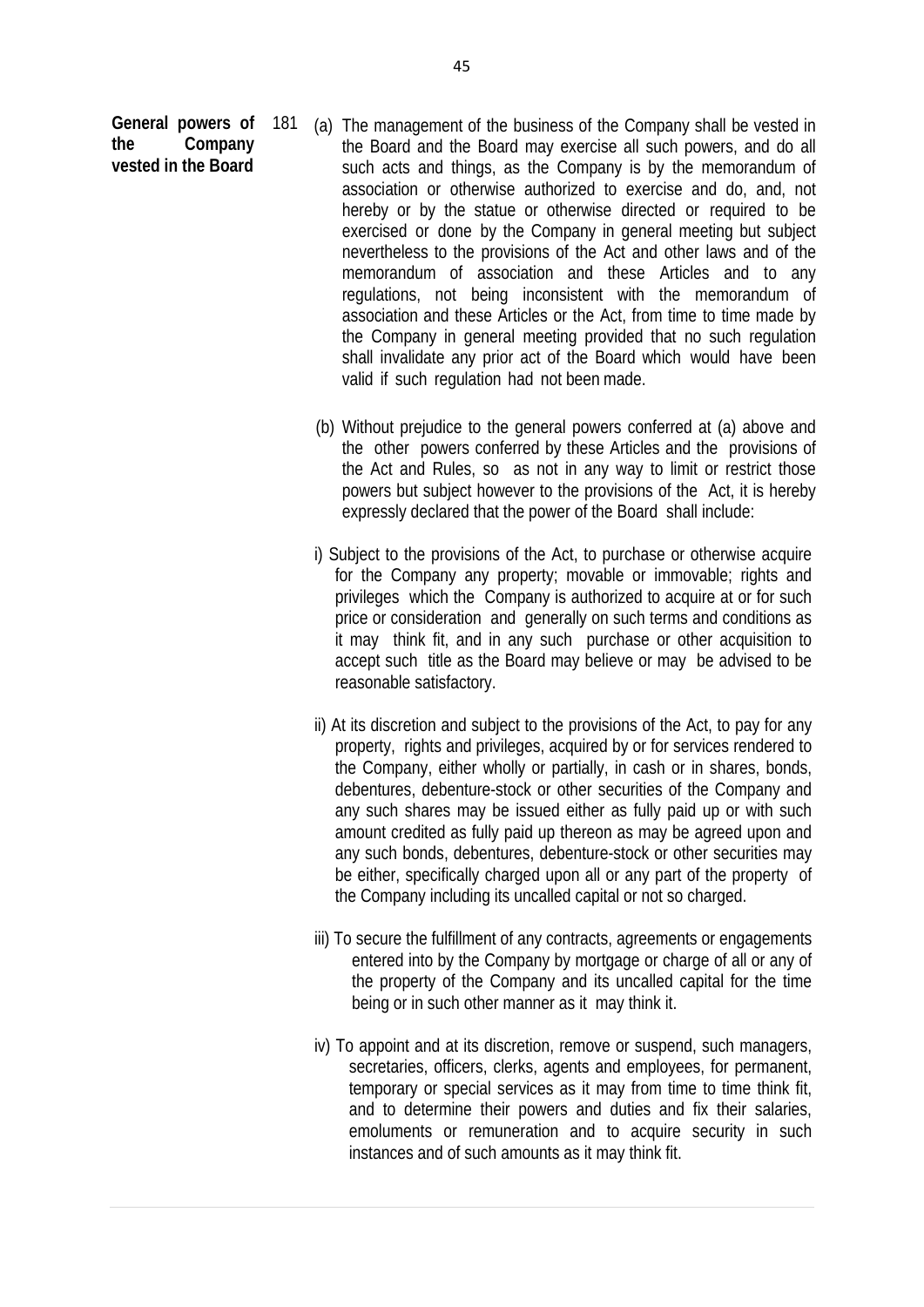- v) To accept from any member, subject to the provisions of the Act a Surrender of his share or any part thereof on such terms and conditions as shall be agreed.
- vi) To appoint any person or persons (whether incorporated or not) to accept and to hold in trust for the Company any property belonging to the Company, or in which it is interested, or for any other purpose, and to execute and do all such deeds and things as may be required in relation to any such trust and to provide for the remuneration of such trustee or trustees.
- vii) To institute, conduct, defend, compound or abandon any legal proceedings by or against the Company or its officers, or otherwise concerning the affairs of the company and also to compound and allow time for payment or satisfaction of any debts due or any claims or demands by or against the Company, and to refer any differences to arbitration and observe the terms of any awards made therein either according to Indian law or according to foreign law and either in India or abroad and observe and perform or challenge an award made therein.
- viii) To act on behalf of the Company in all matters relating to bankruptcy and insolvency.
- ix) To make and give receipts, releases and other discharge for money payable to the Company and for the claims and demands of the Company.
- x) To open and operate Bank Accounts and to determine from time to time who shall be entitled to operate the said bank account and sign on the Company's behalf bills, notes, receipts, acceptances, endorsements, cheques, hundis, bills of exchange, negotiable instruments, leases and related documents, dividend warrants, releases, contracts and documents and to discount, endorse or coaccept bills and to give the necessary authority for such purpose.
- xi) Subject to the provisions of the Act and these Articles from time to time to provide for the management of the affairs of the Company in or outside India in such manner as it may think fit, and in particular to appoint any person to be the attorneys or agents of the Company with such person (including the power to sub delegate) and upon such terms as may be thought fit.
- xii) Subject to the provisions of the Act and these Articles to invest and deal with the moneys of the Company not immediately required for the purpose thereof in or upon such security (not being shares in this Company) or without security and in such manner and terms as it may think fit, and from time to time to vary or realize such investments. Save as provided in the Act, all investments shall be made and held in the Company's own name.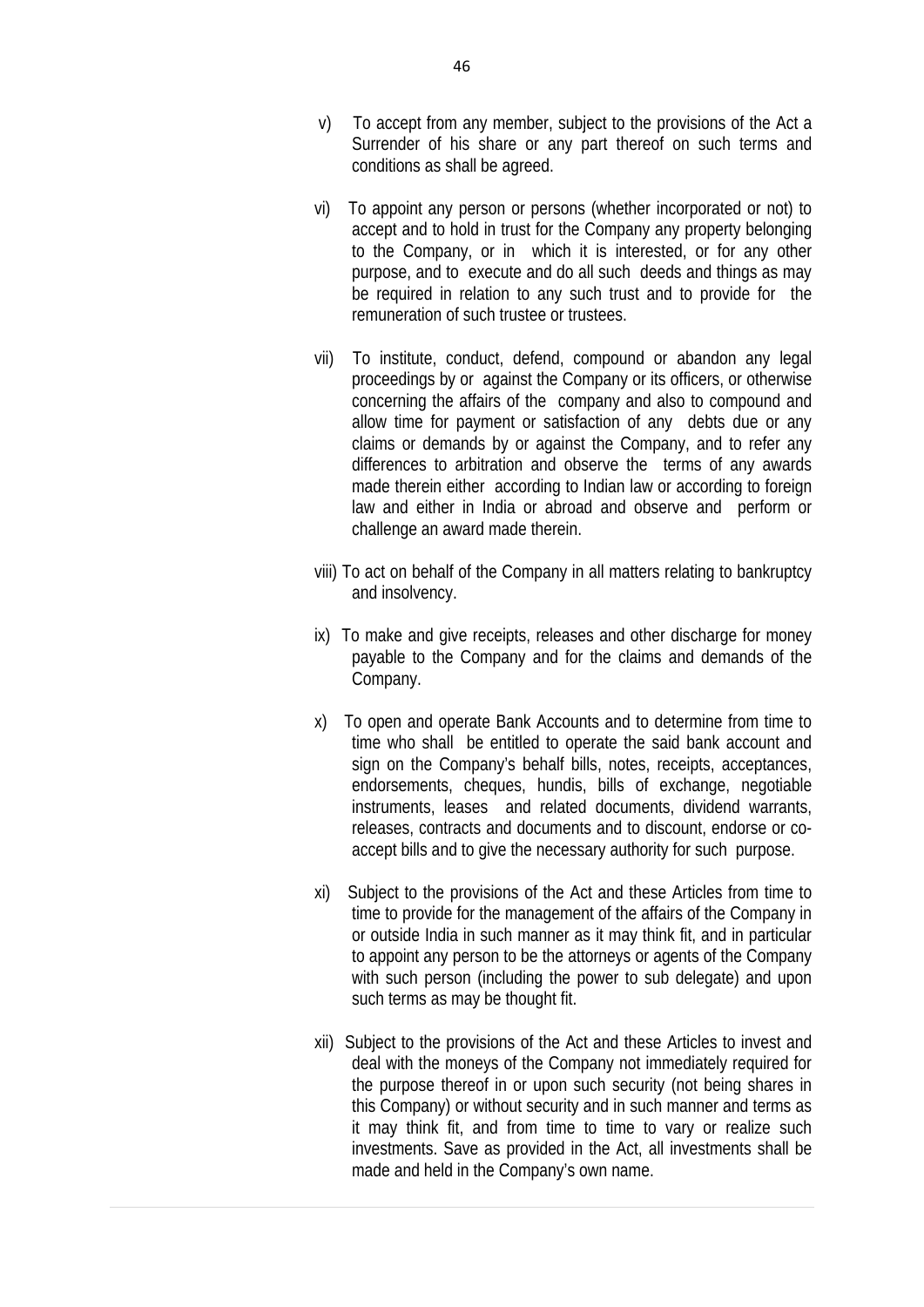- xiii) To execute in the name and on behalf of the Company, in favour of any Director or other person who may incur or be about to incur, any personal liability for the benefit of the Company such mortgages of the Company's property (present and future) as it thinks fit and any such mortgages may contain a power of sale and such other powers, covenants and provisions as shall be agreed upon.
- xiv) To distribute by way of bonus amongst the staff of the Company, a share or shares in the profits of the Company, and to give to any director, officer or other person employed by the Company, a commission on the profits of any particular business or transaction and to charge such bonus or commission as a part of working expenses of the Company.
- xv) To provide for the welfare of employees or ex-employees of the Company and the wives and families or the dependants or connections of such persons by building or contributing to the building of houses, dwellings or chawls or by grants of money, pensions, gratuity, annuities, allowances, bonuses or other payments or by creating and from time to time subscribing or contributing to provident fund and other associations, institutions, funds or trust and by providing or subscribing or contributing towards places of instruction or recreation, hospitals and dispensaries medical & other attendance and assistance or any other employee benefits or social benefits schemes as the Board may deem fit.
- xvi) To subscribe, incur expenditure or other wise to assist or to guarantee money to charitable, benevolent, religious, scientific, national, political or any other institutions or subjects which shall have any moral or other claim to support or aid, by the Company, either by reason of locality of operation or of public and general utility or otherwise.
- xvii) Before recommending any dividend, to set aside out of the profits of the Company such sums as it thinks proper for depreciation or to a depreciation fund or to an insurance fund or as a reserve fund or sinking fund or any special fund, to meet contingencies to repay debentures or for debenture stock, or for special dividends or for equalizing dividends or for repairing, improving, extending and maintaining any of the property of the Company and for such other purposes as the Board of Directors may in its absolute discretion think conductive to the interest of the Company, and subject to the Act to invest the several sums so set aside or so much thereof as is required to be invested upon such investments (other than shares of this Company) as it may think fit and from time to time to deal with or vary such investments and dispose of and apply and expend all or any part thereof for the benefit of the Company, in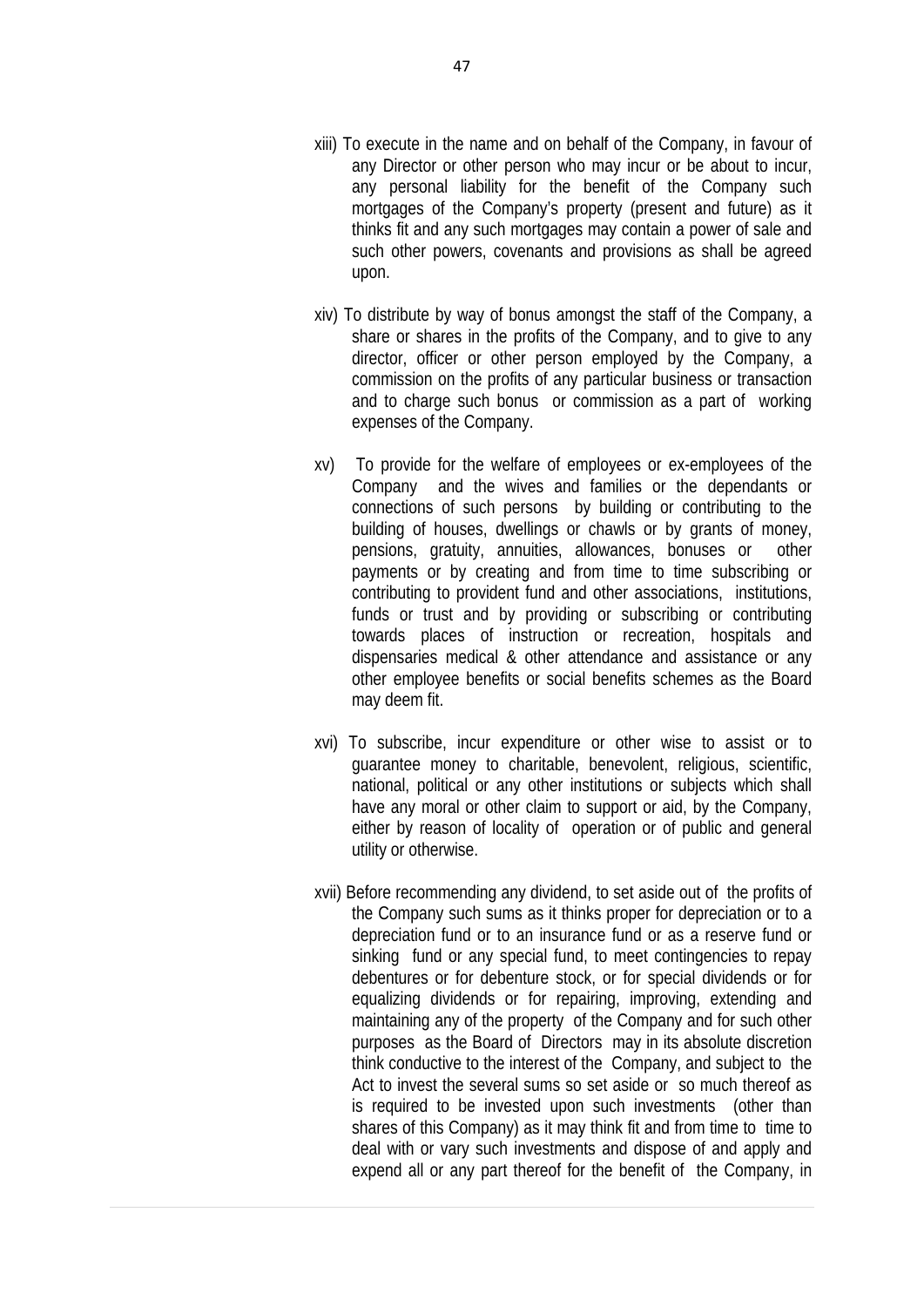such manner and for such purposes as the Board of Directors, in its absolute discretion, thinks conducive to the interests of the Company, notwithstanding that the matters to which the Board of Directors applies or upon which it expends the same or any part thereof may be matters to or upon which the Capital moneys of the Company might rightly be applied or expended, and to divide the general reserve fund into such special funds as the Board of Directors may think fit with full power to transfer the whole or any portion of a reserve fund or division of a reserve fund to another reserve fund and with full power to employ the assets constituting all or any of the above funds including the depreciation fund, in the business of the Company or in the purchase or repayment of debentures or debenture-stock and without being bound to keep the same separate from the other assets and without being bound to pay interest on the same, with power however to the Board of Directors at its discretion to pay or allow to the credit of such funds interest at such rates as the Board of Directors may think proper.

- xviii) To pay and charge to the capital account of the Company any commission or interest lawfully payable thereon under the provisions of the Act and Rules and of the provisions contained in these Articles.
- xix) From time to time to make, vary and repeal internal regulations including policies, byelaws, manuals, guidelines, codes, terms of reference etc. for the regulation of the business operations of the Company; committees of the Board or any other committees; any fund, trust, society etc. constituted by the Company; the officers, employees and servants of the Company or any other person or entity which is an integral part of the functioning of the Company.
- xx) To redeem the redeemable securities issued by the Company including the principal, interest, additional interest, penal interest, costs, charges etc. as may be due on the same as per the terms of the issue of such security and, wherever necessary, in accordance with the consent or approval of the competent statutory authority.
- xxi) Subject to the provisions of the Act and these Articles for or in relation to any of the matters aforesaid or otherwise for the purpose of the Company, to enter into all such negotiations and contracts and rescind and vary all such contracts and execute and do all such act, deeds, and things in the name and on behalf of the Company as it may consider expedient for or in relation to any of the matters aforesaid or otherwise for the purpose of the Company.
- xxii) To open any branch, form subsidiaries or undertake kind of business which the Company is expressly or by implication authorized to undertake at such time or times as it shall think fit; and to keep in abeyance any such branch, subsidiary or kind of business even though it may have been actually commenced or not, so long as the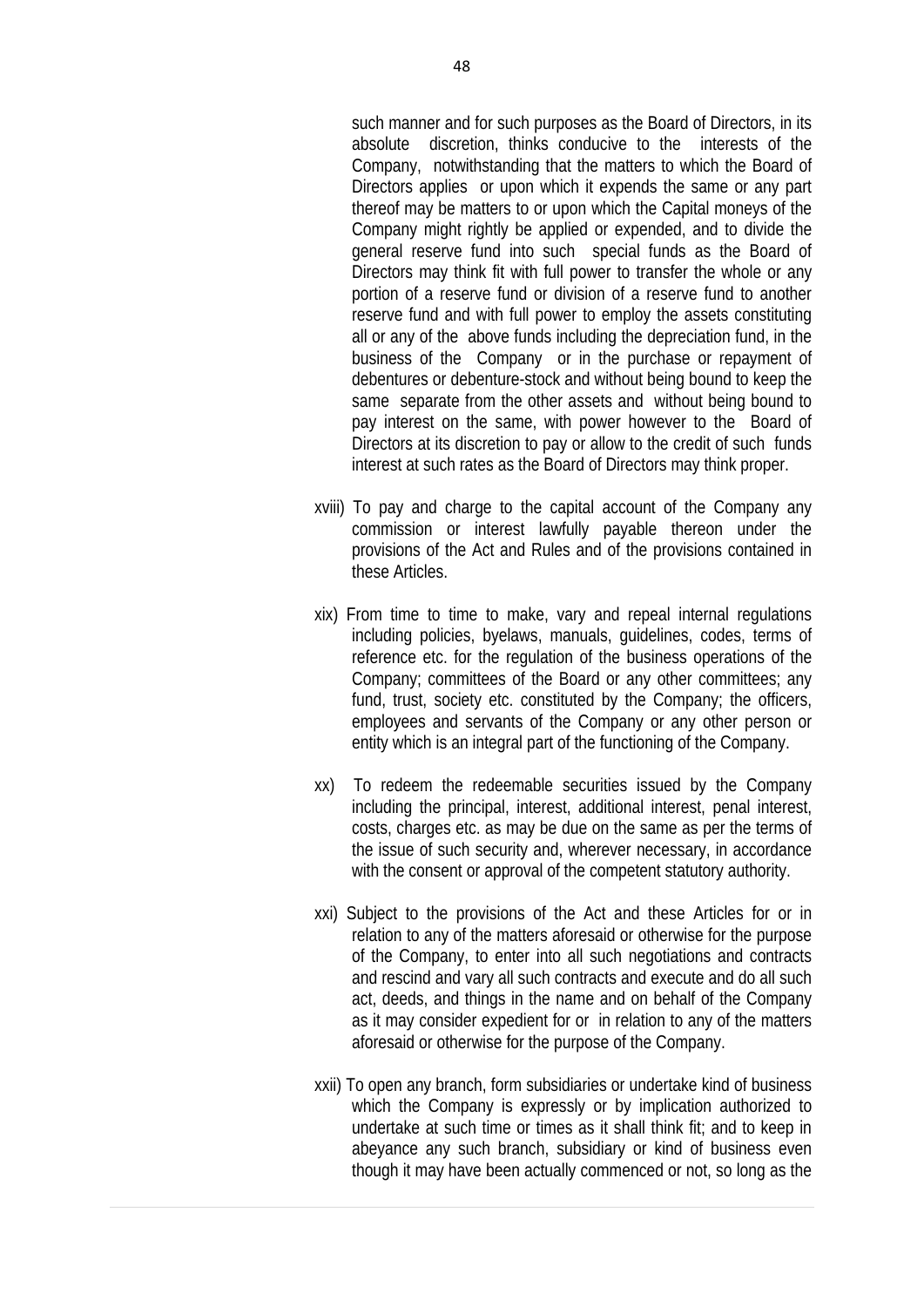Board may deem it expedient not to commence or proceed with such branch, subsidiary or kind of business.

# **Managing Director, Whole time Director and Manager**

| Appointment<br>οf<br>Managing Director,<br>Whole<br>time<br><b>Director</b><br>or<br>Manager            | 182 | Subject to the provisions of the Act and the Rules, the Company may any<br>time and from time to time appoint one or more of Managing Director(s)<br>or Whole time Director(s) or may appoint a Manager, hereinafter, for<br>brevity's sake, collectively referred to as 'Managerial Personnel'.                                                                                                                                                                                                                                                                                                                                                                                                            |
|---------------------------------------------------------------------------------------------------------|-----|-------------------------------------------------------------------------------------------------------------------------------------------------------------------------------------------------------------------------------------------------------------------------------------------------------------------------------------------------------------------------------------------------------------------------------------------------------------------------------------------------------------------------------------------------------------------------------------------------------------------------------------------------------------------------------------------------------------|
| Remuneration<br>to<br>Managerial<br>personnel                                                           | 183 | Subject to the provisions of the Act and the Rules, the remuneration<br>payable to the managerial personnel shall be governed by the provisions<br>of the Act and rules thereunder as applicable and amended from time to<br>time.                                                                                                                                                                                                                                                                                                                                                                                                                                                                          |
| Company not to<br>employ a Managing<br><b>Director</b><br>and<br>a<br>Manager<br>the<br>at<br>same time | 184 | The Company shall not employ at the same time a Managing Director and<br>a Manager.                                                                                                                                                                                                                                                                                                                                                                                                                                                                                                                                                                                                                         |
| Tenure<br>0f<br>employment                                                                              | 185 | The Company shall not appoint or re-appoint any Managerial Personnel<br>for a term exceeding five years at a time and no re-appointment shall be<br>made earlier than one year before the expiry of the term of such<br>Managerial Personnel.                                                                                                                                                                                                                                                                                                                                                                                                                                                               |
| Certain<br>persons<br>not to be appointed<br>Managerial<br>as<br>Personnel                              | 186 | The Company shall not appoint or continue the employment of any<br>Managerial Personnel who:<br>Is below the age of twenty-one years or has attained the age of<br>(a)<br>seventy years, provided that appointment of a person who has<br>attained the age of seventy years may be made by passing a special<br>resolution in which case the explanatory statement annexed to the<br>notice for such motion shall indicate the justification for appointing<br>such person; or<br>Is an undischarged insolvent or has at any time been adjudged as an<br>(b)<br>insolvent;or<br>Has at any time suspended payment to his creditors or makes, or<br>(C)<br>has at any time made, a composition with them; or |
|                                                                                                         |     | Has at any time been convicted by a court of an offence and<br>(d)<br>sentenced for a period of more than six months.                                                                                                                                                                                                                                                                                                                                                                                                                                                                                                                                                                                       |
| Board may appoint<br>Managerial<br>Personnel subject                                                    | 187 | Subject to the provisions of the Act and Rules thereof and relevant<br>(a)<br>Schedule annexed to the Act, the Board may, subject to the approval<br>by a resolution at the next general meeting of the Company and the                                                                                                                                                                                                                                                                                                                                                                                                                                                                                     |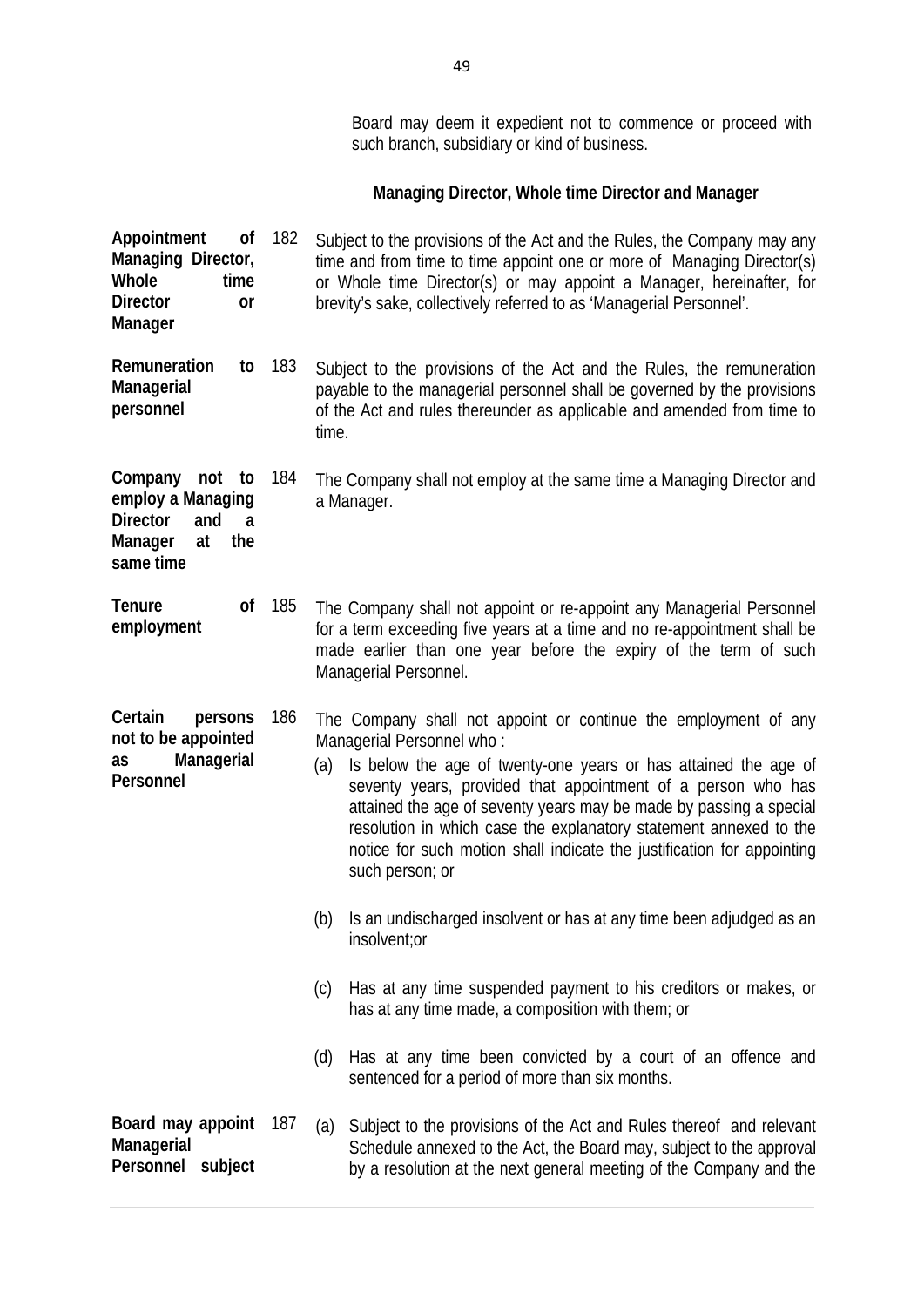| to the approval by<br>shareholders etc.                                                |     | approval of the Central Government, in case the appointment does<br>not conform to the conditions specified in such Schedule, appoint<br>Managerial Personnel and determine the terms and conditions of the<br>appointment of such Managerial Personnel including remuneration<br>payable.                                                                       |
|----------------------------------------------------------------------------------------|-----|------------------------------------------------------------------------------------------------------------------------------------------------------------------------------------------------------------------------------------------------------------------------------------------------------------------------------------------------------------------|
|                                                                                        |     | (b) Subject to the provisions of the Act and Rules, where an<br>appointment of a Managerial Personnel is not approved by the<br>Company at a general meeting, any act done by him before such<br>general meeting shall not be deemed to be invalid.                                                                                                              |
|                                                                                        |     | <b>Key Managerial Personnel</b>                                                                                                                                                                                                                                                                                                                                  |
| The Company to<br>have<br>Key<br>Managerial<br>Personnel                               | 188 | Subject to the provisions of the Act and Rules and if and as may be<br>required thereunder, the Company shall have following whole time Key<br>Managerial Personnel:                                                                                                                                                                                             |
|                                                                                        |     | Managing director or Chief Executive Officer or Manager and in their<br>(a)<br>absence, a Whole time Director;                                                                                                                                                                                                                                                   |
|                                                                                        |     | Company Secretary; and<br>(b)                                                                                                                                                                                                                                                                                                                                    |
|                                                                                        |     | <b>Chief Financial Officer</b><br>(c)                                                                                                                                                                                                                                                                                                                            |
|                                                                                        |     | (d) Such persons designated as Key Management Personnel by the<br>Board of the Company.                                                                                                                                                                                                                                                                          |
| Appointment of a<br>Key<br>Managerial<br>Personnel                                     | 189 | (a) Every Key Managerial Personnel shall be appointed by means of a<br>resolution of the Board containing the terms and conditions of the<br>appointment including the remuneration.                                                                                                                                                                             |
|                                                                                        |     | (b) The Key Managerial Personnel shall have such qualification(s), role,<br>duties and responsibilities as may be decided by the Board from time<br>to time or if the same are prescribed under the Act or Rules or any<br>other legislative provision then the Key Managerial Personnel shall<br>have such qualification(s), role etc. as is prescribed by law. |
|                                                                                        |     | (c) Subject to the provisions of the Act and Rules, the Board shall have<br>the power to remove the Key Managerial Personnel and to appoint<br>another Key Managerial Personnel in place of the one removed.                                                                                                                                                     |
| Managing Director /<br>Chief<br>Executive<br><b>Director</b><br>be<br>may<br>Chairman. | 190 | A Managing Director/ Chief Executive Officer of the Company may be<br>appointed as the Chairman of the Board of Directors.                                                                                                                                                                                                                                       |

### **Statutory registers, minutes, books of accounts; inspection of general meeting minutes and registers**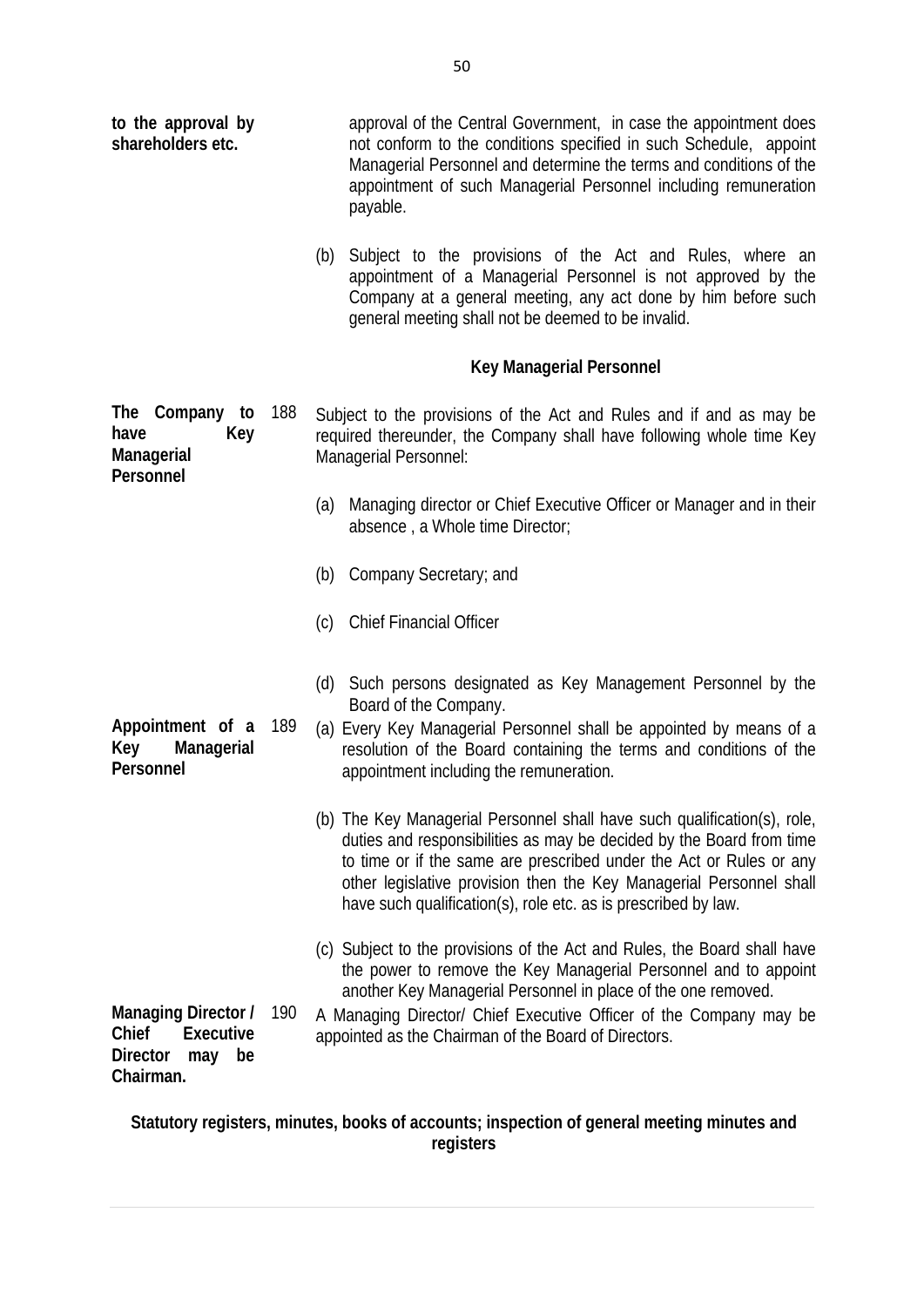**Statutory Registers, Minutes, books of account etc. to be kept by the Company** 

- 191 (a) The Company shall keep and maintain at its Registered Office all statutory registers namely, register of charges, register of members, register of debenture holders, register of any other security holders, the register and index of beneficial owners and annual return, register of loans, guarantees, security and acquisitions, register of investments not held in its own name and register of contracts and arrangements for such duration as the Board may, unless otherwise prescribed, decide, and in such manner and containing such particulars as prescribed by the Act and the Rules.
	- (b) The Company shall cause minutes of all proceedings of every General meeting or a resolution passed by postal ballot and of all proceedings of every meeting of its Board of Directors or of every Committee of Board to be kept in the manner required by the Act and the provision of the Act will apply accordingly.
	- (c) The Company shall prepare and keep at its Registered Office books of account and other relevant books and papers and financial statement for every financial year which give a true and fair view of the state of affairs of the Company including that of its branch office or offices, if any.
- **Inspection of the Registers, accounts etc.**  (a) The provisions regarding the inspection of minutes books and providing copies thereof, as mentioned in Articles detailing inspection of minutes of the proceedings of general meeting or resolution passed by Postal Ballot and obtaining copies thereof, shall mutatis mutandis apply to the statutory registers maintained by the Company under the Act.
	- (b) The books of account and books and papers of the Company, or any of them, shall be open to the inspection of directors in accordance with the applicable provisions of the Act and the Rules. No member (not being a director) shall have any right of inspecting any books of account or books and papers or document of the Company except as conferred by the law or authorized by the Board.
	- (c) A copy of the financial statements, including consolidated financial statements, if any, auditor's report and every other document required by law to be annexed or attached to the financial statements, which are to be laid before the Annual General Meeting, shall be open for inspection for the members and for the trustee of the holders of the debentures, if any, issued by the Company, at the registered office of the Company during business hours.

## **The Seal of the Company**

**The seal, its custody, and use**  (a) The Board shall provide for the safe custody of the Common Seal of the company.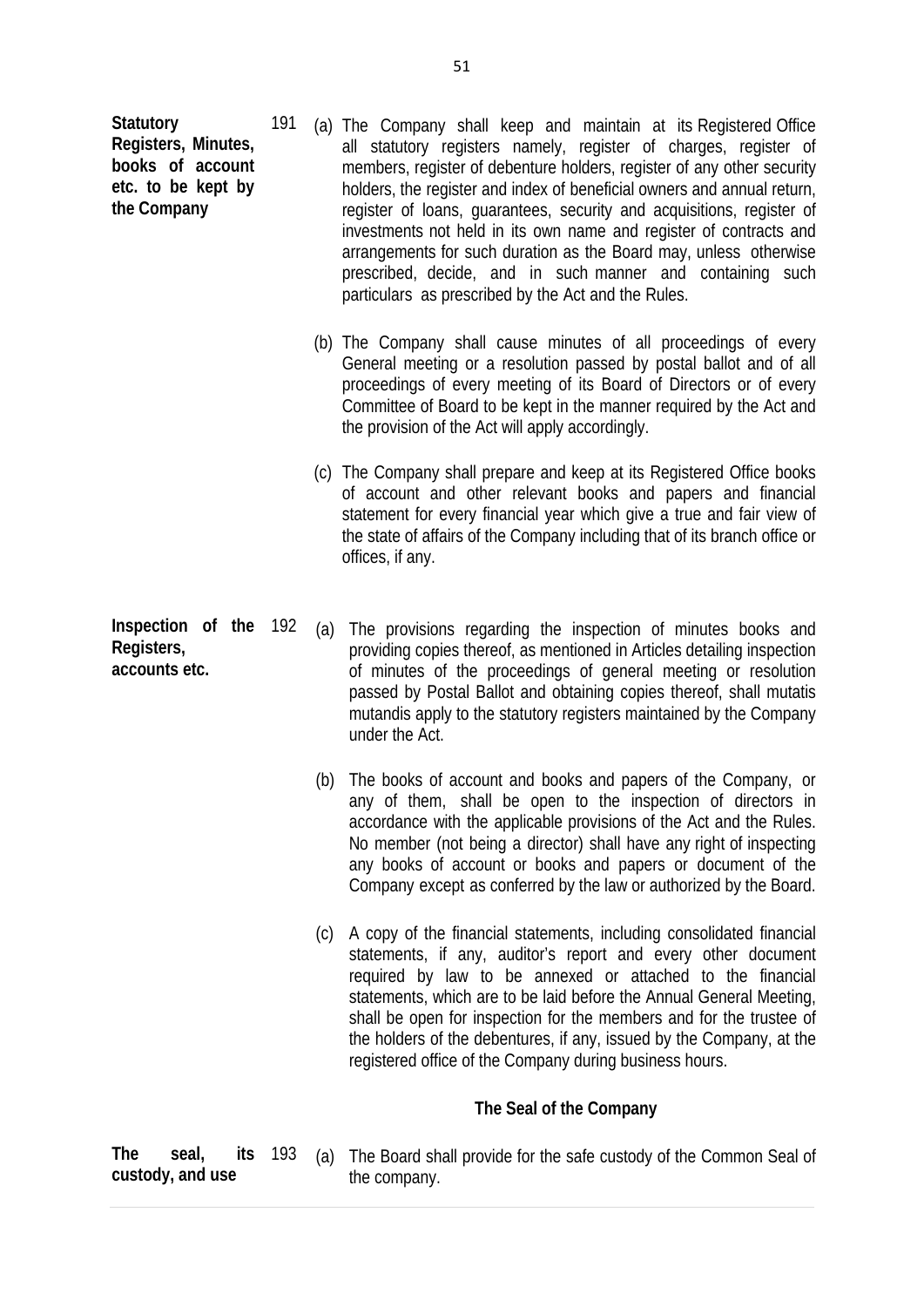|                                             |     |     | (b)                                                                                                                                                                                                                                                                                                                                                                                                                                                                                                                                                                                                                      | Every deed or other instrument except a share certificate to which<br>the Seal of the Company is required to be affixed shall be signed by<br>authorized by the Board of Directors by way of a<br>person(s)<br>resolution and/or by granting a specific power of attorney. Provided<br>that in the case of share certificates, the Seal of the Company shall<br>be affixed in such manner as provided in the Act or the Rules. |  |  |  |  |
|---------------------------------------------|-----|-----|--------------------------------------------------------------------------------------------------------------------------------------------------------------------------------------------------------------------------------------------------------------------------------------------------------------------------------------------------------------------------------------------------------------------------------------------------------------------------------------------------------------------------------------------------------------------------------------------------------------------------|--------------------------------------------------------------------------------------------------------------------------------------------------------------------------------------------------------------------------------------------------------------------------------------------------------------------------------------------------------------------------------------------------------------------------------|--|--|--|--|
| Seal<br>for<br>outside India                | use | 194 | The Company may, subject to the provisions of the Act, have for use in<br>any territory, district or place not situate in the Union of India, an official<br>seal which shall be facsimile of the Common Seal of the Company with<br>the addition on its face of the name of the territory, district or place where<br>it is to be used.                                                                                                                                                                                                                                                                                 |                                                                                                                                                                                                                                                                                                                                                                                                                                |  |  |  |  |
| <b>Provisions</b><br>for                    |     | 195 |                                                                                                                                                                                                                                                                                                                                                                                                                                                                                                                                                                                                                          | Following provisions shall apply in case foreign seal is kept:                                                                                                                                                                                                                                                                                                                                                                 |  |  |  |  |
| foreign seal                                |     |     | (a)                                                                                                                                                                                                                                                                                                                                                                                                                                                                                                                                                                                                                      | The Company shall, by a document under its Common Seal,<br>authorize any person appointed for the purpose in that territory,<br>district or place to affix the official seal to any deed or other<br>documents to which the Company is a party in that territory, district<br>or place.                                                                                                                                        |  |  |  |  |
|                                             |     |     | (b)                                                                                                                                                                                                                                                                                                                                                                                                                                                                                                                                                                                                                      | The authority of any agent under the preceding clause shall, as<br>between the Company and any person dealing with the agent,<br>continue during the period if any mentioned in the document<br>conferring the authority, or if no period is therein mentioned, until<br>notice of the revocation or determination of the agent's authority has<br>been given to the person dealing with him.                                  |  |  |  |  |
|                                             |     |     | (c)                                                                                                                                                                                                                                                                                                                                                                                                                                                                                                                                                                                                                      | The person affixing any such official seal, shall certify on the deed of<br>document to which such a seal is affixed, the date on which and the<br>place at which, such seal is affixed.                                                                                                                                                                                                                                       |  |  |  |  |
|                                             |     |     | (d) A deed or other document to which an official seal is duly affixed<br>shall bind the Company as if it had been sealed with the Common<br>seal of the Company.                                                                                                                                                                                                                                                                                                                                                                                                                                                        |                                                                                                                                                                                                                                                                                                                                                                                                                                |  |  |  |  |
|                                             |     |     |                                                                                                                                                                                                                                                                                                                                                                                                                                                                                                                                                                                                                          | <b>Accounts and audit</b>                                                                                                                                                                                                                                                                                                                                                                                                      |  |  |  |  |
| Books of account<br>196<br>where to be kept |     |     | (a) The books of accounts shall be kept at the Registered Office of the<br>Company or at such other place in India as the Board of Directors<br>may decide, and when the Board so decides, the Company shall<br>within seven days of the decision, file with the Registrar a notice in<br>writing giving the full address of that other place. The Company<br>shall preserve in good order the books of account relating to a<br>period of not less than eight years or such other period provided in<br>the Act or Rules made there under together with the vouchers<br>relevant to any entry in such books of account. |                                                                                                                                                                                                                                                                                                                                                                                                                                |  |  |  |  |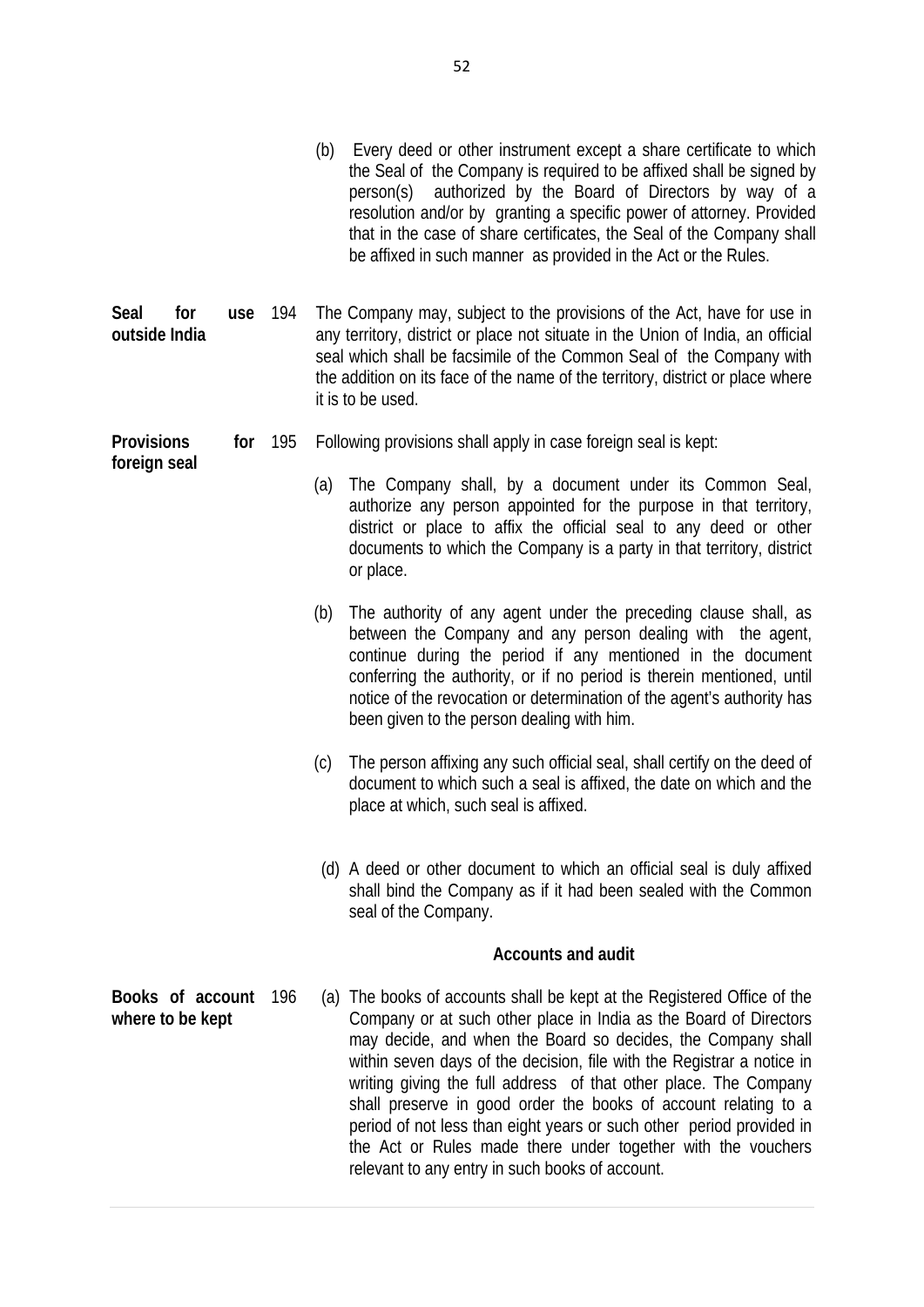- (b) Where the Company has a branch office, whether in or outside India, the Company shall be deemed to have complied with this Article if proper books of account relating to the transactions effected at the branch office and proper summarized returns, made up-to-date at intervals of not more than three months, are sent by the branch office to the company at its office or other place in India, at which the books of accounts shall give a true and fair view of the state of affairs of the Company or branch office as the case may be, and explain its transactions.
- **Accounts to be laid before the Annual**  At every annual general meeting of the Company, the Board shall lay before such meeting financial statements for the financial year.
- **Copies of financial statements to be sent to members etc.**  A copy of the financial statements, including consolidated financial statements, if any, auditor's report and every other document required by law to be annexed or attached to the financial statements, which are to be laid before the Company in its general meeting, shall be sent to every member of the Company, to every trustee for the debenture holder of the debentures issued by the Company, if any, and to all person other than such member or trustee, being the person so entitled, not less than twenty one days before the date of the meeting.

**General Meeting** 

- **Audit of accounts and appointment of auditors etc.**  (a) Once at least in every year the accounts of the Company shall be examined by one or more auditors who shall report to the members on the accounts examined by him / them and on every financial statements which are required by or under the Act to be laid before the Company in general meeting and the report shall after taking into account the provisions of the Act, the accounting and auditing standards and matters which are required to be included in the audit report under the provisions of the Act or any Rules made thereunder or under any order made under the provisions of the Act and to the best of his / their information and knowledge, the said account, financial statements give a true and fair view of the state of the Company's affairs as at the end of its financial year and profit or loss and cash flow for the year and such other matters as may be prescribed by law.
	- (b) The appointment of auditors; the removal / resignation of auditors; eligibility, qualifications and disqualifications of the auditors; remuneration of auditors; powers and duties of auditors and such other matters relating to the auditors of the Company shall be in accordance with and be governed by the provisions of the Act and Rules in this regard.

#### **Dividends**

| Company |         | in $200$ |  |  |  | The Company in general meeting may declare dividends, provided        |  |
|---------|---------|----------|--|--|--|-----------------------------------------------------------------------|--|
| general | meeting |          |  |  |  | that no dividend shall exceed the amount recommended by the Board but |  |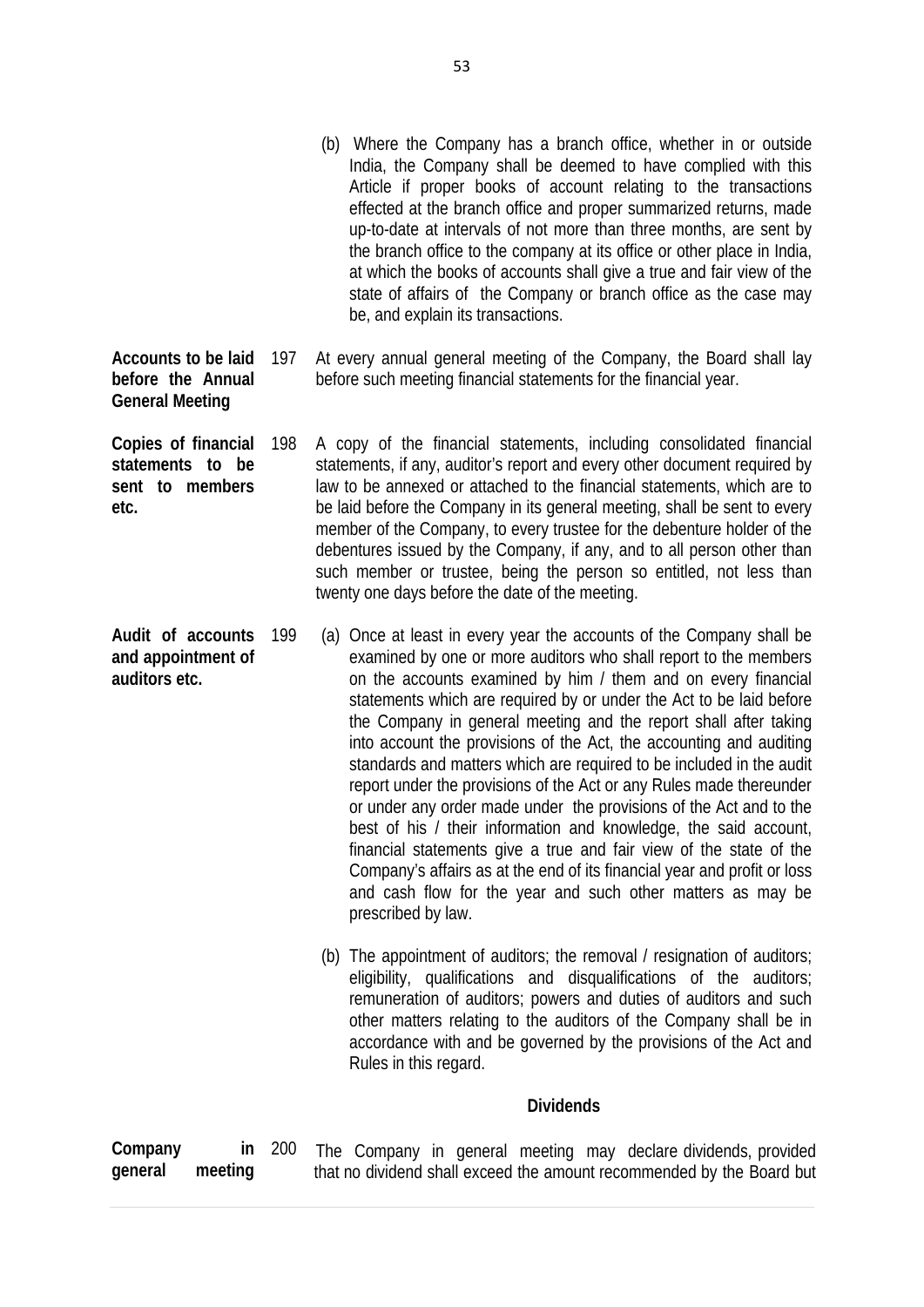| may<br>dividend                                                                                                                            | declare                      |     | the Company in general meeting may declare a lesser dividend.                                                                                                                                                                                                                                                                                                                                                                                                                                                                                                                                                                                                                                                                           |  |  |  |  |  |  |
|--------------------------------------------------------------------------------------------------------------------------------------------|------------------------------|-----|-----------------------------------------------------------------------------------------------------------------------------------------------------------------------------------------------------------------------------------------------------------------------------------------------------------------------------------------------------------------------------------------------------------------------------------------------------------------------------------------------------------------------------------------------------------------------------------------------------------------------------------------------------------------------------------------------------------------------------------------|--|--|--|--|--|--|
| Interim dividends                                                                                                                          |                              | 201 | Subject to the provisions of the Act, the Board may from time to time pay<br>to the members interim dividends of such amount on such class of shares<br>and at such times as it may think fit.                                                                                                                                                                                                                                                                                                                                                                                                                                                                                                                                          |  |  |  |  |  |  |
| Dividends only to<br>paid<br>be<br>profits                                                                                                 | out<br>0f                    | 202 | (a)<br>The<br>before<br>recommending any dividend, set<br><b>Board</b><br>may,<br>aside out of the profits of the Company such sums as it thinks fit<br>and needed as a reserve or reserves which shall, at the discretion<br>of the Board, be applied for any purpose to which the profits of the<br>Company may be properly applied, including provision for meeting<br>contingencies or for equalizing dividends; and pending such<br>application, may, at the like discretion, either be employed in the<br>business of the Company or be invested in such investments (other<br>than shares of the Company) as the Board may, from time to time,<br>think fit.<br>The Board may also carry forward any profits which it may<br>(b) |  |  |  |  |  |  |
|                                                                                                                                            |                              |     | consider necessary not to divide, without setting them aside as a<br>reserve.                                                                                                                                                                                                                                                                                                                                                                                                                                                                                                                                                                                                                                                           |  |  |  |  |  |  |
| Division of profits                                                                                                                        |                              | 203 | Subject to the rights of persons, if any, entitled to shares with special<br>rights as to dividends, all dividends shall be declared and paid<br>according to the amounts paid or credited as paid on the shares in respect<br>whereof the dividend is paid, but if and so long as nothing is paid upon<br>any of the shares in the Company, dividends may be declared and paid<br>according to the amounts of the shares.                                                                                                                                                                                                                                                                                                              |  |  |  |  |  |  |
| Payment of calls in<br>advance not to be<br>considered<br>determining<br>amount of dividend                                                | tor                          | 204 | No amount paid or credited as paid on a share in advance of calls shall<br>be treated for the purposes of this Article as paid on the share.                                                                                                                                                                                                                                                                                                                                                                                                                                                                                                                                                                                            |  |  |  |  |  |  |
| Apportionment of 205<br>dividend                                                                                                           |                              |     | All dividends shall be apportioned and paid proportionately to the<br>amounts paid or credited as paid on the shares during any portion or<br>portions of the period in respect of which the dividend is paid; but if any<br>share is issued on terms providing that it shall rank for dividend as from<br>a particular date such share shall rank for dividend accordingly.                                                                                                                                                                                                                                                                                                                                                            |  |  |  |  |  |  |
| No<br>members<br>receive<br>whilst indebted to<br>the Company and<br>right<br><sub>of</sub><br>Company<br>reimbursement out<br>of dividend | to<br>dividend<br>the<br>for | 206 | The Board may deduct from any dividend payable to any member all<br>sums of money, if any, presently payable by him to the Company on<br>account of calls or otherwise in relation to the shares of the Company.                                                                                                                                                                                                                                                                                                                                                                                                                                                                                                                        |  |  |  |  |  |  |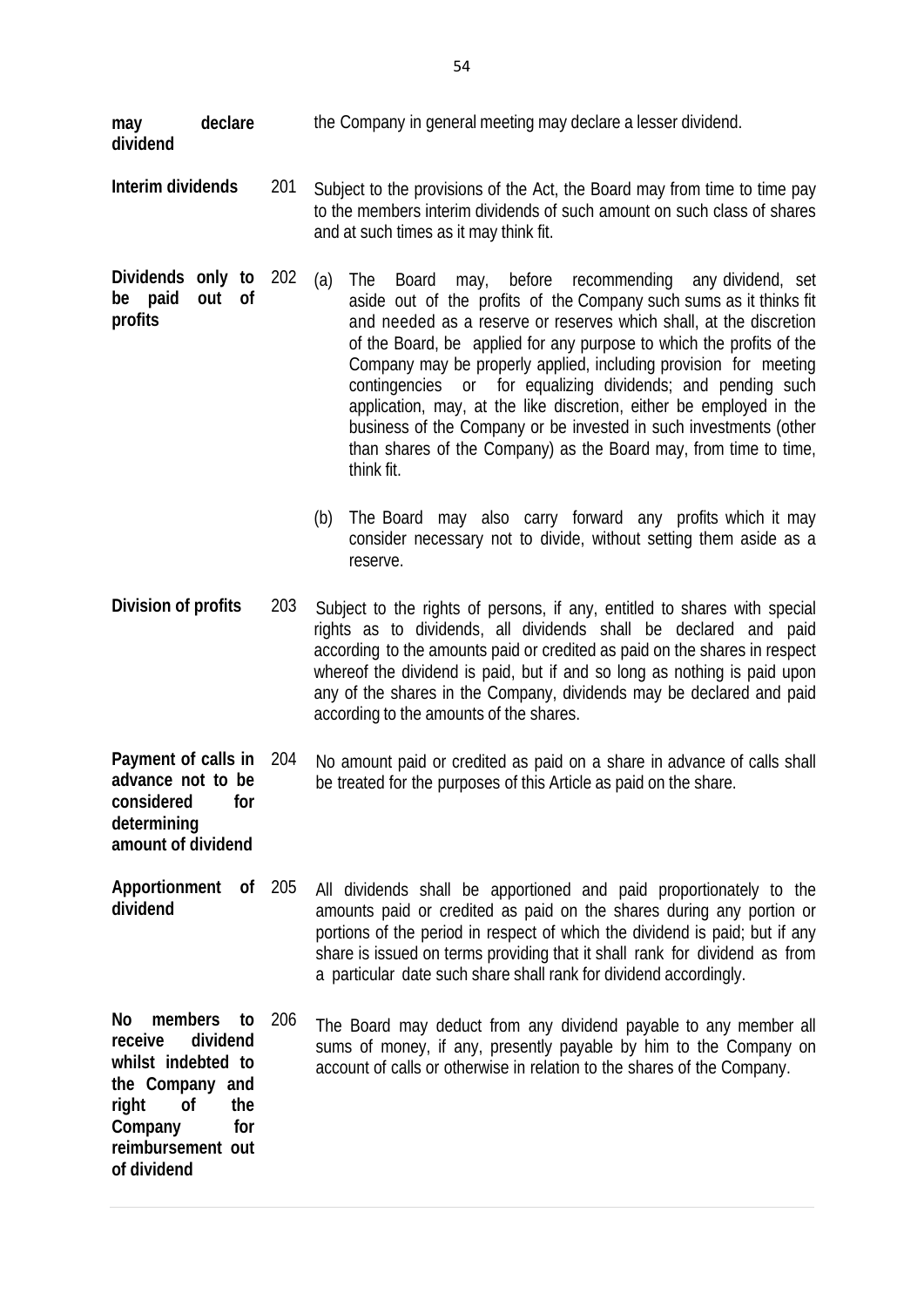| Retention<br>dividends                              |                    | of 207   | The Board may retain dividends payable upon shares in respect of<br>which any person is, under the Transmission Clause<br>hereinbefore<br>contained, entitled to become a member, until such person shall<br>become a member in respect of such shares.                                                                                                                                                                                                                    |  |  |  |  |
|-----------------------------------------------------|--------------------|----------|----------------------------------------------------------------------------------------------------------------------------------------------------------------------------------------------------------------------------------------------------------------------------------------------------------------------------------------------------------------------------------------------------------------------------------------------------------------------------|--|--|--|--|
| <b>Dividend</b><br>remitted                         | how                | 208      | Any dividend, interest or other monies payable in cash in respect of<br>(a)<br>shares may be paid by electronic mode or by cheque or warrant sent<br>through the post directed to the registered address of the holder or,<br>in the case of joint holders, to the registered address of that one of<br>the joint holders who is first named on the register of members, or to<br>such person and to such address as the holder or joint holders may<br>in writing direct. |  |  |  |  |
|                                                     |                    |          | (b) Every such cheque or warrant shall be made payable to the order<br>of the person to whom it is sent.                                                                                                                                                                                                                                                                                                                                                                   |  |  |  |  |
|                                                     |                    |          | (c) Payment in any way whatsoever shall be made at the risk of the<br>person entitled to the money paid or to be paid. The Company will not<br>be responsible for a payment which is lost or delayed. The Company<br>will be deemed to having made a payment and received a good<br>discharge for it if a payment using any of the foregoing permissible<br>means is made.                                                                                                 |  |  |  |  |
|                                                     |                    |          | (d) Any one of two or more joint holders of a share may give effective<br>receipts for any dividends, bonuses or other monies payable in<br>respect of such share.                                                                                                                                                                                                                                                                                                         |  |  |  |  |
| <b>Dividend</b><br>not<br>bear interest             | to                 | 209      | No dividend shall bear interest against the Company.                                                                                                                                                                                                                                                                                                                                                                                                                       |  |  |  |  |
| Waiver<br>dividends                                 | 0f                 | 210      | The waiver in whole or in part of any dividend on any share by any<br>document (whether or not under seal) shall be effective only if such<br>document is signed by the member (or the person entitled to the share in<br>consequence of the death or bankruptcy of the holder) and delivered to<br>the Company and if or to the extent that the same is accepted as such or<br>acted upon by the Board.                                                                   |  |  |  |  |
| No<br>right<br>dividend<br>registration<br>transfer | to<br>before<br>0f | 211      | A transfer of shares shall not pass the right to any dividend declared<br>thereon before the registration of such transfer.                                                                                                                                                                                                                                                                                                                                                |  |  |  |  |
| <b>Unpaid</b><br>unclaimed dividend                 | <b>or</b>          | 212      | The treatment of the unpaid or unclaimed dividend shall be as prescribe<br>under the Act and Rules from time to time.                                                                                                                                                                                                                                                                                                                                                      |  |  |  |  |
| <b>Service</b><br>documents                         |                    | $of$ 213 | A document may be served on the Company or an officer thereof by<br>(a)<br>sending it to the Company or the officer at the registered office of<br>the Company by registered post or by speed post or by courier<br>service or by leaving it at its registered office or by means of such                                                                                                                                                                                  |  |  |  |  |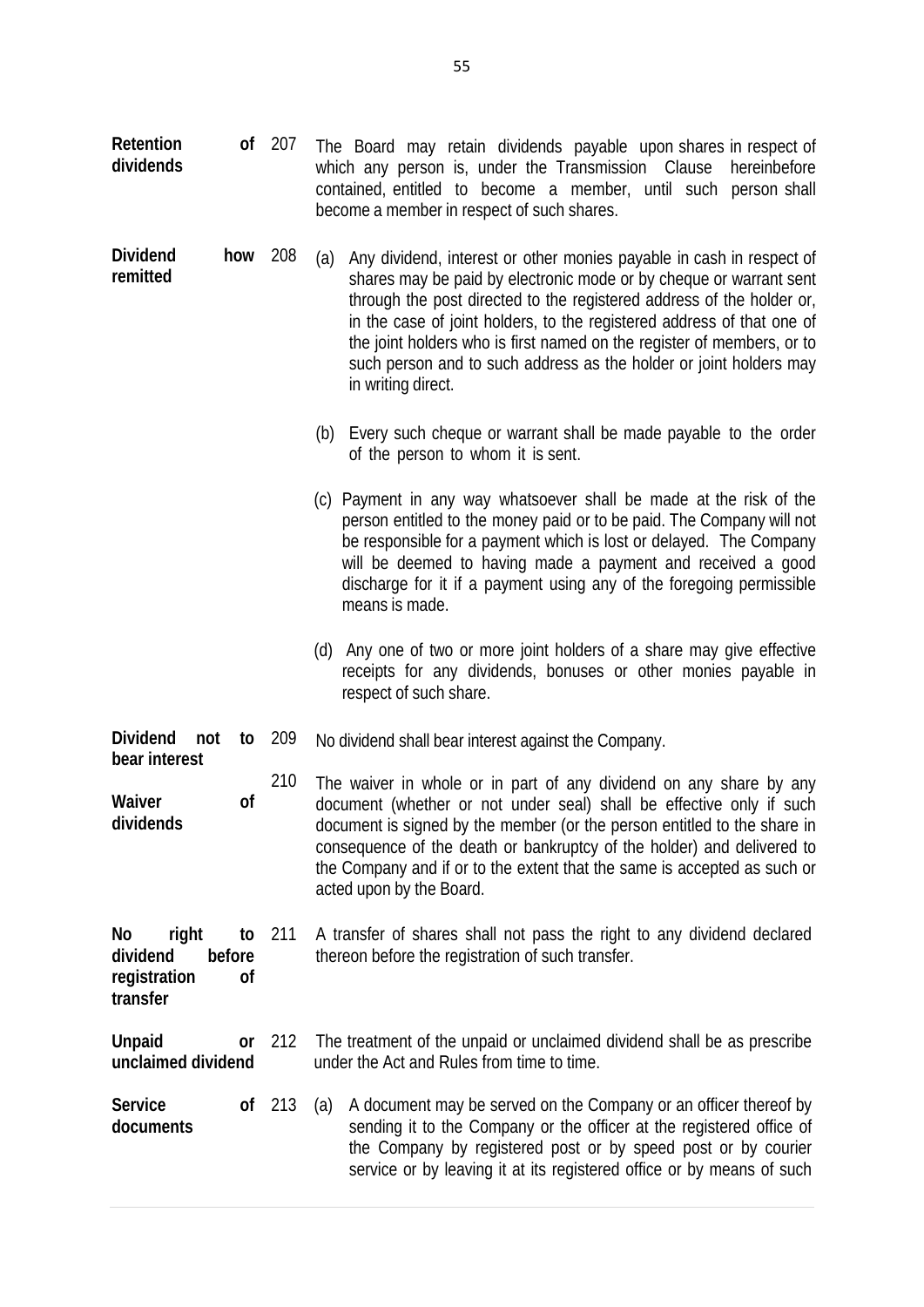electronic or other mode as may be prescribed, provided that where securities are held with a depository, the records of the beneficial ownership may be served by such depository on the Company by means of electronic or other mode.

- (b) Save as otherwise provided in the Act or the Rules made thereunder for filing of documents with the Registrar in electronic mode, a document may be served on the Registrar or any member by sending it to him by post or by registered post or by speed post or by courier or by delivering at his office or address, or by such electronic or other mode as may be prescribed, provided that a member may request for delivery of any document through a particular mode, for which he shall pay such fees as may be determined by the Company in its annual general meeting.
- (c) In case of delivery by post, such service shall be deemed to have been effected:
	- (i) In the case of a notice of a meeting, at the expiration of forty eight hours after the letter containing the same is posted; and
	- (ii) In any other case, at the time at which the letter would be delivered in the ordinary course of post.
- (d) A document or notice may be served by the Company on the joint holders of a share by serving it on the joint holder named first in the Register of Members in respect of the share. A document or notice may be served by the Company on the persons entitled to a share in consequences of the death or insolvency of a member by sending it through the post in a prepaid letter addressed to them by name, or by the title of representatives of the deceased or assignees of the insolvent or by any like description, at the address, if any, in India supplied for the purpose by the persons claiming to be so entitled or until such an address has been so supplied by serving the document or notice in any manner in which it might have been served if the death or insolvency had not occurred.
- (e) A document advertised in newspaper circulating in the place of the Registered Office of the Company shall be deemed to be duly served on the day on which the advertisement appears, on every member of the Company who has no registered address in India and has not supplied to the Company an address within India for the giving of notices to him.
- (f) A certificate in writing signed by the manager, secretary or other officer or employee of the Company that the notice was property addressed, prepaid and posted shall be conclusive evidence thereof.
- (g) The signature to any document or notice to be given by the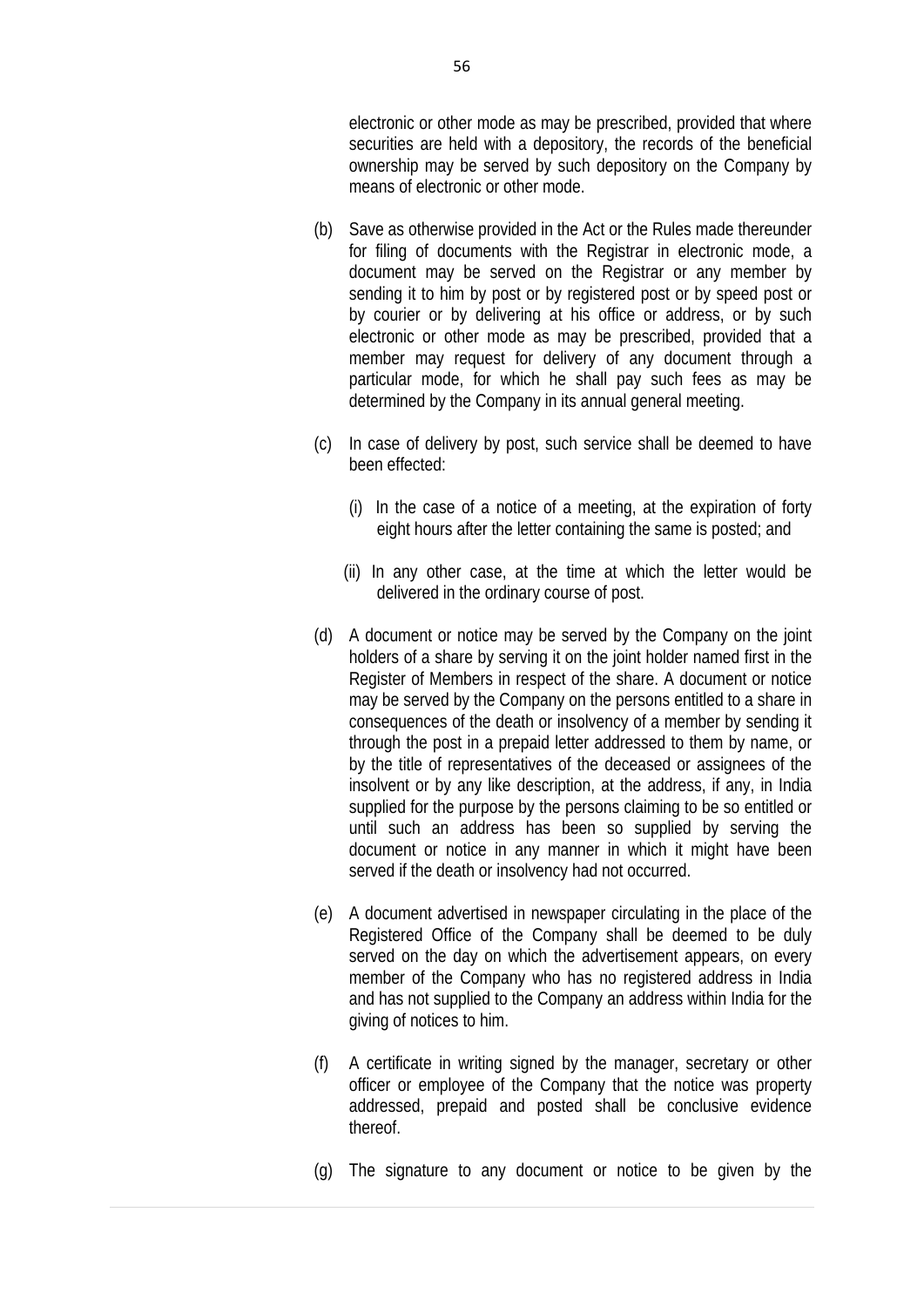| Authentication<br>documents,<br>proceedings<br>contracts | and | of $214$ | Company may be written or printed or lithographed.<br>Save as otherwise provided in the Act or Rules, a document or<br>proceeding requiring authentication by the Company or contracts made<br>by or on behalf of the Company may be signed by any Key Managerial<br>Personnel or an officer of the Company duly authorized by the Board in<br>this behalf.                                                                                                                                                                                                                                                                       |
|----------------------------------------------------------|-----|----------|-----------------------------------------------------------------------------------------------------------------------------------------------------------------------------------------------------------------------------------------------------------------------------------------------------------------------------------------------------------------------------------------------------------------------------------------------------------------------------------------------------------------------------------------------------------------------------------------------------------------------------------|
| Capitalization<br>reserves                               |     | of $215$ | (a) The Company at a general meeting may resolve that any amount<br>standing to the credit of the Securities Premium Account or the<br>Capital Redemption Reserve Account or any moneys, investments or<br>other assets forming part of the undivided profits (including profits or<br>surplus moneys arising from the realization and where permitted by<br>law, from the appreciation in value of any capital assets of the<br>Company) standing to the credit of the General Reserve, or any<br>Reserve Fund or any other fund of the Company or in the hands of<br>the Company and available for dividend may be capitalized. |
|                                                          |     |          | (b) Any such amount (excepting the amount standing to the credit of the<br>Securities Premium Account and /or the Capital Redemption Reserve<br>account) may be capitalized:                                                                                                                                                                                                                                                                                                                                                                                                                                                      |
|                                                          |     |          | (i) By the issue and distribution as fully paid shares, debentures,<br>debenture-stock, bonds or obligations of the Company, or                                                                                                                                                                                                                                                                                                                                                                                                                                                                                                   |
|                                                          |     |          | (ii)<br>By crediting the shares of the Company, which may have been<br>issued and are not fully paid up, with the whole or any part of the<br>sum remaining unpaid thereon. Provided that any amounts<br>standing to the credit of the Securities Premium Account may be<br>applied in:                                                                                                                                                                                                                                                                                                                                           |
|                                                          |     |          | (ii-a) Paying up unissued shares of the Company to be issued to<br>members of the Company as fully paid bonus shares;                                                                                                                                                                                                                                                                                                                                                                                                                                                                                                             |
|                                                          |     |          | (ii-b) In writing off the preliminary expenses of the Company;                                                                                                                                                                                                                                                                                                                                                                                                                                                                                                                                                                    |
|                                                          |     |          | (ii-c) In writing off the expenses of, or the commission paid or<br>discount allowed on any issue of shares or debentures of<br>the Company; or                                                                                                                                                                                                                                                                                                                                                                                                                                                                                   |
|                                                          |     |          | (ii-d) In providing for the premium payable on the redemption of<br>any redeemable preference shares or of any debentures of<br>the Company. Provided that any amount standing to the<br>credit of the Capital Redemption Reserve Account shall be<br>applied only in paying up unissued shares of the Company<br>to be issued to the members of the Company as fully paid<br>bonus shares.                                                                                                                                                                                                                                       |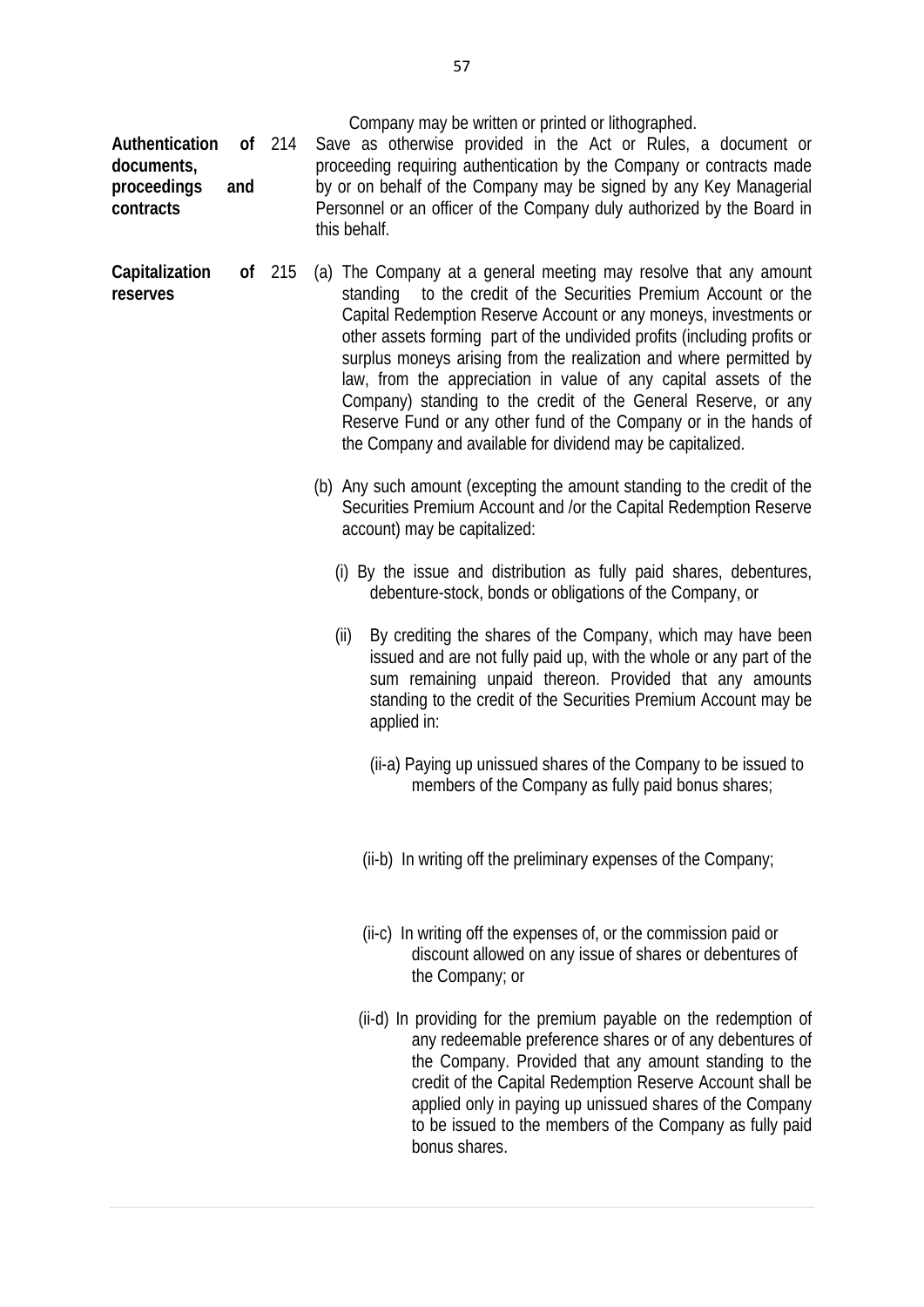- (c) Such issue and distribution as mentioned under (b) (i) above and such payment to the credit of unpaid share capital as mentioned under (b) (ii) above shall be made to, among and in favour of the members of any class of them or any of them entitled thereto and in accordance with their respective rights and interests and in proportion to the amount of capital paid up on the shares held by them respectively in respect of which such distribution under subclause (b) (i) or payment under sub-clause (b) (ii) above shall be made on the footing that such members become entitled thereto as capital.
- (d) The Directors shall give effect to any such resolution and apply portion of the profits, General Reserve Fund or any other fund or account as aforesaid as may be required for the purpose of making payment in full for the shares, debentures or debenture-stock, bonds or other obligations of the Company so distributed under sub-clause (2) (a) above or (as the case may be ) for the purpose of paying, in whole or in part, the amount remaining unpaid on the shares which may have been issued and are not fully paid-up under sub-clause (2) (b) above provided that no such distribution or payment shall be made unless recommended by Directors and if so recommended such distribution and payment shall be accepted by such members as aforesaid in full satisfaction of their interest in the said capitalized sum.
- (e) For the purpose of giving effect to any such resolution the Directors may settle any difficulty which may arise with regard to the distribution or payment, as aforesaid, as they think expedient and in particular, they may issue fractional certificates or coupons and fix the value for distribution of any specific assets and may determine that such payments be made to any members on the footing of the value so fixed and may vest any such cash, shares, fractional certificates or coupons, debentures, debentures-stock, bound or other obligations in trustees upon such trusts for the persons entitled thereto as may seem expedient to the Directors and generally may make such arrangement for the acceptance, allotment and sale of such shares, debentures, debenture-stock, bonds or other obligations and fractional certificates or coupons or otherwise as they may think fit.
- (f) Subject to the provisions of the Act and these Articles, in cases where some of the shares of the Company are fully paid and others are partly paid only, such capitalization may be effected by the distribution of further shares in respect of the fully paid shares, and by crediting the partly paid shares with the whole or part of the unpaid liability thereon but so that as between the holders of fully paid shares and the partly paid shares, the sums so applied in the payment of such further shares and in the extinguishment or diminution of the liability on the partly paid shares shall be so applied prorate in proportion to the amount then already paid or credited as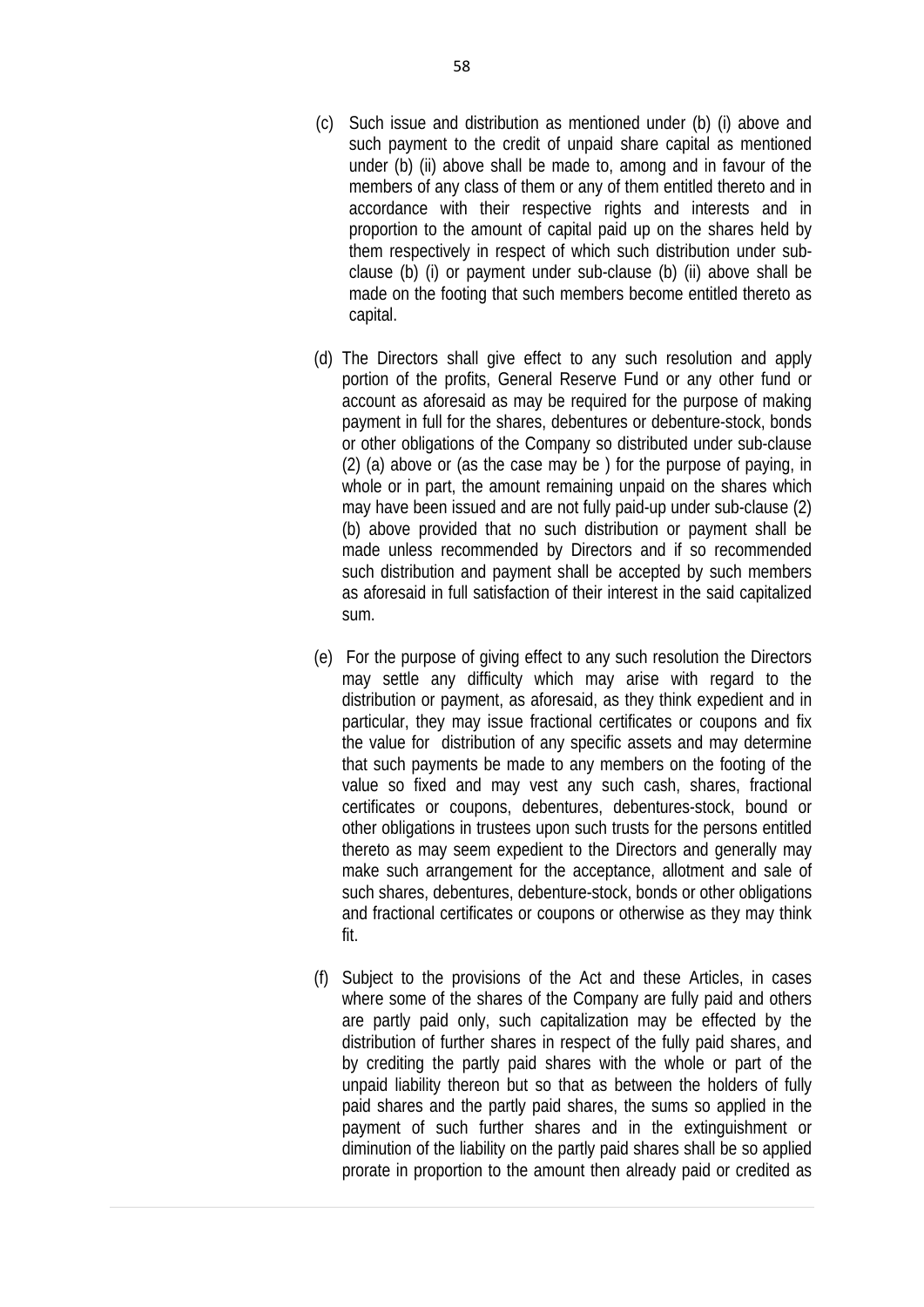paid on the existing fully paid and partly paid shares respectively.

- (g) When deemed requisite a proper contract shall be filed with the Registrar in accordance with the Act and the Board may appoint any person to sign such contract on behalf of the members entitled, as aforesaid, and such appointment shall be effective.
- **Indemnity and**  (a) Subject to the provisions of the Act, every director, managing director, whole-time director, manager, company secretary and other officer of the Company shall be indemnified by the Company out of the funds of the Company, to pay all costs, losses and expenses (including travelling expense) which such director, manager, company secretary and officer may incur or become liable for by reason of any contract entered into or act or deed done by him in his capacity as such director, manager, company secretary or officer or in any way in the discharge of his duties in such capacity including expenses.
	- (b) Subject to (a) above, every director, managing director, whole-time director, manager, company secretary and other officer of the Company shall be indemnified against any liability incurred by him in defending any proceedings, whether civil or criminal, in which judgement is given in his favor or he is acquitted or discharged or in connection with any application under applicable provisions of the Act in which relief is given to him by the court.
	- (c) The Company may take and maintain any insurance as the Board may think fit on behalf of its present and/or former directors, key managerial personnel and officers for indemnifying all or any of them against any liability for any acts in relation to the Company for which they may be liable but have acted honestly and reasonably.
- **Winding Up** 217 If the Company shall be wound up and the assets available for distribution among the members as such shall be insufficient to repay the whole of the paid up capital, such assets shall be distributed so that as nearly as may be the losses shall be borne by the members in proportion to the capital paid up or which ought to have been paid up as at the commencement of the winding up, on the shares held by them respectively. And if in a winding up of the assets available for distribution among the members shall be more than sufficient to repay the whole of the capital paid up at the commencement of the winding up, the excess shall be distributed amongst the members in proportion to the capital at the commencement of the winding up, paid up or which ought to have been paid up on the shares held by them respectively. But this Article is to be without prejudice to the right of the holders of shares issued upon special terms and conditions. If the Company shall be wound up whether voluntarily or otherwise, liquidators may with the sanction of a Special Resolution, but subject to the rights attached to any preference capital, divide amongst the members, in specie or kind, part of the assets of the Company as the liquidators, with the like sanction shall think fit. The liquidator may, with the like sanction, vest any parts of the assets of the

**insurance**